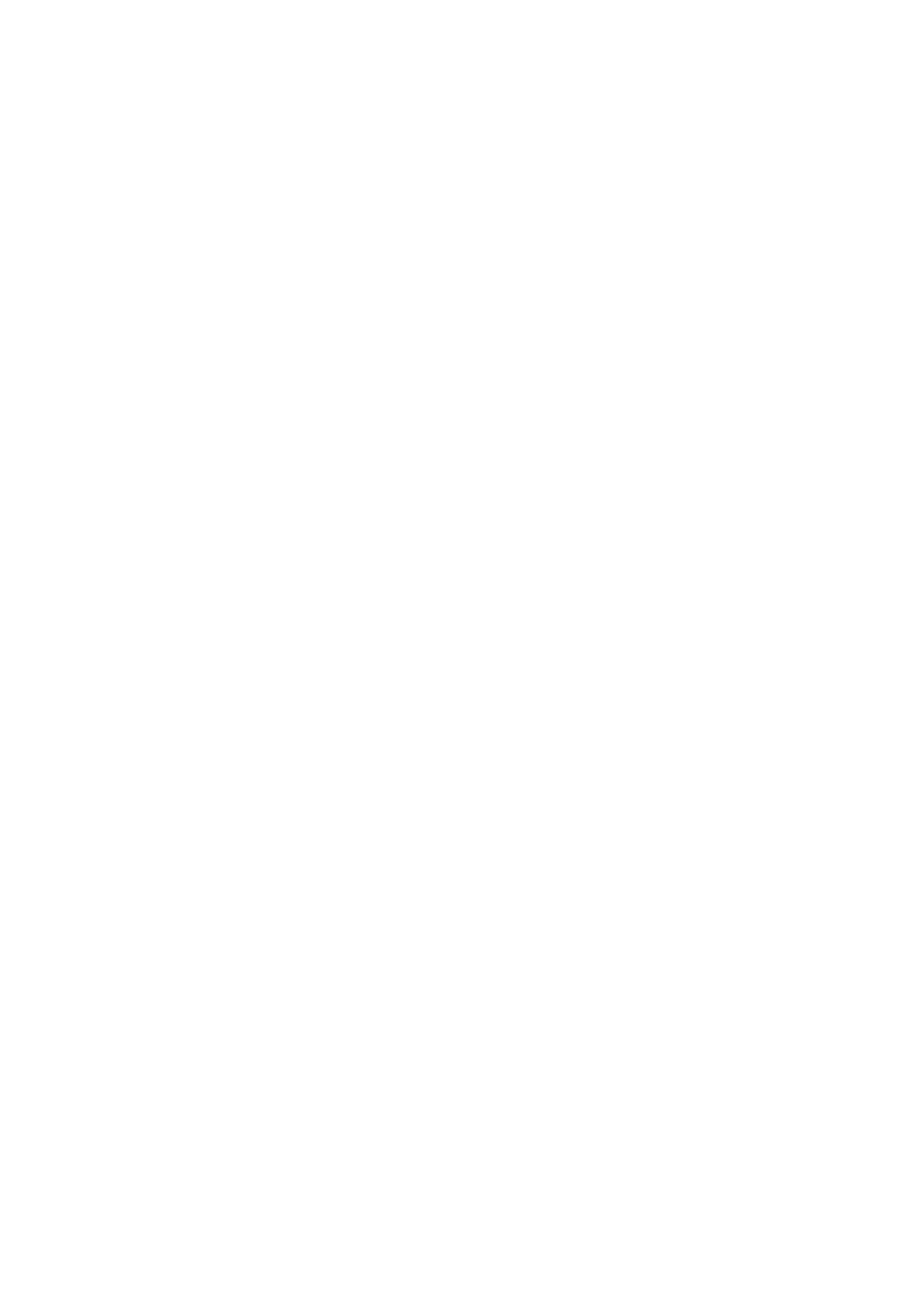# **Stratford-on-Avon District**

## **Local Development Framework**

# **Annual Monitoring Report 2009**

## **A large print copy, electronic copy or more copies of this publication are available on request from Environmental Services**

Copyright Stratford-on-Avon District Council



**Planning Services Stratford-on-Avon District Council**  Elizabeth House, Church Street Stratford-upon-Avon CV37 6HX Telephone **01789 260337** e-mail **planning@stratford-dc.gov.uk** website **www.stratford.gov.uk**

SDC/0681/JAN10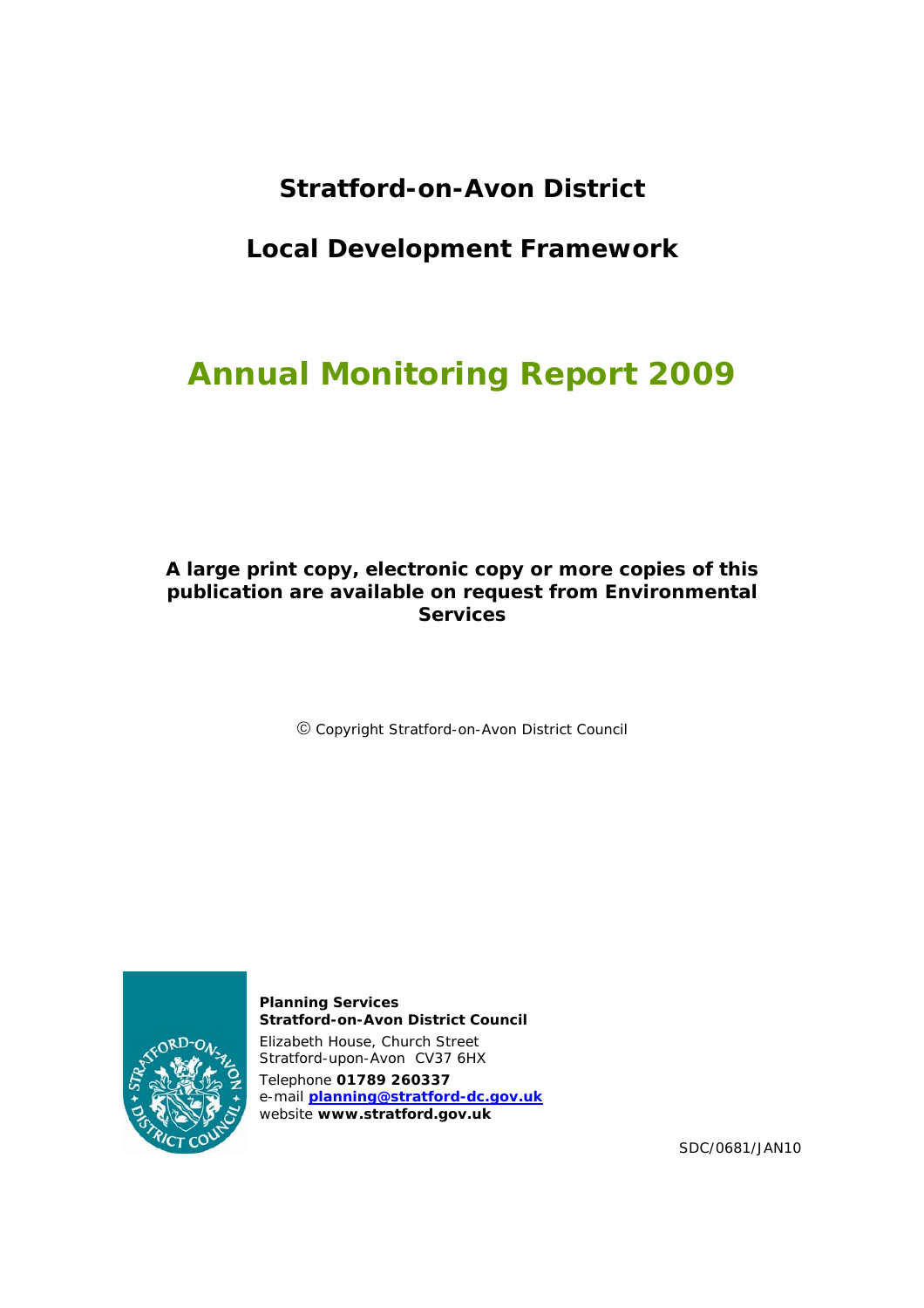# **Stratford-on-Avon District**

# **Local Development Framework**

# **Annual Monitoring Report 2009**

## **Contents**

- 1. Introduction
- 2. Summary
- 3. Analysis of Indicators
	- A. Contextual indicators
	- B. National and regional core output indicators
	- C. Local indicators
	- D. Significant effects indicators
- 4. Local Development Scheme progress and review
- 5. Glossary

Appendices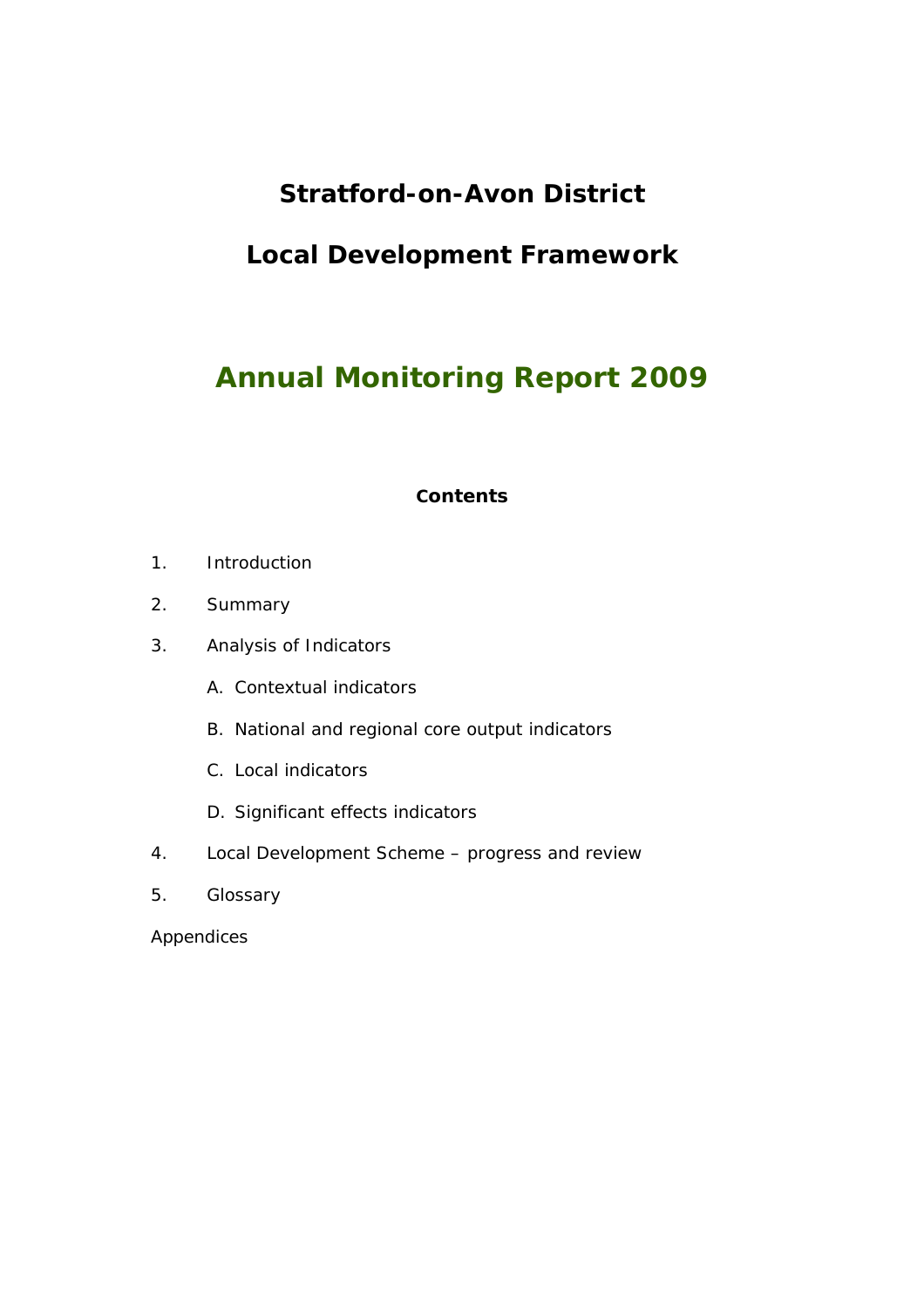## **1. Introduction**

The preparation and publication of an Annual Monitoring Report is one of the fundamental planks of the new planning system introduced by the Planning and Compulsory Purchase Act  $2004.$ 

To quote Government guidance, 'monitoring is essential to establish what is happening now, what may happen in the future and … to determine what needs to be done.' 1

The Act requires each local planning authority to submit an annual report to the Secretary of State. It is expected to contain information on the implementation of the Local Development Scheme and the extent to which the policies set out in the local development documents are being achieved.

One of the key components of the new planning system is the importance of linking the development plan with the community strategy for the area. In this way it is possible for them to adopt common targets and indicators so that common progress can be gauged.

The development plan can be helpfully described as the physical manifestation of the community strategy, helping to ensure that land and buildings are used in ways that meet the expressed needs and priorities of communities.

The new form of monitoring is intended to take a positive approach, identifying key challenges and opportunities, and informing decisions so that the greatest benefit for the future of the area is derived.

This is the fifth Annual Monitoring Report (AMR) that the District Council has produced under the 2004 Act. It assesses performance against a wide range of national, regional and local indicators and is now able to provide a well-established time series of data. However, there are a number of matters that the District Council continues to find difficult to monitor. The AMR identifies where improvements to the scope of the monitoring process could be made in the future if resources and the availability of data permit.

The District Council has now commenced work on the Core Strategy that will provide the foundation for its Local Development Framework and eventually replace the District Local Plan.

This report covers the monitoring period 1 April 2008 to 31 March 2009, apart from the section on the Local Development Scheme which sets out the situation at the time of publication.

The development plan system in England is founded on the 'Plan, Monitor and Manage' approach. This is illustrated in the diagram below with adaptations to incorporate other key aspects of the process.

In practice, the process is a continuous one in that there is no specific start or end point. What is more, the various components often overlap or take place in a different sequence depending on specific circumstances.

## **Research**

ł

The Local Development Framework has to be based on accurate and thorough evidence. This provides up-to-date knowledge of the District's assets and circumstances. In turn, this should underpin planning policies that respond to the needs and challenges faced. The LDF has to be compatible with the Sustainable Community Strategy that has been produced by the Local Strategic Partnership and approved by the District Council in April 2009. It should also be consistent with Corporate Strategy of the District Council, the latest version of which came into effect at the beginning of 2008. These are themselves based on a clear understanding of the area and future aspirations.

<sup>&</sup>lt;sup>1</sup> Local Development Framework Monitoring: A Good Practice Guide, 2005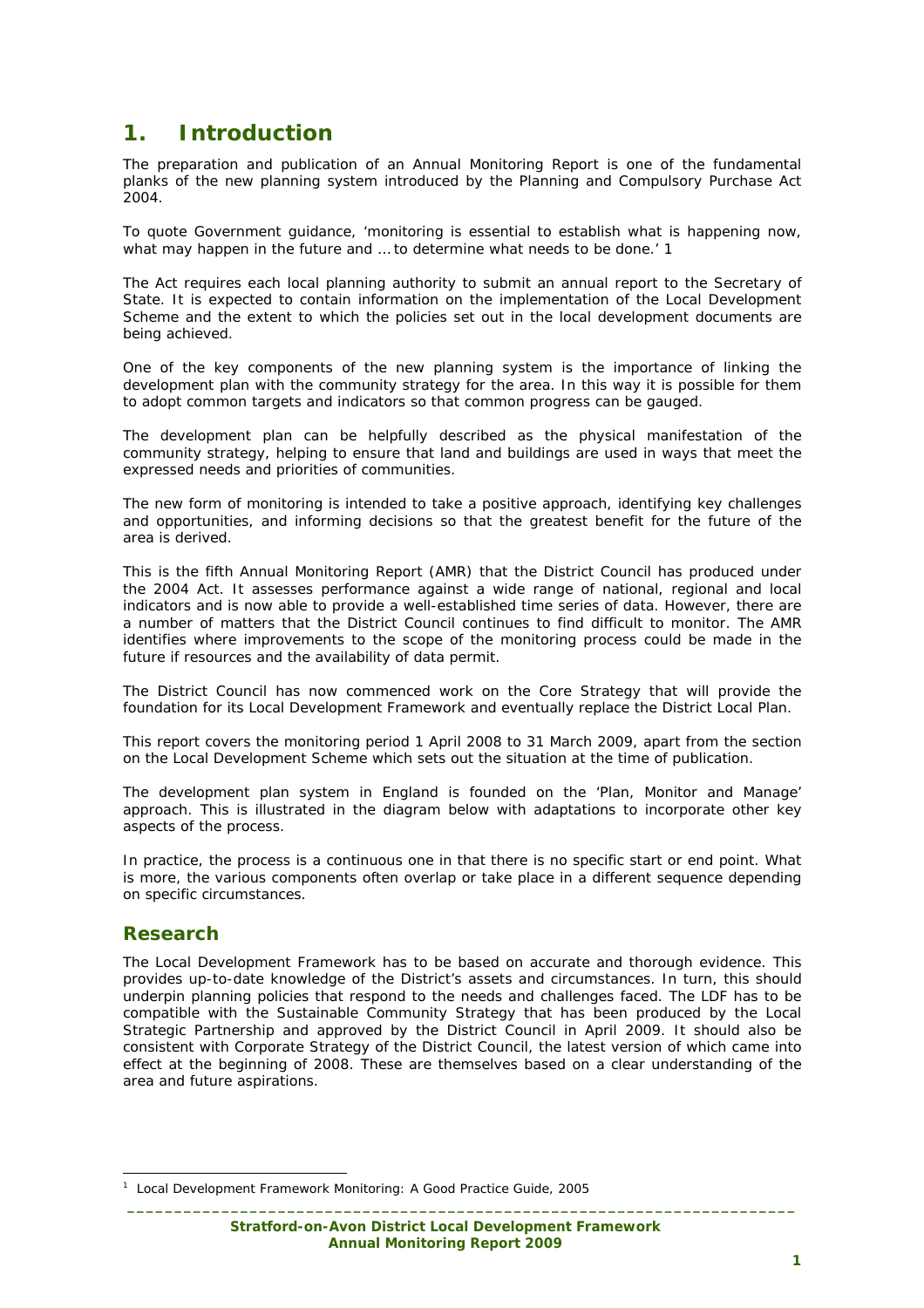## **Plan**

The LDF will comprise a 'folder' of documents. The first to be produced will be the Core Strategy. This will set out a clear 'vision' of how Stratford District should look and function in 2026. A range of objectives and strategic policies will establish the course to be taken to achieve the vision. The preparation of the Core Strategy will take into account the evidence base and the outcome of consultation and engagement with individuals, businesses and agencies. A Sustainability Appraisal will be produced to assess the likely effects of the Core Strategy.



## **Implement**

To make things happen in the manner sought in the LDF will require the co-operation of a wide range of partners. The planning process will have a major role to play through the determination of planning applications. However, the new planning system expects a wide range of agencies and organisations, including other services of the District Council, to make investment decisions based on the objectives of the LDF to which they have contributed. In turn, this should mean that development is served by the necessary facilities and infrastructure at the appropriate time.

## **Monitor**

There is a strong emphasis in the new planning system on developing a comprehensive monitoring framework. This should allow the implementation of policies in the LDF to be assessed to check whether they are having the intended effect. The Annual Monitoring Report is the means of presenting this assessment. It should set out performance against a wide range of indicators and identify what improvements should be made to the monitoring process and how.

## **Manage**

A clear understanding of outcomes and trends will help to highlight any changes to policies, or other specific actions, that are necessary to achieve the objectives set. In terms of the Planning Service's work programme, it is necessary to gauge whether the intention to produce individual LDF documents, and the timescales involved for each, is still valid and achievable or whether changes are justified. This is set out in the Local Development Scheme which is reviewed periodically. The updated version of the LDS in terms of the intended timetable for preparing a range of Development Plan Documents is provided towards the back of the AMR.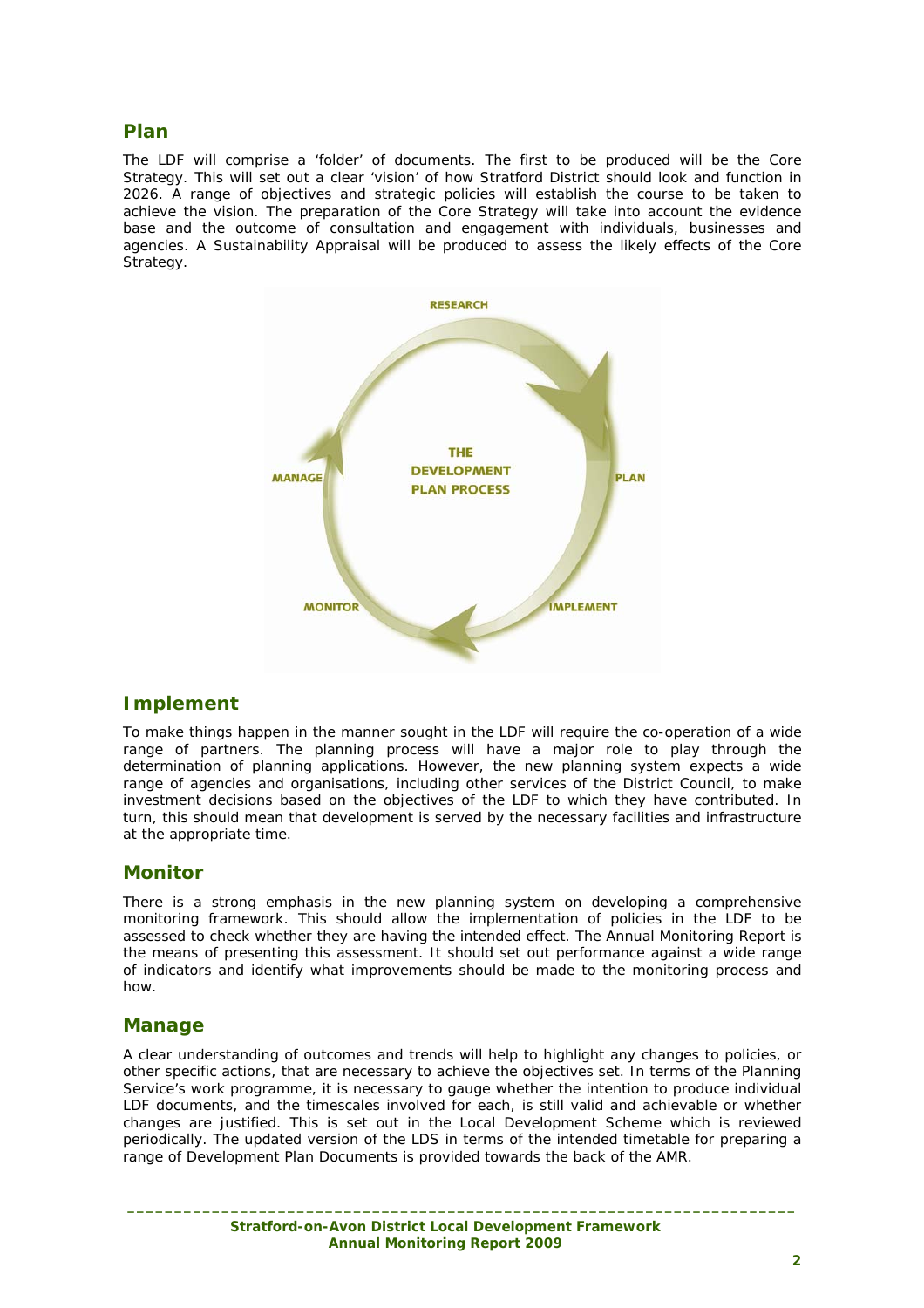## **2. Summary**

This section draws out some of the key findings that have been established through producing this edition of the Annual Monitoring Report.

- The rate of employment land development continues to meet expectations and there is a good mix of sites currently available to satisfy a range of business needs.
- There is a need to focus specifically on providing a greater proportion of office development in or on the edge of Stratford-upon-Avon town centre.
- More scope should be provided to increase the opportunity for research and technology companies to locate and expand in the District.
- The proportion of employment development on brownfield land has been much lower in the past three years (39%) than during the period 1996-2006.
- The housing trajectory shows that the current housing land supply is clearly insufficient to deliver the housing growth envisaged for the District in the Regional Spatial Strategy Phase Two Revision Preferred Options. This is unsurprising in that the Core Strategy which will identify the main locations for new housing has to proceed through several stages before it is adopted. This means that sites shown in the Draft Core Strategy cannot be included in the trajectory.
- Consistent with the housing trajectory, a five year housing land supply cannot be demonstrated in the District.
- The number of completed houses has shown a further decrease, falling to its lowest level for at least 20 years (275 completions).
- The decrease in completions has hit the affordable housing sector with only 44 dwellings being completed in 2008/9 compared with 136 in 2007/8.
- Recent house building activity has remained concentrated on brownfield land with 92% of completions in 2008/9 on this type of site.
- The measure of the health of biodiversity within the District (NI197 local sites under positive management), suggests a decline (36% falling to 18%) but the reporting methodology has been changed and it is difficult to make a valid comparison.
- There has been very little by way of developer contributions towards transport schemes and public open space during the past monitoring year due to the limited number of development proposals that have come forward.
- A revised set of Sustainability Indicators have been identified. This rationalises the number of objectives identified while still focusing on the critical issues facing the District.
- Preparation of the Core Strategy has slipped again due to further work required as a result of likely changes to the Regional Spatial Strategy Revision regarding the housing requirements for the District.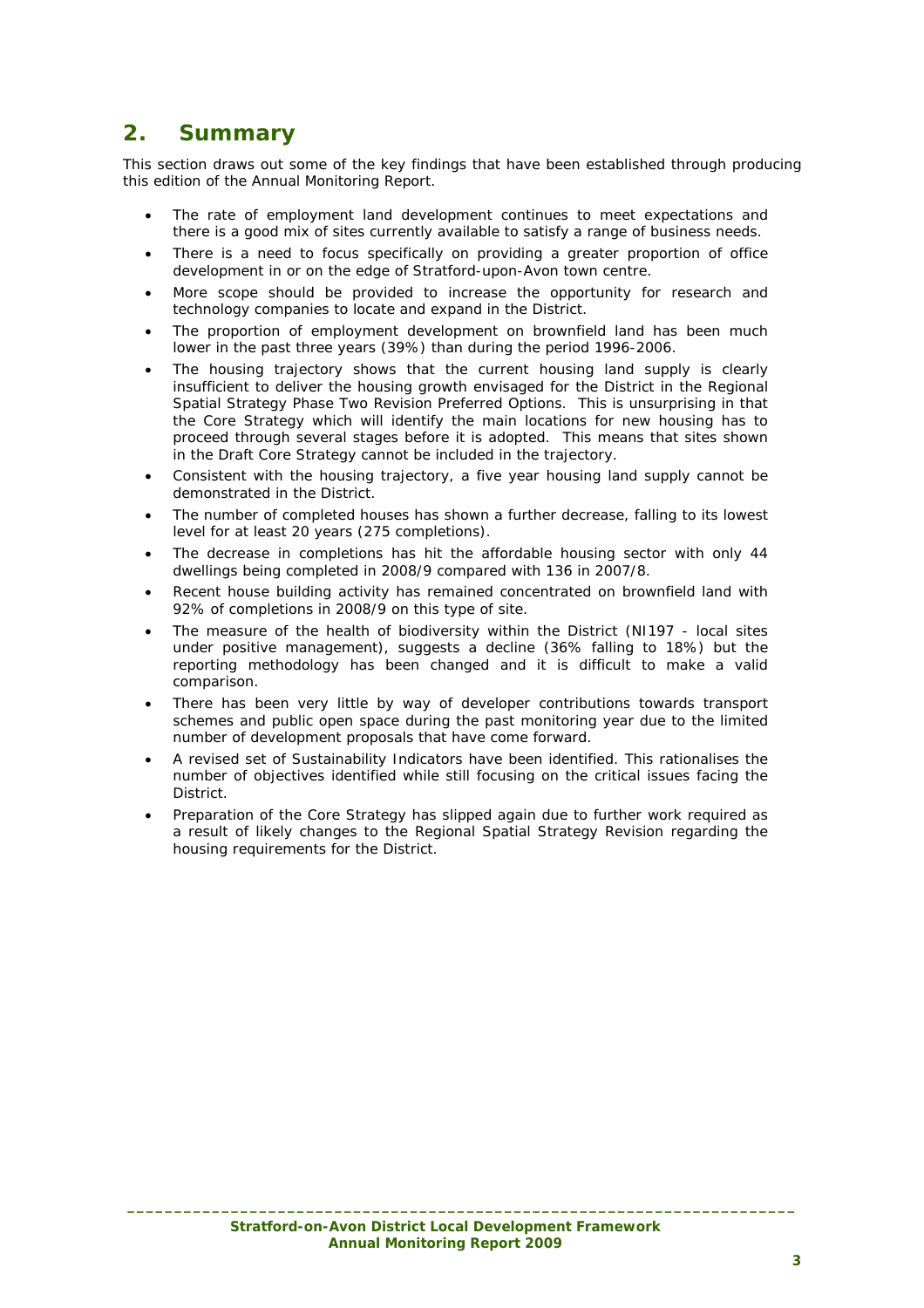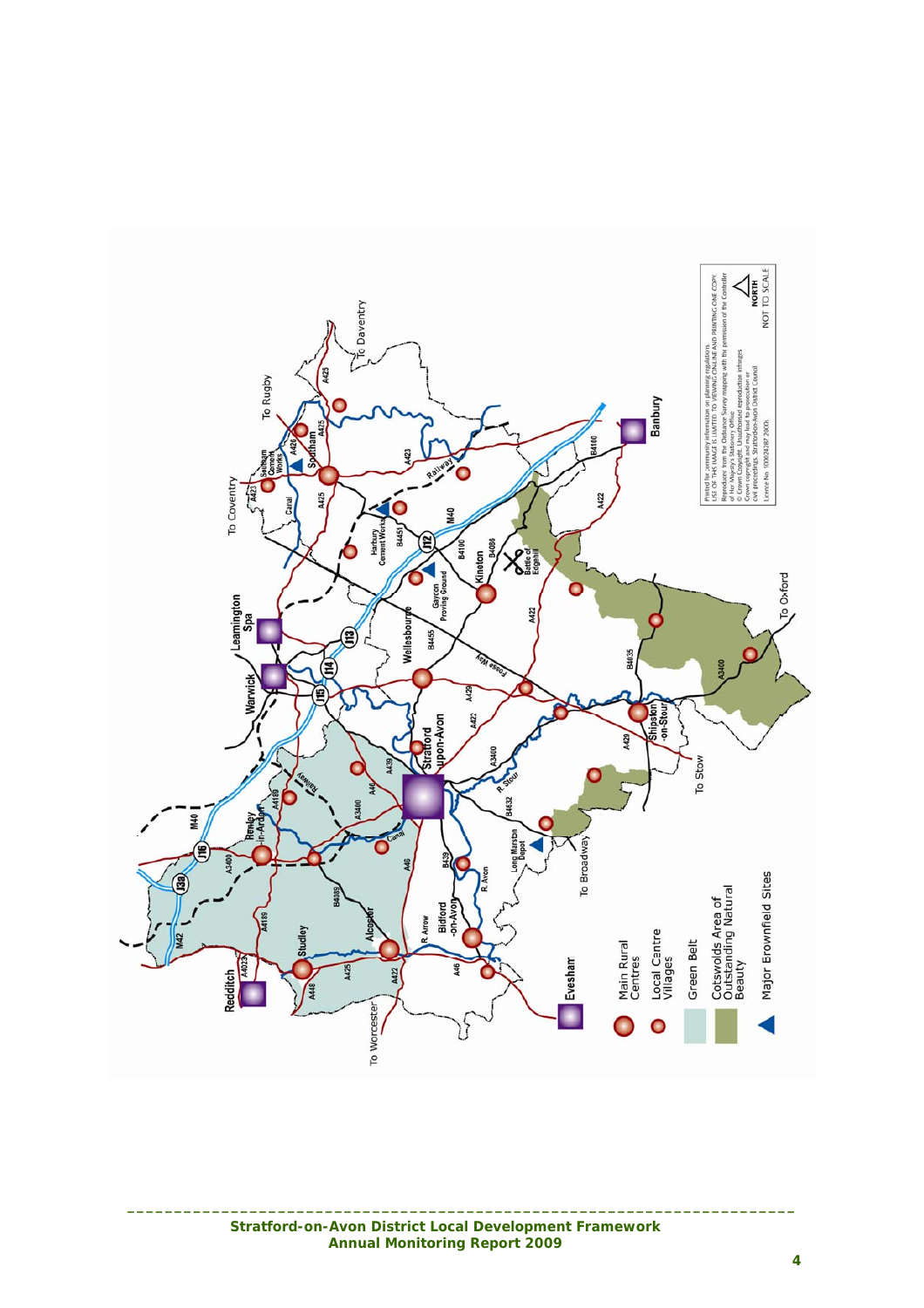## **3. Analysis of Indicators**

## **A. Contextual Indicators**

It is essential that planning policies are related to the context in which they operate. The environmental, economic and social circumstances that exist in an area and are experienced by people and communities must be taken into account in deciding the objectives of policies and how they perform against these in practice.

Contextual indicators are intended to establish the baseline situation faced by Stratford District. Those that are identified reflect the key characteristics of the area that will have a major bearing on the nature of future planning policies in the Local Development Framework.

An important aspect of such an assessment is the extent to which the situation in this District is significantly different to the national and/or regional situation. Such circumstances, both positive and negative, have an important bearing on the identification of priorities to be addressed and reflected in policies.

## **District Profile**

Our District lies at the heart of England. The total population of the District is 118,800 (2008 estimate). The town of Stratford-upon-Avon is the largest settlement with a population of only 23,000. There are also a number of important rural centres, including the attractive, small market towns of Alcester, Henley-in-Arden, Shipston-on-Stour and Southam.

Stratford District has a distinctly rural character and this is reflected in the fact that 80% of its residents live outside the main town of Stratford-upon-Avon. Nearly 45% of residents live in parishes with a population of less than 3,000. It easily has the lowest population density of any district in Warwickshire.

Stratford-upon-Avon is, of course, famous the world over for being the birthplace and resting place of William Shakespeare. It is known as 'the international market town'. With this come significant economic benefits but also major challenges in managing the three million or so visitors that come to the town each year while also retaining the character of the town and the quality of life for its residents.

In all, there are about 250 communities of varying sizes spread across a predominately rural area covering 979 square kilometres. It is one of the largest districts in lowland England, making delivery of, and access to, services a major issue for residents.

Most of the District to the north of Stratford-upon-Avon lies within the West Midlands Green Belt. The Cotswolds Area of Outstanding Natural Beauty extends into the southern fringes of the District. The pleasant countryside is appreciated as a major asset and its protection is a priority.

A significant factor is the higher average age of the District's population compared with the national average. Almost 50% of residents are over 45 and the proportion aged 85+ has increased by nearly half over the last ten years (2001 Census). This trend is likely to continue. The aging population and reducing household size, as well as the decline of traditional agricultural employment and new shopping patterns have led to a cutback in services in many rural areas.

Property prices are extremely high and many people, especially the young and lower paid, cannot afford to live within or move into the District. This makes the provision of affordable housing a priority.

A substantial amount of housing development has taken place in the District in recent decades. The overall number of dwellings has increased by some 38% since 1981. Much of this has been concentrated in the larger settlements, with Stratford-upon-Avon seeing an increase in dwellings of 52%, while Wellesbourne has grown by 73%, Bidford by 84% and Shipston by 95%.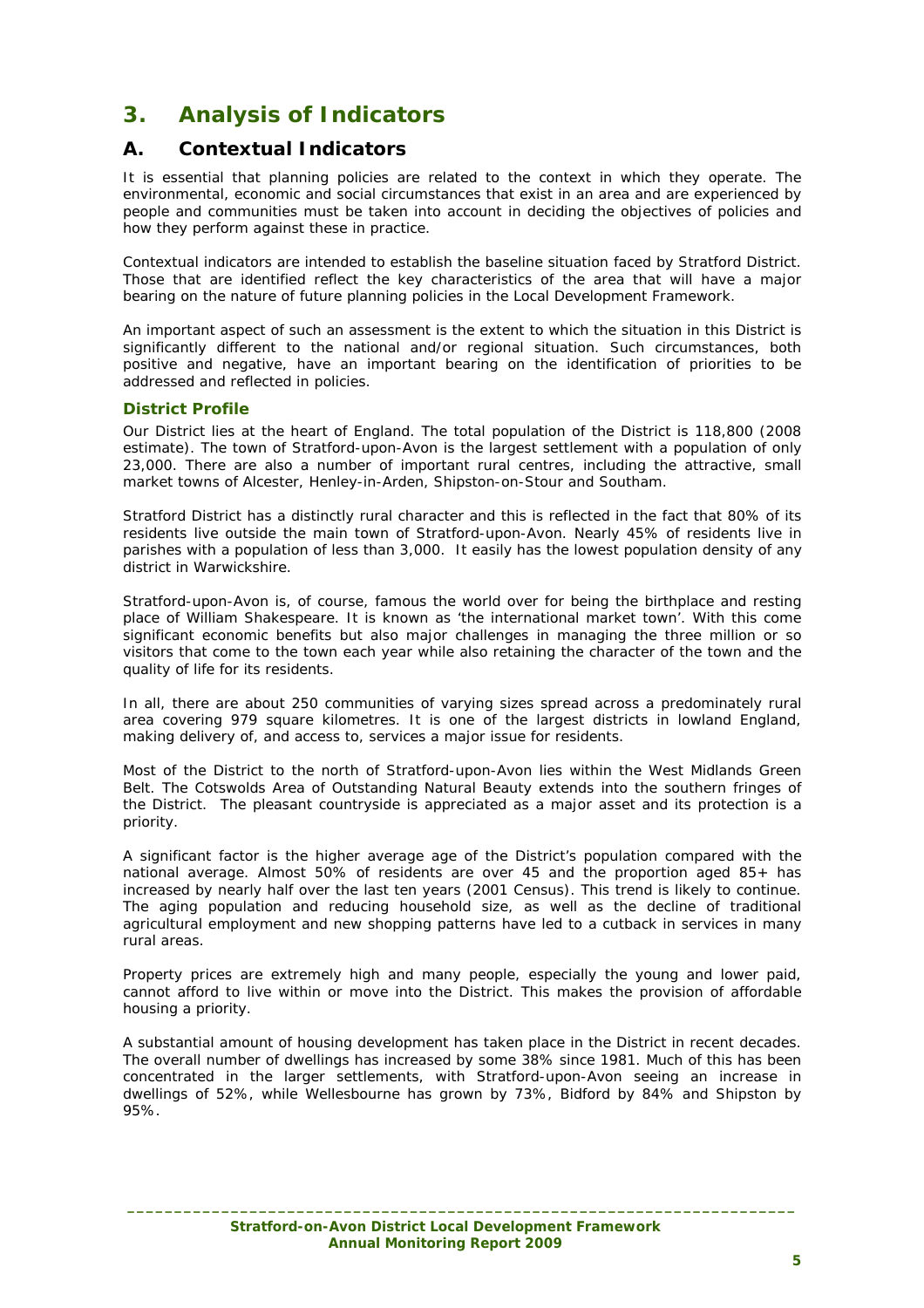Because the District covers such an extensive area, various towns outside its boundaries have a strong influence over how different parts of the area function. Royal Leamington Spa, Banbury, Redditch and Solihull all have large shopping centres, provide a wide range of employment opportunities and support a variety of leisure facilities.

On the strategic transport front, the M40 cuts across the District, although there is not a major junction within its area. Junction 15 at Longbridge, just outside Warwick, is about six miles to the north-east of Stratford-upon-Avon. The other strategic route is the A46(T) which crosses the District between Evesham and Warwick and forms the northern bypass to Stratford town.

As for intercity railways, the Chiltern Line between Birmingham and London Marylebone passes through the District. Although there are no stations on this section, Warwick Parkway, Leamington Spa and Banbury stations are relatively accessible. The only other railway in the District is the one that runs between Birmingham and Stratford-upon-Avon, known as the 'Shakespeare Line'. This line provides an important service to shoppers, tourists and students and has considerable scope for improvement. The Cotswolds Line to London Paddington runs close to the southern edge of the District, with a station at Moreton-in-Marsh.

Around 5.5 million people visit the District each year, with Stratford-upon-Avon and the Shakespeare properties being of international significance. Tourism is crucial to the local economy and is facing major challenges at the present time given the ever-increasing competition nationally and internationally.

Unemployment levels fell consistently throughout the mid and late nineties. Although this reduction has levelled off since 2001, the current rate of 2.5% (August 2009) is well below the national situation (4.2%) and is one of the lowest in the West Midlands which has been hit particularly badly by the economic recession.

There is a considerable imbalance between the number of jobs in the District and its working population. This is a primary factor behind commuting patterns. Stratford District has experienced a higher increase of in-commuting than other parts of Warwickshire, rising from about 20% in 1981 to nearly 36% in 2001. In common with all parts of the county, there has also been an increase in out-commuting during the same period, from about 32% to just on 40%, again the highest in the county.

The past ten years or so have seen a further 86 hectares of land developed for industrial uses<sup>2.</sup> This has been distributed widely across the District, including three new business parks on the edge of Stratford-upon-Avon and a significant expansion of manufacturing and distribution activities at Southam and Wellesbourne. However, nearly one-third of the increase has been at Gaydon Proving Ground associated with the research, development and production of motor vehicles.

These characteristics mean that the District cannot be treated and planned in isolation; we have to understand and respond to all these characteristics and influences.

## **Population**

#### **Stratford District population 118,800**

*(Source: ONS midyear population estimates 2008)*

The population profile for Stratford District compared to the England average shows an above England average for all age groups over 45, a low young working age population (20-34) and below England average for age groups 15-39.

 2 Class B uses only as defined in the Town and Country Planning (Use Classes) Order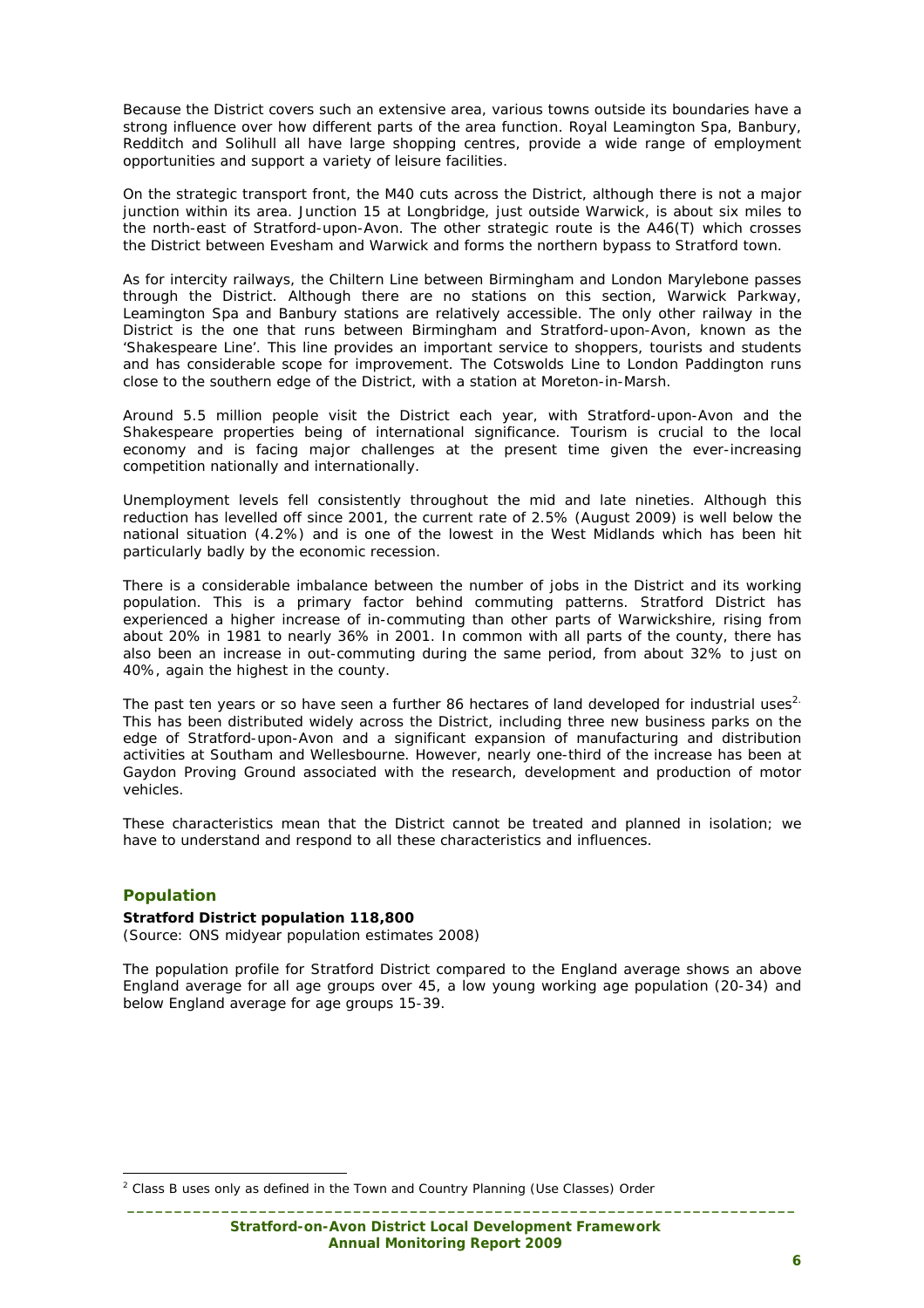

*Source: Warwickshire Observatory from ONS Population Estimates 2007* 

| <b>Ethnicity</b>                                      | <b>Stratford-on-Avon</b> | <b>West Midlands</b> | <b>England</b> |  |  |
|-------------------------------------------------------|--------------------------|----------------------|----------------|--|--|
| White British                                         | 93.5%                    | 84.3%                | 84.8%          |  |  |
| White Other                                           | 2.6%                     | 1.8%                 | 3.5%           |  |  |
| Mixed                                                 | 1.0%                     | 1.8%                 | 1.7%           |  |  |
| Asian                                                 | 1.5%                     | 8.4%                 | 5.7%           |  |  |
| <b>Black</b>                                          | $0.7\%$                  | 2.5%                 | 2.8%           |  |  |
| Chinese                                               | 0.7%                     | 1.2%                 | 1.5%           |  |  |
| Source: ONS population estimates by ethnic group 2007 |                          |                      |                |  |  |

The 2007 estimates show an increase in 'white other' population, mainly from Eastern European countries. These numbers are pre-recession estimates and may not be permanent.



 **Stratford-on-Avon District Local Development Framework Annual Monitoring Report 2009**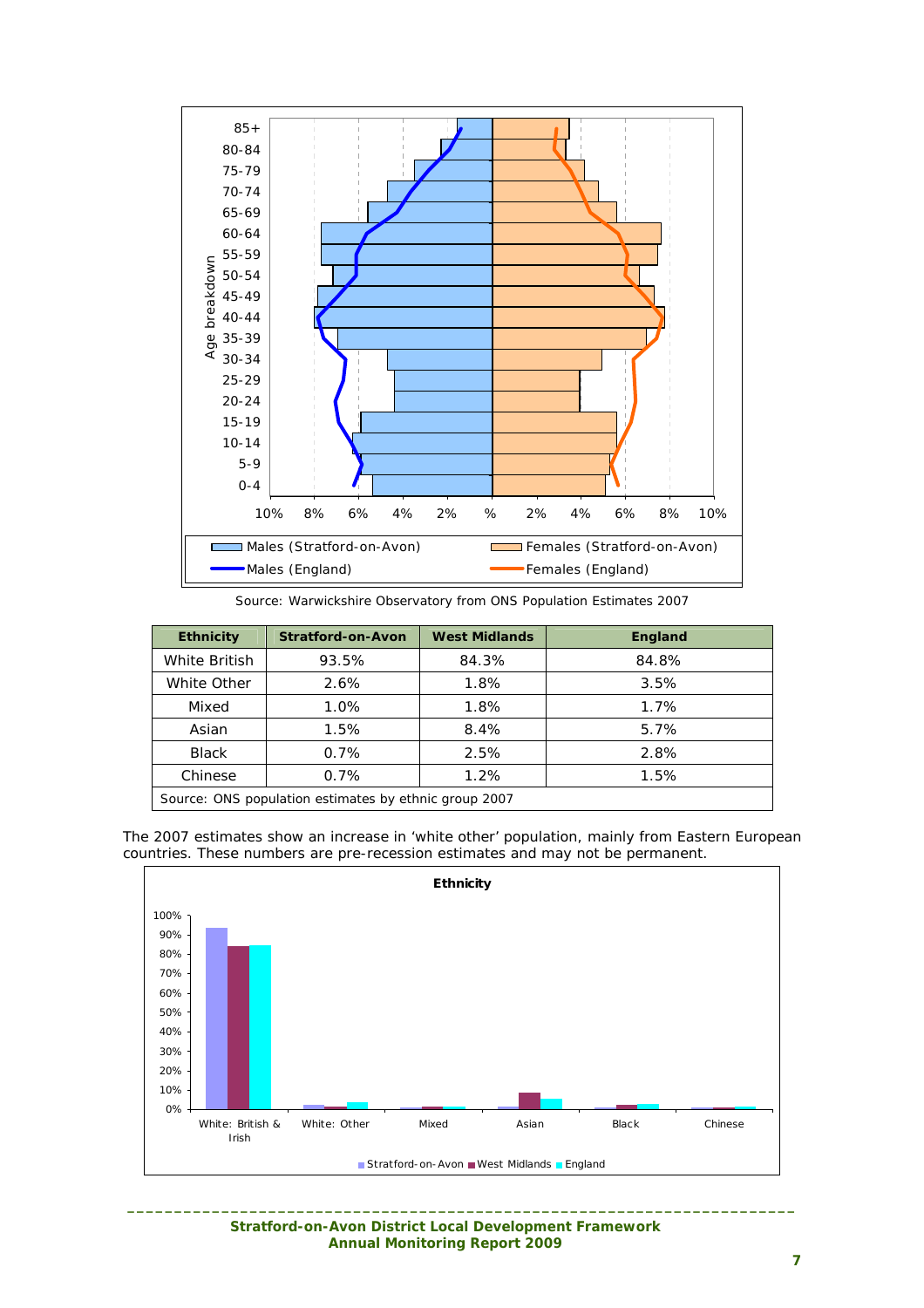## **Population Trends**



*Source: 2006-based subnational population projections (Warwickshire Observatory)* 

Population trends indicate that over 60's are projected to increase from 28% to 36.5% by 2031. Over 85's to increase by almost 200% compared to an England average of 130%. By 2031 there will be an additional 5,700 over 85's in Stratford district.

## **Health**

|                     | Stratford-on- |                      |         |
|---------------------|---------------|----------------------|---------|
| <b>Health</b>       | Avon          | <b>West Midlands</b> | England |
| Good                | 71.5%         | 67.2%                | 68.8%   |
| Fairly Good         | 21.5%         | 23.1%                | 22.2%   |
| Not Good            | 7.0%          | 9.7%                 | 9.0%    |
| Source: 2001 Census |               |                      |         |

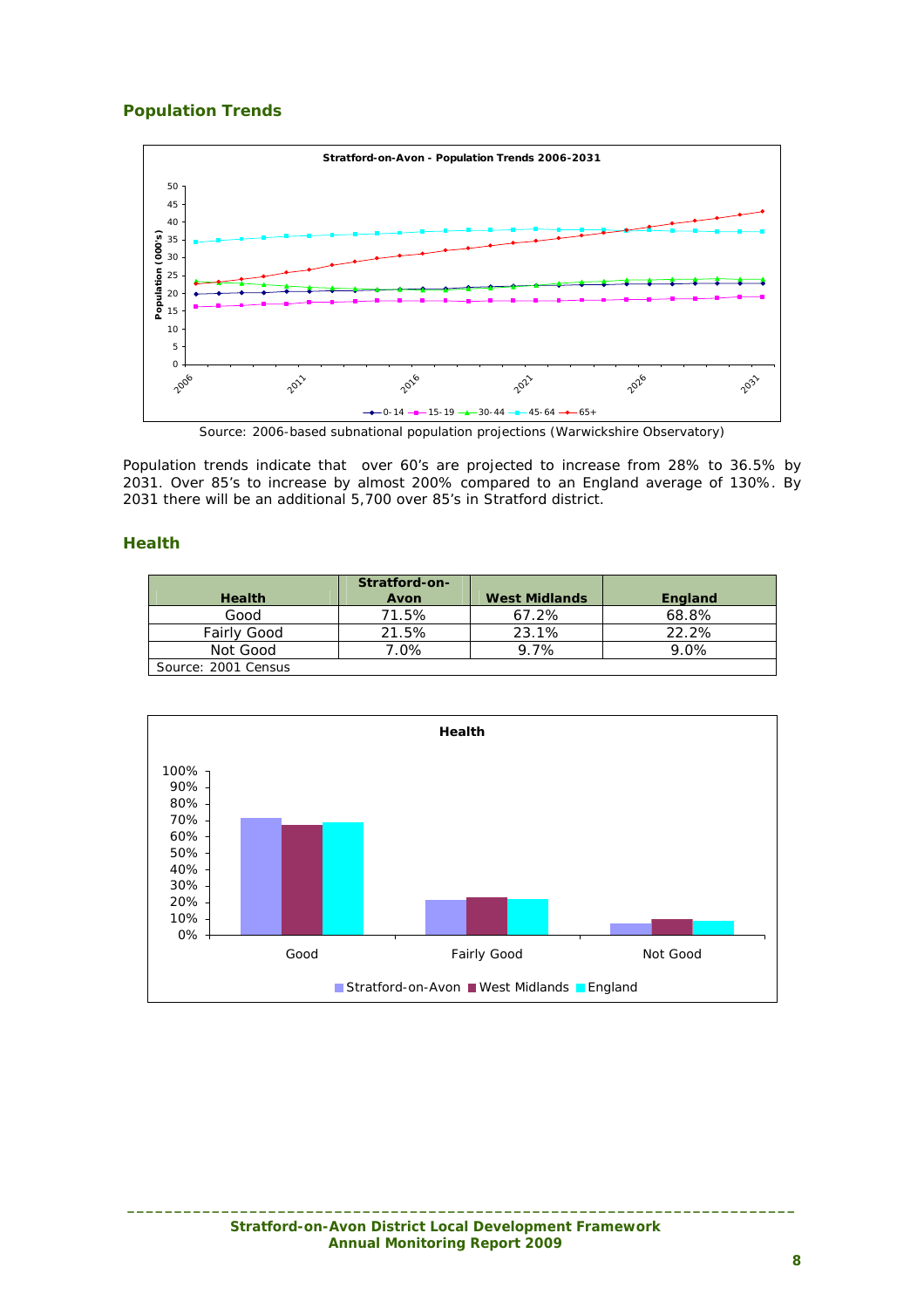## **Housing and Households**

**Total number of Houses**  53,397 (including vacant) - Source SDC Council Tax, April 2009 **Total number of Households**  52,199 - Source SDC Council Tax, April 2009

[NB. There is very little evidence of households sharing in Stratford-on-Avon District.]

| <b>Household Composition</b> | Stratford-on-Avon | <b>West Midlands</b> | England |
|------------------------------|-------------------|----------------------|---------|
| One Person                   | 27.2%             | 28.8%                | 30.1%   |
| Married Couple               | 54.2%             | 47.2%                | 36.5%   |
| Cohabiting Couple            | 7.7%              | 7.9%                 | 8.3%    |
| Lone Parent                  | 6.5%              | 10.1%                | 9.5%    |
| Other                        | 4.5%              | 6.0%                 | 15.6%   |
| Source: 2001 Census          |                   |                      |         |

**Household Composition** 0% 10% 20% 30% 40% 50% 60% 70% 80% 90% 100% One Person Married Couple Cohabiting Couple Lone Parent Other ■ Stratford-on-Avon ■ West Midlands ■ England

| Warwickshire | <b>West Midlands</b> |                            |
|--------------|----------------------|----------------------------|
|              |                      | <b>England &amp; Wales</b> |
| £262,699     | £242,705             | £245,368                   |
| £139,534     | £126,228             | £153,949                   |
| £118,741     | £95,116              | £124,700                   |
| £111,774     | £97,414              | £153,164                   |
| £156,709     | £137,493             | £161,883                   |
|              |                      |                            |
|              |                      |                            |



 **Stratford-on-Avon District Local Development Framework Annual Monitoring Report 2009**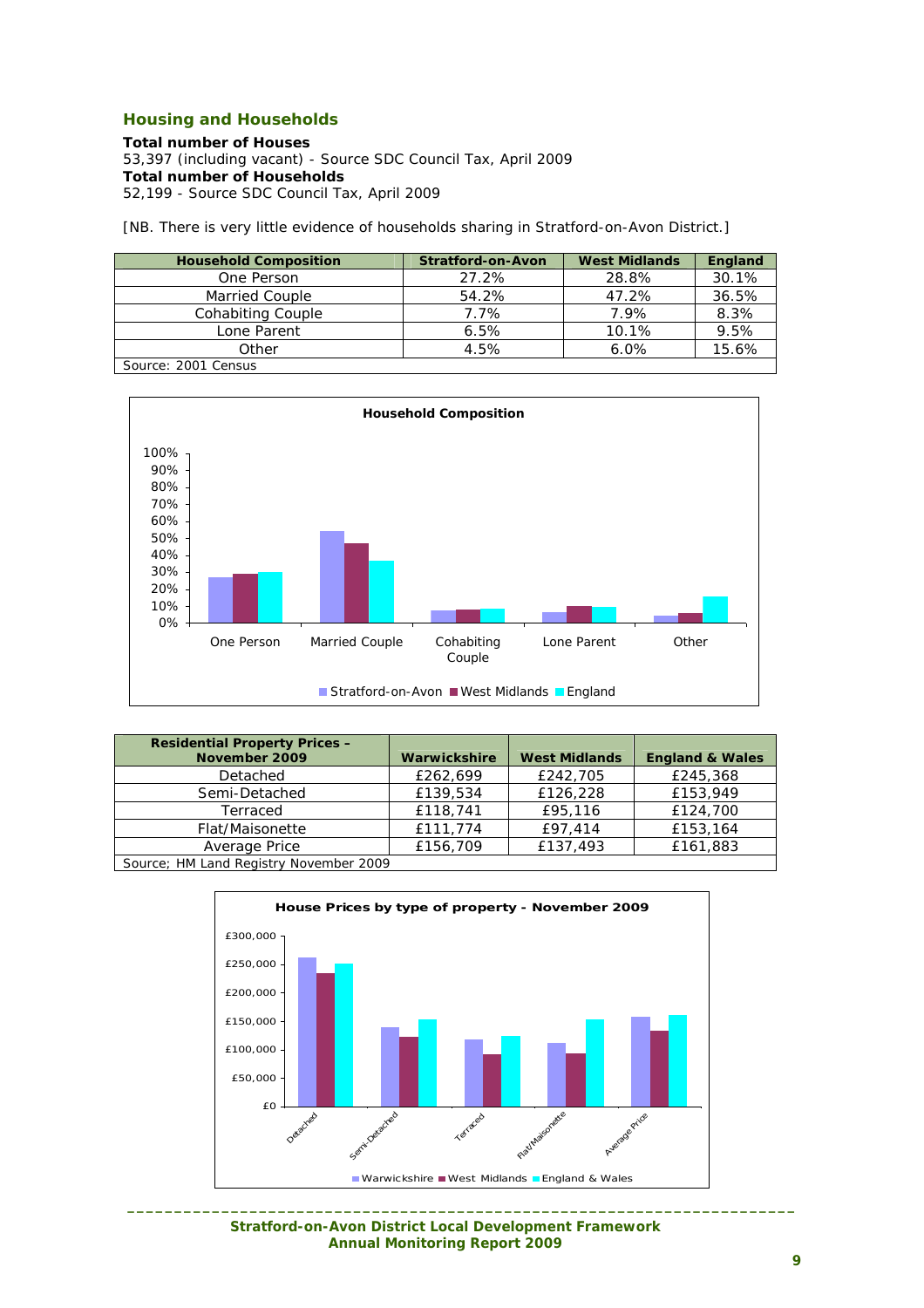| <b>Average Property Prices - November</b><br>2008-2009 | Warwickshire | <b>West Midlands</b> | <b>England &amp; Wales</b> |
|--------------------------------------------------------|--------------|----------------------|----------------------------|
| November 2008                                          | £164.917     | £137.669             | £162,023                   |
| May 2009                                               | £151,869     | £129,950             | £152,814                   |
| November 2009                                          | £156,709     | £132,787             | £161,554                   |
| Source; HM Land Registry November 2009                 |              |                      |                            |

## **Employment and Skills**

### **Working Age Population (16 – 59/64)**

**65,100** Economically active

**9,300** Economically inactive

| Labour Supply - over 16's of working age | <b>Stratford-on-Avon</b>         | <b>West Midlands</b> | <b>Great Britain</b> |
|------------------------------------------|----------------------------------|----------------------|----------------------|
| <b>Economically Active</b>               | 86.6%                            | 77.2%                | 78.9%                |
| Economically Inactive                    | 13.4%                            | 22.8%                | 21.1%                |
| Unemployed*                              | $3.4\%$                          | 7.5%                 | 6.2%                 |
| * Proportion of economically active      |                                  |                      |                      |
| Course ONS Appual Dopulation Survey      | $April 2009 14arch 2000 (NOMIC)$ |                      |                      |

*Source: ONS Annual Population Survey – April 2008 – March 2009 (NOMIS)* 

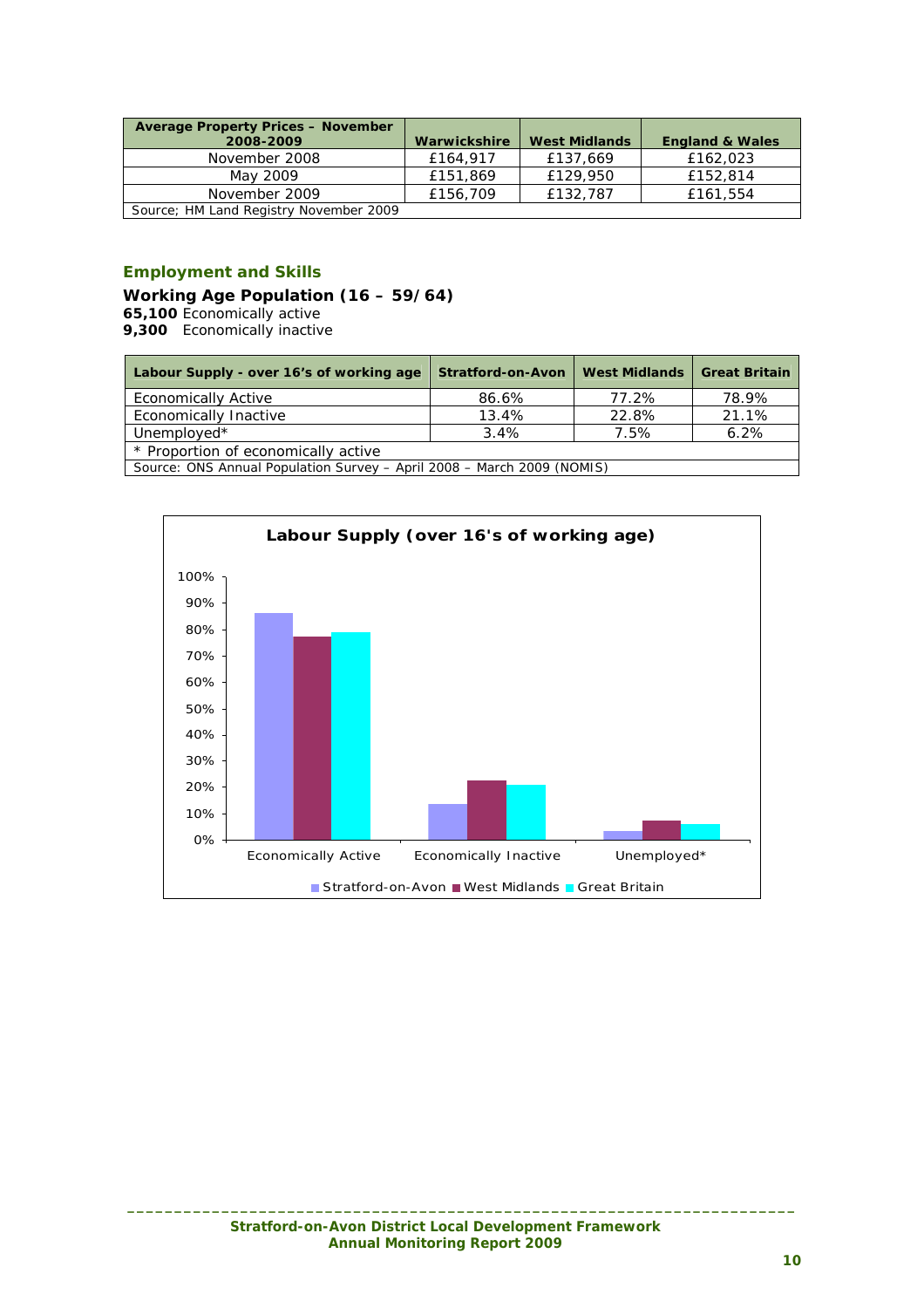| <b>Qualifications -</b><br>over 16's of working age        | Stratford-on-Avon | <b>West Midlands</b> | <b>Great Britain</b> |  |  |  |
|------------------------------------------------------------|-------------------|----------------------|----------------------|--|--|--|
| NVO <sub>4</sub> and above<br>HND/Degree                   | 35.1%             | 24.5%                | 29.0%                |  |  |  |
| NVO <sub>3</sub> and above<br>2+ A Levels or equivalent    | 52.5%             | 42.3%                | 47.0%                |  |  |  |
| NVO <sub>2</sub> and above<br>5+ A-C GCSE or equivalent    | 75.2%             | 61.6%                | 65.2%                |  |  |  |
| NVO1 and above<br>Fewer than 5 A-C GCSE or equivalent      | 87.9%             | 76.4%                | 78.9%                |  |  |  |
| Other<br>Foreign/professional                              | 5.2%              | 7.6%                 | 8.7%                 |  |  |  |
| None<br>No formal qualifications                           | 6.9%              | 16.0%                | 12.4%                |  |  |  |
| Source: ONS annual population survey - Jan-Dec 2008(NOMIS) |                   |                      |                      |  |  |  |



| Transport to Work -               |                          |                      |                |
|-----------------------------------|--------------------------|----------------------|----------------|
| $16+$ in employment               | <b>Stratford-on-Avon</b> | <b>West Midlands</b> | <b>England</b> |
| Car                               |                          |                      |                |
| Driver/passenger                  | 70.4%                    | 67.2%                | 61.0%          |
| <b>Bus</b>                        | 1.8%                     | 8.8%                 | 7.5%           |
| Train                             | 1.2%                     | 1.5%                 | 4.2%           |
| <b>Bicycle</b>                    | 2.6%                     | 2.3%                 | 2.8%           |
| Foot                              | 9.4%                     | 9.5%                 | 10.0%          |
| Home                              |                          |                      |                |
| Work from home                    | 13.2%                    | 8.9%                 | 9.2%           |
| Other                             |                          |                      |                |
| Underground/motorcycle/taxi/other | 1.4%                     | 1.8%                 | 5.3%           |
| Source: 2001 Census               |                          |                      |                |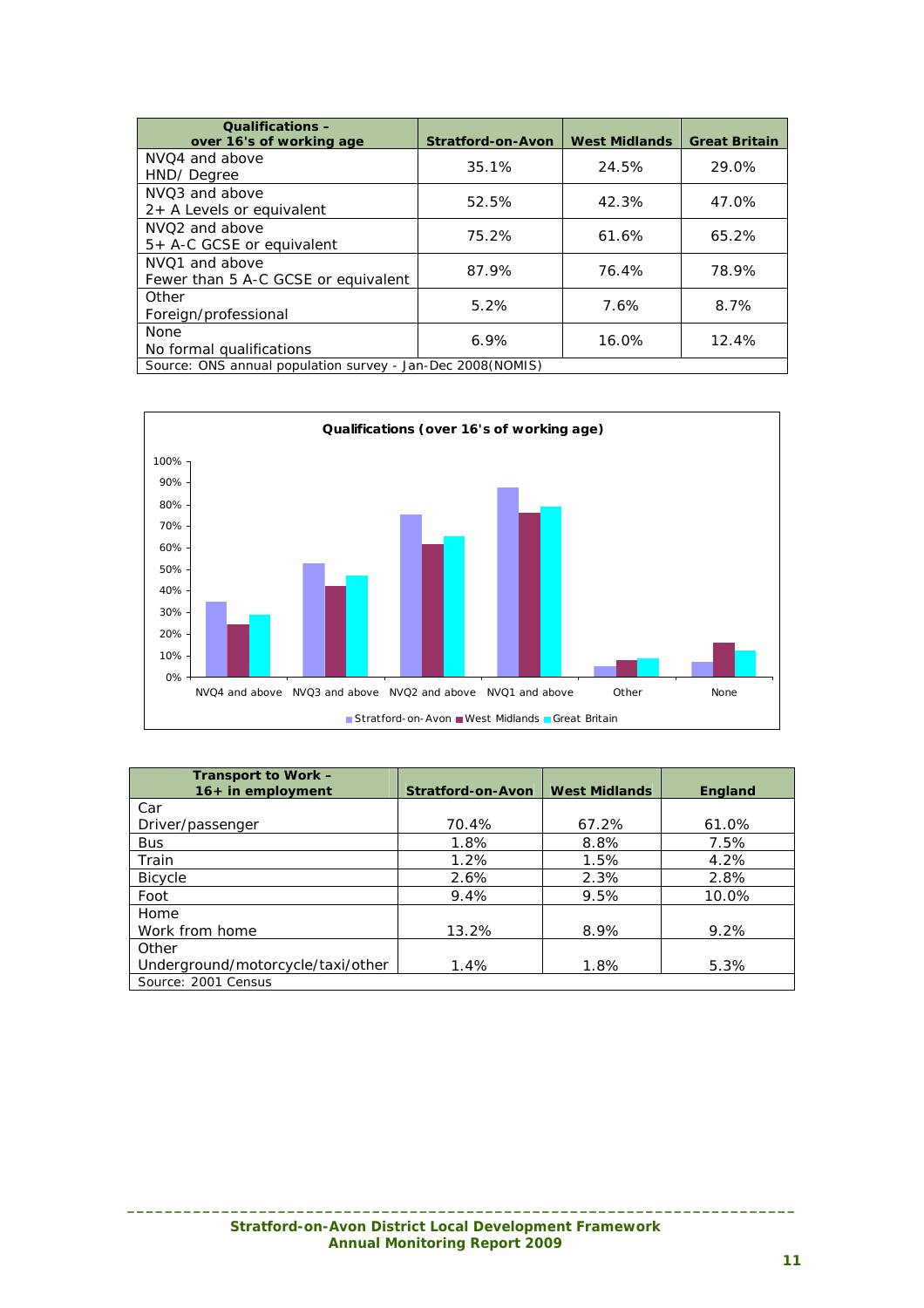

| <b>Employee Jobs by Industry</b>                                                                       | <b>Stratford-on-Avon</b> | <b>West Midlands</b> | England |  |  |  |
|--------------------------------------------------------------------------------------------------------|--------------------------|----------------------|---------|--|--|--|
| Manufacturing                                                                                          | 12.4%                    | 13.8%                | 10.2%   |  |  |  |
| Construction                                                                                           | 3.8%                     | 4.9%                 | 4.8%    |  |  |  |
| Distribution, hotels & restaurants                                                                     | 25.9%                    | 23.6%                | 23.4%   |  |  |  |
| Transport & communications                                                                             | 3.6%                     | 5.8%                 | 5.8%    |  |  |  |
| Finance and business services                                                                          | 25.5%                    | 18.6%                | 22.0%   |  |  |  |
| Public admin. Education & health                                                                       | 20.2%                    | 27.0%                | 27.0%   |  |  |  |
| Other services                                                                                         | 5.7%                     | 4.6%                 | 5.3%    |  |  |  |
| Tourism related                                                                                        | 11.2%                    | 7.4%                 | 8.2%    |  |  |  |
| Source: Annual Business Inquiry employee analysis 2008 (NOMIS)<br>Excludes self employed and HM Forces |                          |                      |         |  |  |  |



| <b>Employment by Occupation</b>                                             | <b>Stratford-on-Avon</b> | <b>West Midlands</b> | England |  |  |
|-----------------------------------------------------------------------------|--------------------------|----------------------|---------|--|--|
| <b>Group 1-3 managerial and professional</b>                                | 47.4%                    | 40.0%                | 43.5%   |  |  |
| <b>Group 4-5 administrative and skilled trades</b>                          | 26.8%                    | 23.1%                | 22.2%   |  |  |
| Group 6-7 personal and customer services                                    | 11.6%                    | 15.9%                | 15.9%   |  |  |
| 18.4%<br>21.0%<br><b>Group 8-9 manual and elementary trades</b><br>$14.2\%$ |                          |                      |         |  |  |
| Source: ONS Annual Population Survey - April 2008 - March 2009 (NOMIS)      |                          |                      |         |  |  |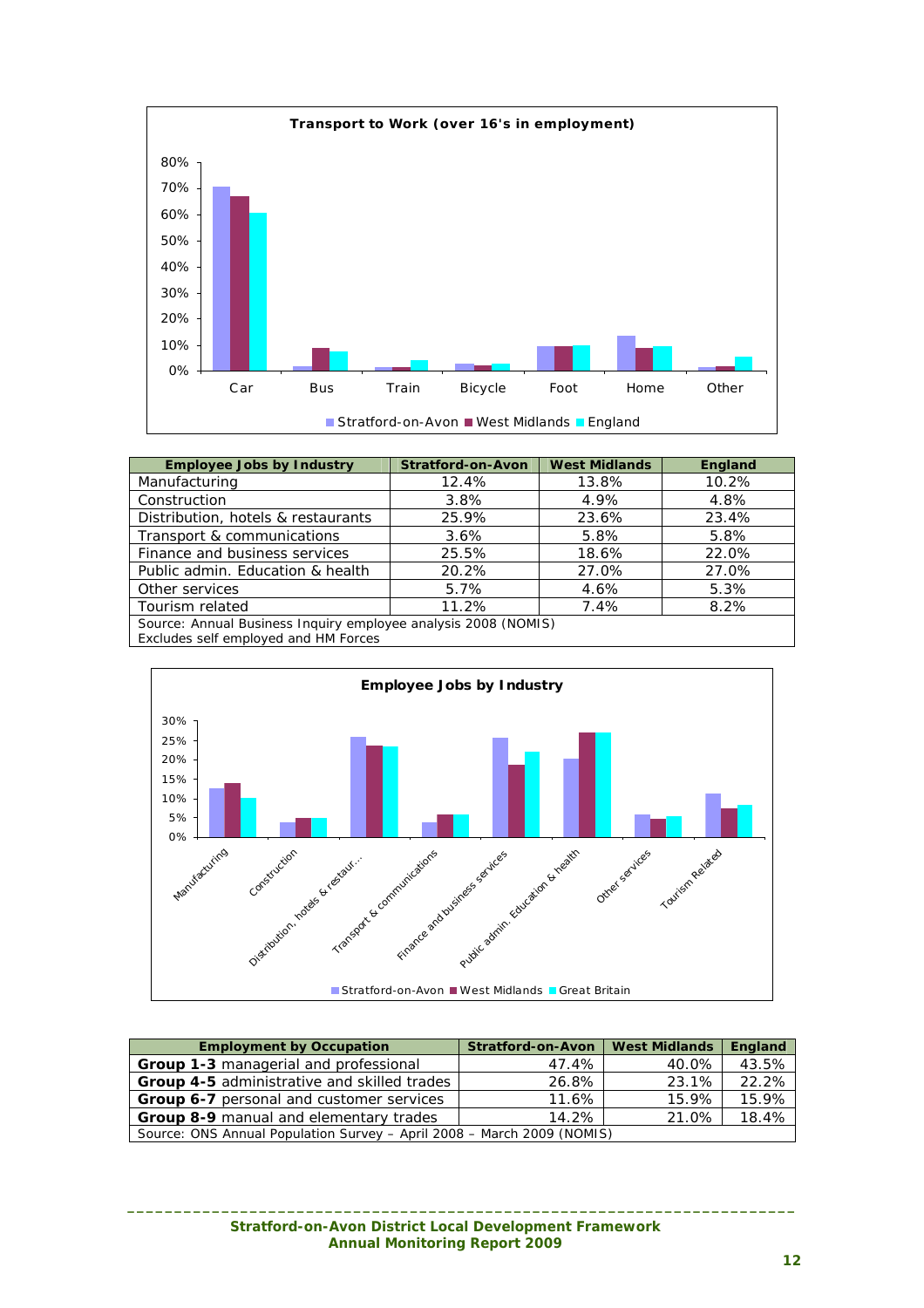

For more Stratford and Warwickshire statistics see 'Quality of Life in Warwickshire 2009' published by Warwickshire Observatory: www.warwickshireobservatory.org – Quality of Life section.

#### **2008 Place Survey**

89% of Stratford District residents who responded to this survey were satisfied with the local area as a place to live. The top 5 most important things making somewhere a good place to live were: level of crime, health services, clean streets, affordable decent housing and access to nature.

Comparing results for Stratford-upon-Avon, larger rural towns and villages, and rural areas and smaller settlements, the priorities for improvement were very different. The priority in Stratford-upon-Avon is traffic congestion, larger rural towns and villages want 'activities for teenagers' and rural areas want better public transport.



Overall, when the importance and improvement results are compared against each other the two priorities for the District as a whole are affordable decent housing and better public transport.

**\_\_\_\_\_\_\_\_\_\_\_\_\_\_\_\_\_\_\_\_\_\_\_\_\_\_\_\_\_\_\_\_\_\_\_\_\_\_\_\_\_\_\_\_\_\_\_\_\_\_\_\_\_\_\_\_\_\_\_\_\_\_\_\_\_\_\_\_\_\_\_** 

Locality areas have other distinctive priorities for improvement, for example: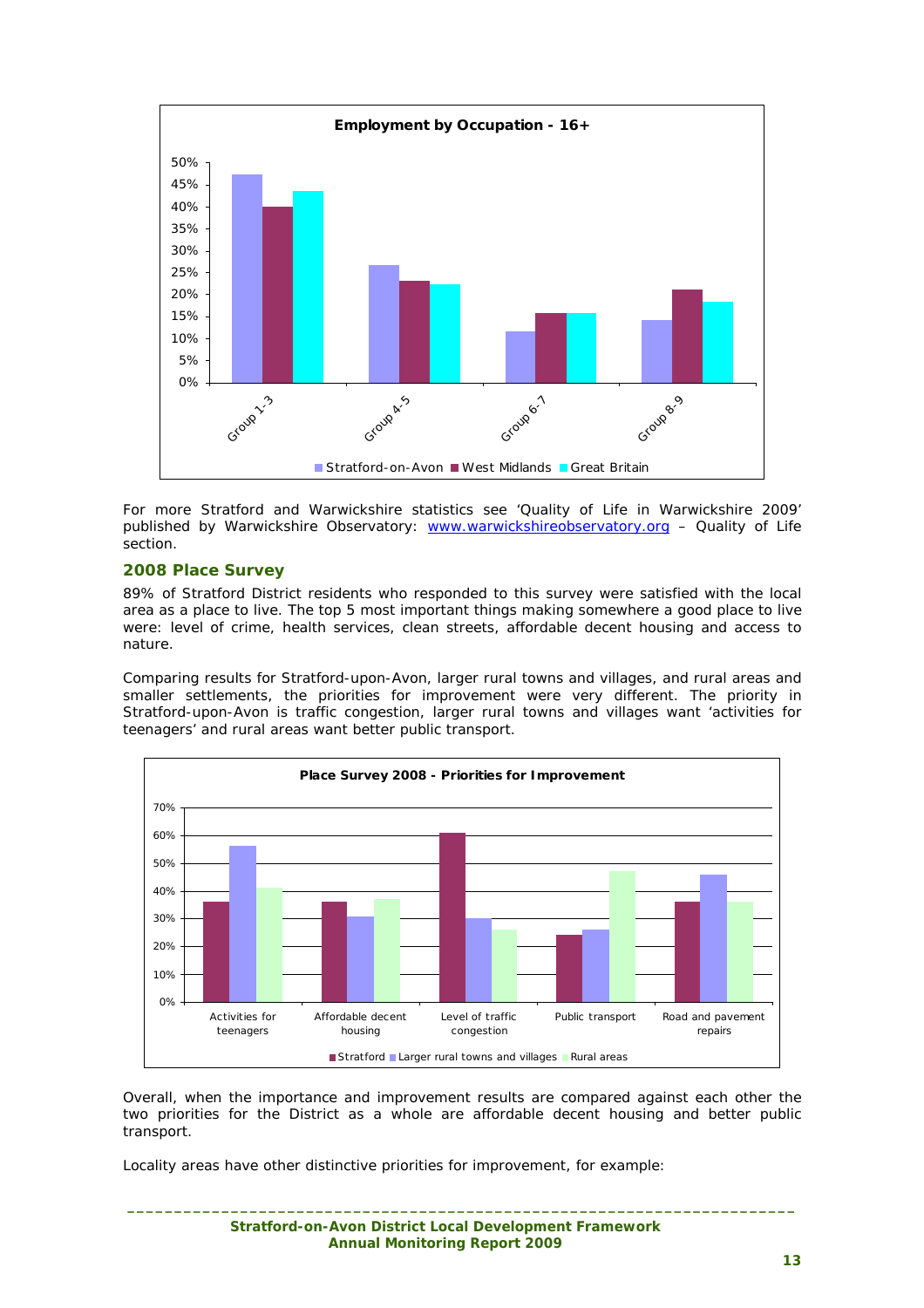Alcester and Wellesbourne – activities for teenagers - 55% Alcester, Henley and Studley – traffic congestion - 47% Wellesbourne and Kineton – sports and leisure facilities - 37% Henley and Studley – level of crime - 28% Shipston – job prospects - 25% Southam – clean streets - 20%

Anti-social behaviour issues such as rubbish and litter, vandalism and graffiti, drug using and dealing are seen as a bigger problem in the larger towns and villages when compared to Stratford and rural areas. Drunk and rowdy behaviour is a bigger problem in Stratford than elsewhere.

51% of respondents from larger rural towns and villages cite teenagers hanging around the streets as a problem, compared with only 25% in Stratford and 12% in rural areas. They are also less likely to agree that the police and other services are dealing with these issues. Fewer facilities for young people, less police presence and poor public transport in the evenings clearly contribute to this problem.

## **B. National and Regional Core Output Indicators**

A series of national core indicators has been set by Government as part of the new planning system. These have been adopted by the West Midlands Regional Assembly to assist the monitoring of the region's spatial plans. In this way it is intended to check that the objectives of the Regional Spatial Strategy are being met by each constituent part of the region.

The national core indicators are prone to being amended so the degree of correlation between these and the key regional indicators are now different to some extent. The current guidance was published in July 2008. $3$  The national core indicator reference is given as appropriate.

In many cases, the Annual Monitoring Report provides data for recent years as well as the current year 2008-09 so that trends can be identified.

It should be noted, however, that the District Council is only able to provide information on certain indicators at this time. We hope to be in a position to improve our monitoring of certain matters in future years, as identified in this section.

This part of the AMR mostly relates to the Stratford-on-Avon District Local Plan Review that was adopted on 14 July 2006. This plan covers the period 1996 to 2011. The District Local Plan expired on 13 July 2009 but the Secretary of State has confirmed that many of its policies and proposals can be 'saved' and continue to operate.

However, we are now in a period of transition between the current Regional Spatial Strategy and the revision version that covers the period from 2006 to 2026. The Local Development Framework, that will replace the policies of the District Local Plan, is being prepared against and will have to be consistent with the RSS Revision.

As part of this shift, this edition of the AMR provides an assessment of certain housing and employment indicators against the provisions of the emerging RSS Revision, based on the recommendations of the Panel that examined the draft document producing by the Regional Assembly.

#### **Business development**

It should be noted that this section relates solely to land in industrial uses, defined as Use Classes B1, B2 and B8 in accordance with the provisions of the Regional Spatial Strategy.

A schedule of industrial sites in the District indicating their status and progress is provided at Appendix 1.

**\_\_\_\_\_\_\_\_\_\_\_\_\_\_\_\_\_\_\_\_\_\_\_\_\_\_\_\_\_\_\_\_\_\_\_\_\_\_\_\_\_\_\_\_\_\_\_\_\_\_\_\_\_\_\_\_\_\_\_\_\_\_\_\_\_\_\_\_\_\_\_**  ł <sup>3</sup> Regional Spatial Strategy and Local Development Framework Core Output Indicators - Update 2/2008 -Department of Communities and Local Government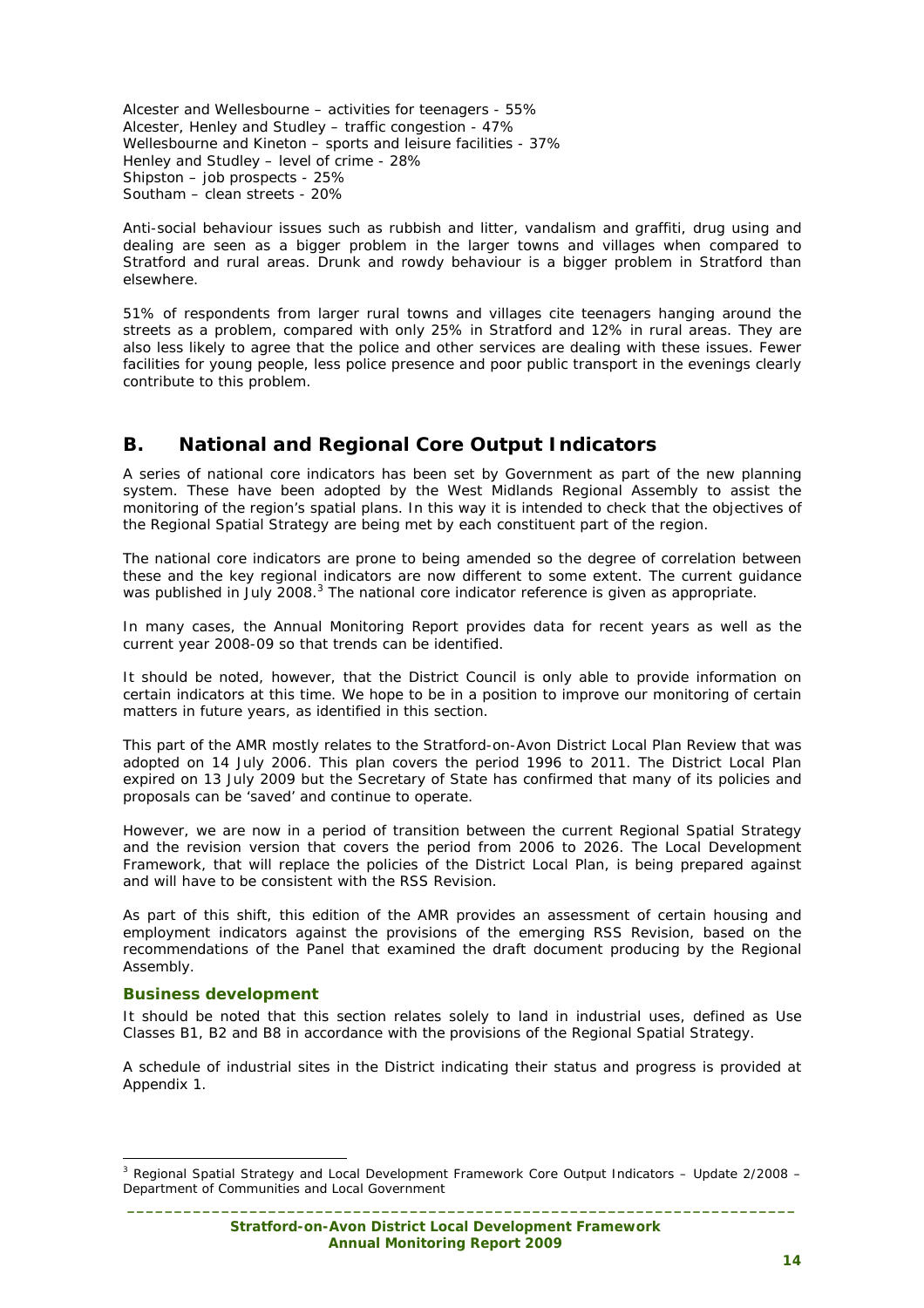## **Amount of land developed for employment**

|                 |         |         | <b>RSS Revision period</b> |         |         |         |         |
|-----------------|---------|---------|----------------------------|---------|---------|---------|---------|
|                 |         | Annual  |                            |         |         |         | Annual  |
|                 | Total   | Average |                            |         |         | Total   | Average |
|                 | 1996-06 | 1996-06 | 2006-07                    | 2007-08 | 2008-09 | 2006-09 | 2006-09 |
| <b>Hectares</b> | 73.4    | 7.3     | 8.5                        | 4.5     | 2.9     | 15.9    | 5.3     |

## **Comment**

This table indicates the rate of completion of sites for industrial development, which equates to 6.9 hectares per annum since 1996. The abnormally high figure in 2003/04 was due to a major new factory for Aston Martin being completed at the Gaydon Proving Ground.

Policy STR.3 in the District Local Plan seeks the provision of 81 hectares of industrial land to be provided during the period 1996-2011. This equates to a development rate of 5.4 hectares per annum. It is evident, therefore, that sufficient employment land has been provided in the District in recent years.

The annual rate of employment land development expected in Stratford District in accordance with the RSS Revision is 68 hectares over a twenty year period, ie. 3.4 hectares per annum. The first three years of this plan period continues to see sufficient employment development taking place, although there has been a significant reduction year on year since 2006.

### **Total amount of additional employment floorspace completed by type [National Core Indicator BD1]**

The national indicator stipulates the amount of floorspace developed for employment by type. This information is not readily available before 2004 but the amount of employment floorspace (in square metres) completed during the past four years is as follows:

|                                                                              |                    |                    |                   | <b>RSS Revision period</b> |                   |                            |
|------------------------------------------------------------------------------|--------------------|--------------------|-------------------|----------------------------|-------------------|----------------------------|
|                                                                              | 2004-05<br>(sq.m.) | 2005-06<br>(sq.m.) | 2006-07<br>(sq.m) | 2007-08<br>(sq.m)          | 2008-09<br>(sq.m) | Total<br>2006-09<br>(sq.m) |
| B1(a) offices -<br>inside/adjacent to<br>Stratford-upon-<br>Avon town centre | $\Omega$           | $\mathbf{O}$       | 2,300             | $\Omega$                   | $\Omega$          | 2,300                      |
| B1(a) offices -<br>elsewhere in<br>Stratford-upon-<br>Avon                   | 2,000              | 2,000              | 10,200            | $\Omega$                   | $\mathbf 0$       | 10,200                     |
| B1(a) offices -<br>elsewhere in<br><b>Stratford District</b>                 | $\Omega$           | 0                  | 2,650             | 2,450                      | 9,700             | 14,800                     |
| B1(b) research &<br>development, high<br>tech., etc.                         | $\Omega$           | $\Omega$           | $\Omega$          | 2.600                      | $\Omega$          | 2,600                      |
| B1(c) light industry                                                         | 4,250              | 1,000              | O                 | 1,670                      | 260               | 1,930                      |
| B <sub>2</sub> general<br>industry                                           | 1,750              | 3,700              | $\Omega$          | 3,340                      | $\Omega$          | 3,340                      |
| B8 warehouses,<br>distribution, etc.                                         | 900                | 0                  | 9,450             | 1,930                      | 2,840             | 14,220                     |
| Total                                                                        | 8,900              | 6,700              | 24,600            | 11,990                     | 12,800            | 49,390                     |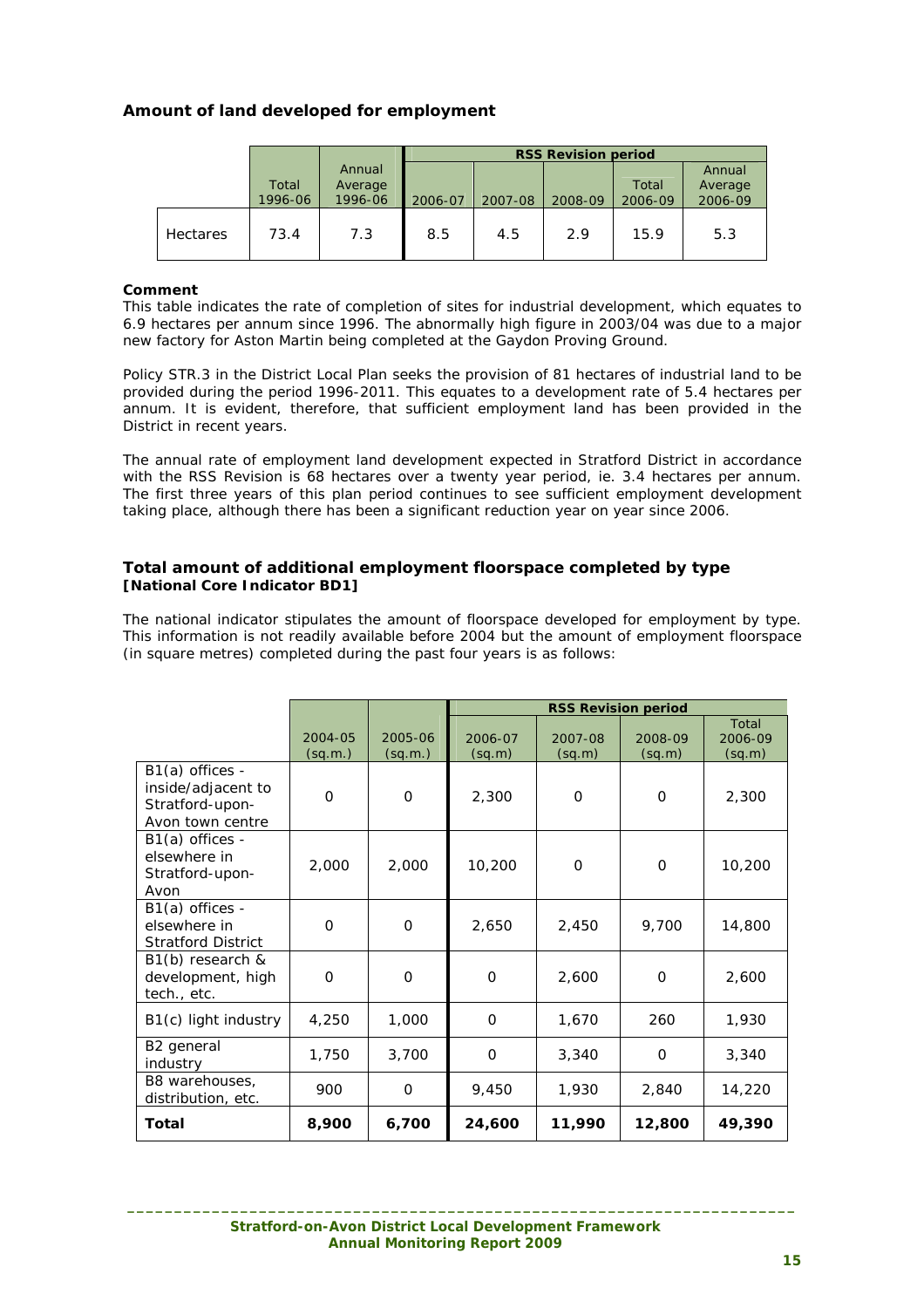#### **Comment**

It is expected that a range (or portfolio) of sites should be provided to meet a variety of employment needs in the District. Although the situation varies from year to year depending on which sites are implemented, there has been a good mix of industrial development in the District recently.

The table provides a more detailed assessment of the location of office development in the District given the particular emphasis in the emerging RSS Revision to locating such development in city and town centres, in accordance with national Planning Policy Statement 6 'Planning for Town Centres'. Stratford-upon-Avon is the only town centre in the District identified in the RSS hierarchy of centres. The RSS Revision sets a requirement of 20,000 square metres of additional office floorspace to be provided in the town centre between 2006 and 2026.

It is evident that attention needs to be given to this matter and the Core Strategy will seek to address the situation by identifying appropriate opportunities for office development within and on the edge of the town centre. However, it should be pointed out that the large amount of office development that has taken place elsewhere in the District in the past monitoring year relates to two schemes that have had planning permission for a considerable period of time and have finally been implemented.

|                       |                         | <b>RSS Revision period</b> |         |          |                         |  |
|-----------------------|-------------------------|----------------------------|---------|----------|-------------------------|--|
|                       | <b>Total</b><br>1996-06 | 2006-07                    | 2007-08 | 2008-09  | <b>Total</b><br>2006-09 |  |
| Total land developed  |                         |                            |         |          |                         |  |
| (ha)                  | 73.8                    | 8.5                        | 4.5     | 2.9      | 15.9                    |  |
| Total brownfield land |                         |                            |         |          |                         |  |
| developed (ha)        | 56.3                    | 3.2                        | 2.5     | $\Omega$ | 5.7                     |  |
|                       |                         |                            |         |          |                         |  |
| %age                  | 76.2                    | 37.6                       | 55.6    | Ω        | 35.8                    |  |

## **Percentage of 1a (above) which is on previously developed land**

#### **Comment**

The Warwickshire Structure Plan (which is now expired) set an indicative target of 60% for new industrial development on previously developed land in Stratford-on-Avon District. Overall, this has been achieved.

Neither the current RSS nor the Revision provides such a target. Nevertheless, it is national policy to maximise the re-use of brownfield land. Consequently, the District Council will seek to take advantage of such opportunities subject to the site being suitable for the purpose and in an appropriate location.

## **Percentage of 1b (above) which is on previously developed land [National Core Indicator BD2]**

|                                       |                         | <b>RSS Revision period</b> |         |         |                  |  |
|---------------------------------------|-------------------------|----------------------------|---------|---------|------------------|--|
|                                       | Total<br>1996-06        | 2006-07                    | 2007-08 | 2008-09 | Total<br>2006-09 |  |
| Total floorspace<br>developed (sq.m.) | Not<br>available        | 24,600                     | 11,990  | 12,800  | 48,460           |  |
| Total on brownfield<br>land (sq.m.)   | <b>Not</b><br>available | 12,100                     | 7,350   | O       | 19,450           |  |
| %age                                  | Not<br>available        | 49.2                       | 61.3    | O       | 40.1             |  |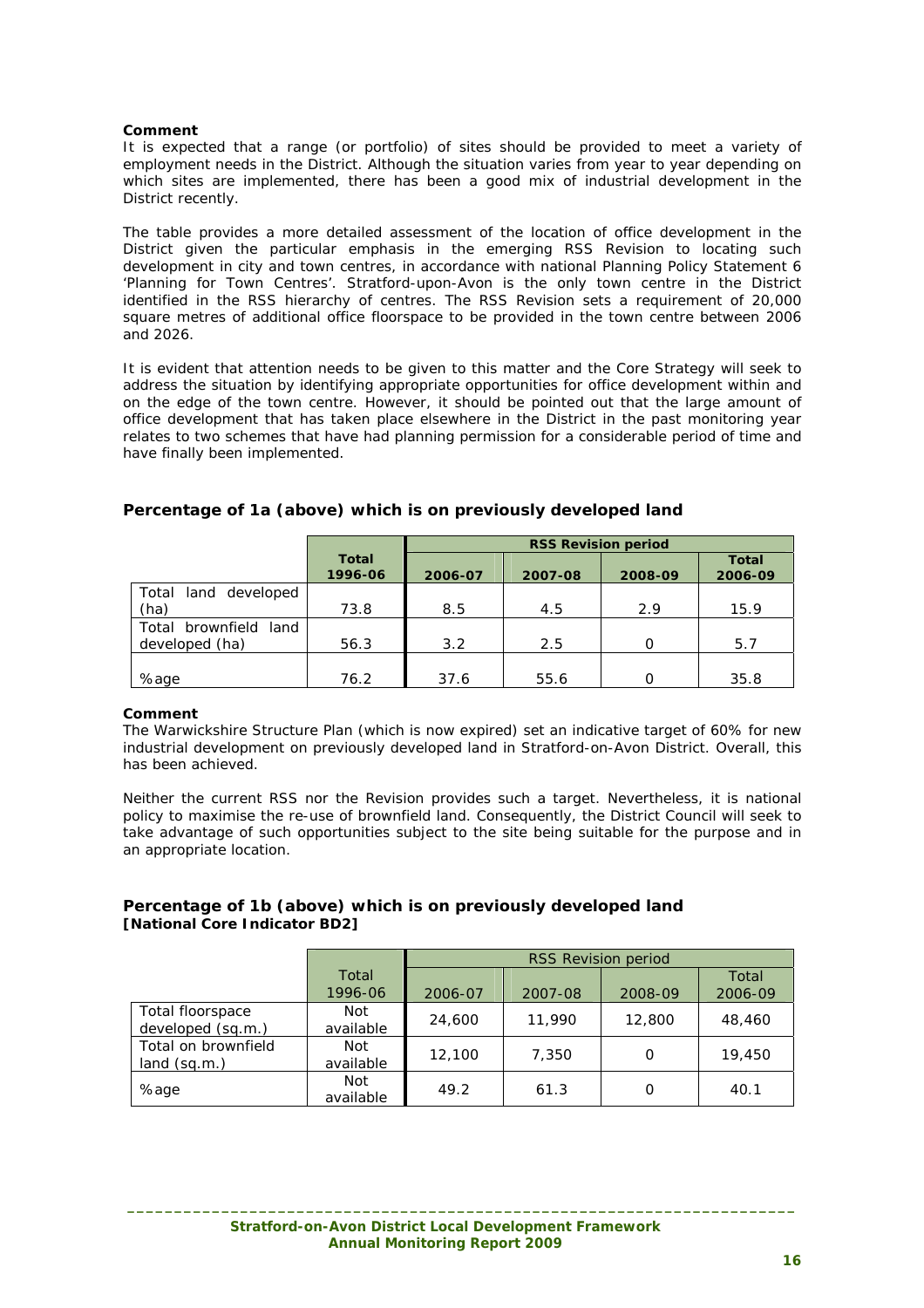## **Employment land available by type [National Core Indicator BD3]**

|                                 | B1(a) | B1(b) | B1(c) | <b>B1</b><br>mixed | <b>B2</b> | <b>B1/B2</b><br>mixed | <b>B8</b> | B1/B2/<br>B <sub>8</sub><br>mixed | <b>Total</b> |
|---------------------------------|-------|-------|-------|--------------------|-----------|-----------------------|-----------|-----------------------------------|--------------|
| As at<br>31.03.09<br>(hectares) | 15.5  |       | 0     | 8.5                |           | 3.7                   |           | 16.6                              | 44.3         |

#### **Comment**

Again, it is intended that a wide range of sites should be available to meet the needs of different companies. Consequently, a number of allocations in the District Local Plan and permissions involving employment development allow for a range of Class B uses.

The lack of opportunities specifically for B1(b) research & design/high technology uses is of some concern although it should be noted that many of the sites in the B1(a) offices category would be suitable for such uses. Indeed such a change of use can be made without the need for planning permission under the provisions of the Use Classes Order.

The Core Strategy will allocate a range of further opportunities for employment development to meet the RSS Revision requirement of 68 hectares during the period 2006 to 2026. Sites identified in the Draft Core Strategy published in October 2008 have not been included at this stage.

The RSS Revision expects 17 hectares of land to be identified in the District that has a realistic prospect of being developed for employment uses during any five year period, known as the 'reservoir'. An assessment of those sites that are currently available for employment development, ie. either with planning permission or allocated for the purpose, shows that 18.5 hectares can be assumed to fall into this reservoir.

#### **Loss of employment land (ie. amount of land redeveloped for other uses)**

|          |                    | <b>RSS Revision period</b> |         |         |                  |  |
|----------|--------------------|----------------------------|---------|---------|------------------|--|
|          | Total<br>1996-2006 | 2006-07                    | 2007-08 | 2008-09 | Total<br>2006-09 |  |
| Hectares | 7.6.               | 0.7                        | 9.8     | 0.3     | 10.8             |  |

#### **Comment**

The figures above illustrate the significant amount of land previously in employment use that has already been redeveloped for other uses since 1996 or is currently being redeveloped. The loss of such sites should be taken into account when considering the overall supply of industrial land in the District.

It is also important to make sure that a good mix of uses is provided, particularly in the larger settlements in the District. It would be damaging to the future health and function of such communities if there was a significant imbalance between homes and jobs. A number of older industrial areas in Stratford-upon-Avon have recently been redeveloped, mainly for housing, but the wide range of employment opportunities in the town has compensated for this situation. However, Shipston-on-Stour has experienced the loss of a number of large employers in recent years and these jobs have not yet been replaced through new industrial development.

## **Amount of employment land lost to residential development**

Of the 18.9 hectares in 1e (above), 14.6 hectares have been redeveloped for residential uses.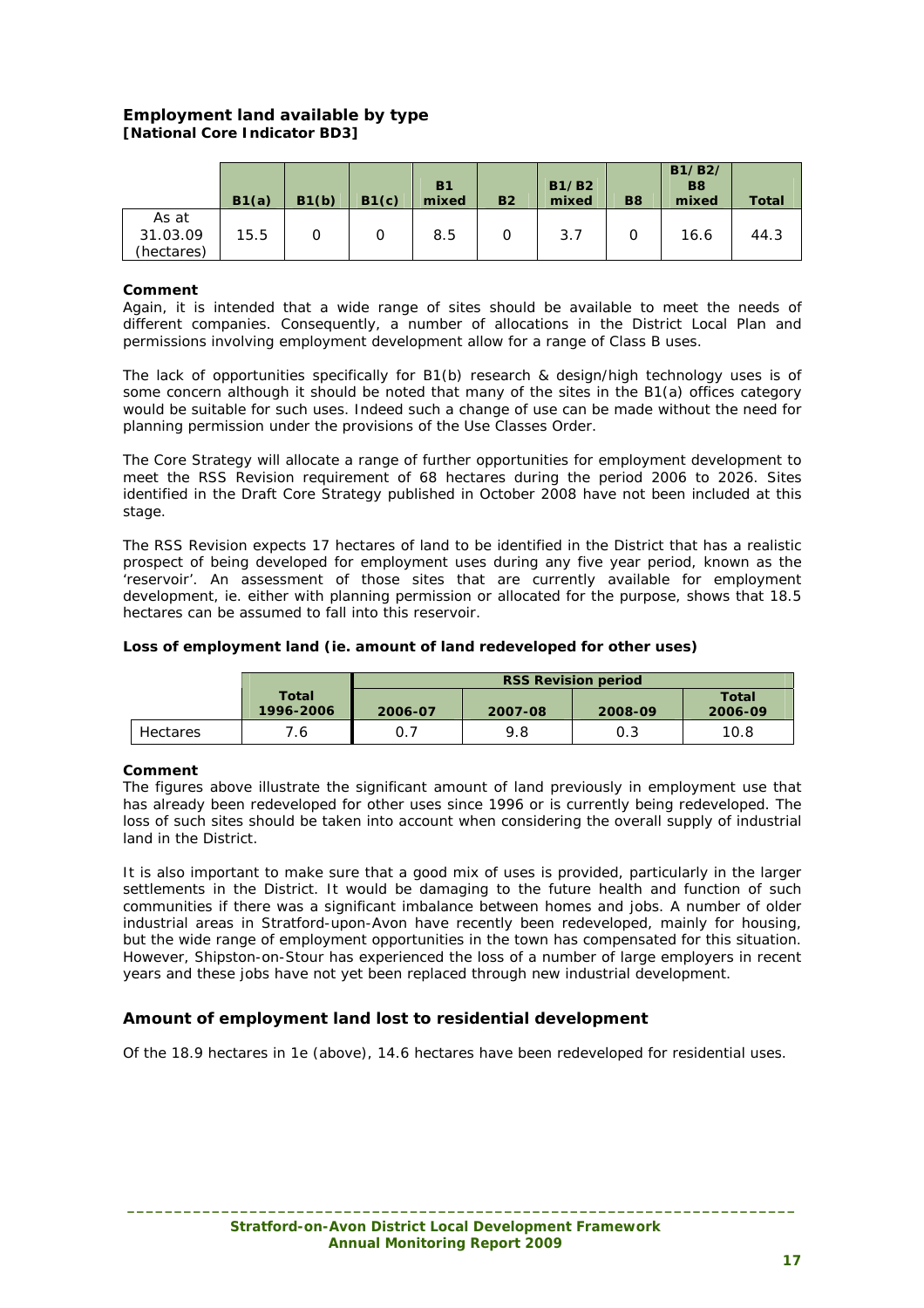## **Town centres**

#### **Amount of floorspace completed for town centre uses [National Core Indicator BD4]**

This indicator was only introduced during 2008 so this is the first monitoring year that data has been collected in a form that allows for such an assessment to be made.

The only strategic town centre identified in the current Regional Spatial Strategy and the emerging revision is Stratford-upon-Avon. This is reflected in the settlement hierarchy identified by the District Council.

While there are four rural market towns in the District, these are not treated as strategic centres for the purposes of retail and other commercial and leisure uses.

|              | 2008-09                                           |                                                    |                                               |                                                          |  |
|--------------|---------------------------------------------------|----------------------------------------------------|-----------------------------------------------|----------------------------------------------------------|--|
|              | Stratford-<br>upon-Avon<br>town centre<br>(sq.m.) | Elsewhere in<br>Stratford-<br>upon-Avon<br>(sq.m.) | Outside<br>Stratford-<br>upon-Avon<br>(sq.m.) | %age<br>within<br>Stratford-<br>upon-Avon<br>town centre |  |
| Retail (A1)  |                                                   | 12,550                                             | 570                                           |                                                          |  |
| Office (A2)  |                                                   | Ω                                                  | O                                             |                                                          |  |
| Office (B1a) |                                                   | Ω                                                  | 6,330                                         |                                                          |  |
| Leisure (D2) |                                                   | 2,500                                              | 1,600                                         |                                                          |  |
| Total        |                                                   | 15,050                                             | 8,500                                         |                                                          |  |

#### **Comment**

It is evident that attention needs to be given to encouraging these forms of development in Stratford-upon-Avon town centre. The emerging Core Strategy will seek to identify specific opportunities for these uses in the town centre.

It should be noted that a large proportion of retail development has taken place in the town through the extension of a retail park that was allocated and fully justified through the Local Plan process. Likewise, much of the additional office floorspace that has been developed in the past year took place on a business park close to Stratford-upon-Avon and represents the final phase of a site that was allocated in the first District Local Plan during the 1990s.

## **Housing**

#### **Housing targets, supply and delivery [National Core Indicators H1, H2(a), H2(b), H2(c), H2(d)]**

The purpose of these indicators is to show the level of housing provision made within the current plan period. The assessment is expected to identify the source of the housing target used in the housing trajectory and the total amount of housing planned to be delivered and actually delivered over the period involved.

#### **Housing trajectory See Figure 1**

#### **Comment**

The trajectory, illustrated in Figure 1, covers the period up to 2026 in accordance with the Department of Communities and Local Government (DCLG) Core Output Indicators – Update 2/2008, i.e. at least a 15 year period from the current monitoring year (2009/10). It monitors housing delivery against housing provision figures set out in the West Midlands Regional Spatial Strategy (WMRSS) Phase Two Revision Preferred Option submitted to Government in December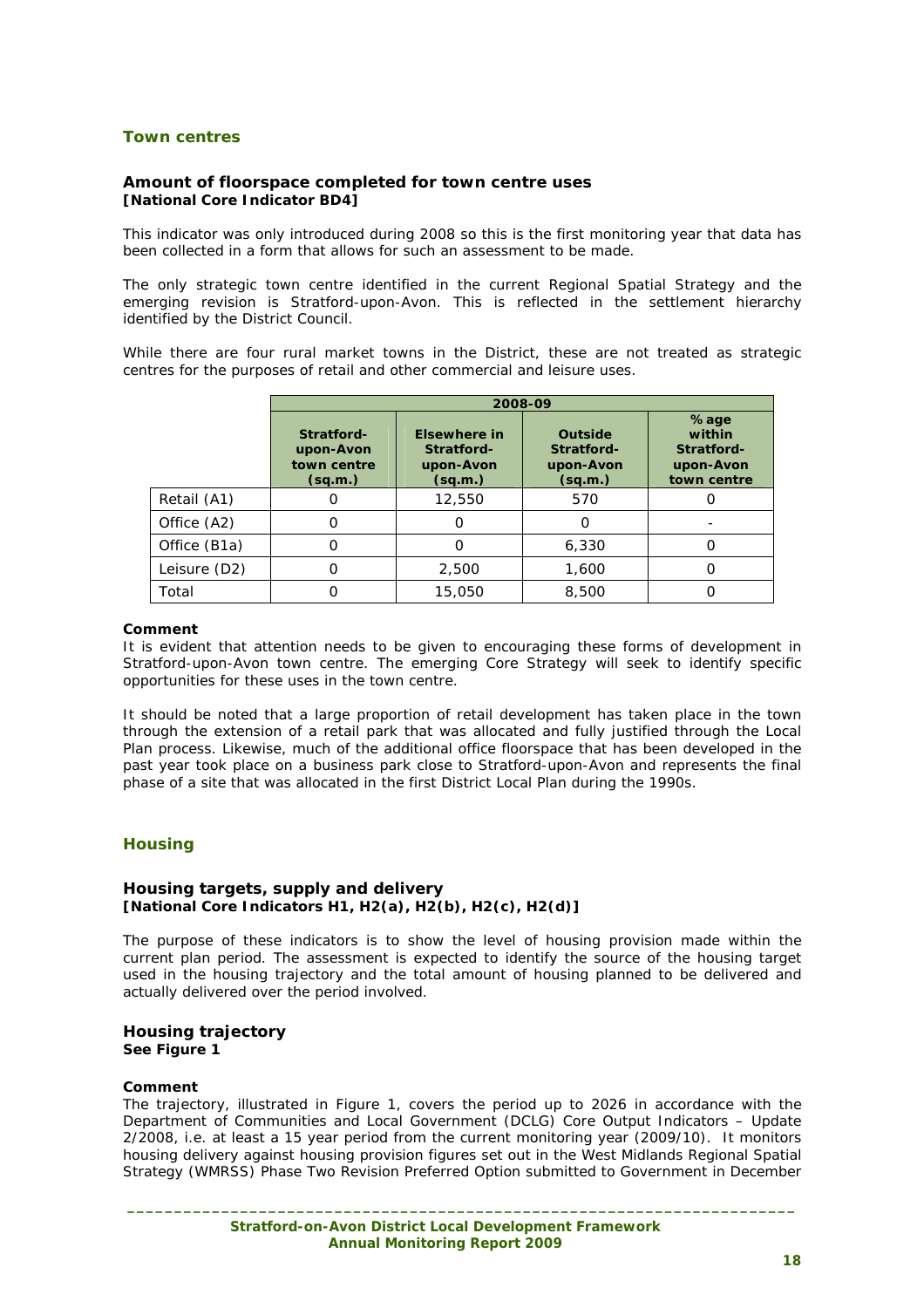2007. The use of the latter for assessing progress represents a change from the approach employed in the 2008 AMR which referred to the housing growth figures specified in the WMRSS approved in 2004. This change conforms with the practice to be adopted by the West Midlands Regional Assembly in its 2009 AMR. The Assembly considers that it is more important to monitor against a more up to date planning framework, albeit one that is still subject to consultation and change. This means that progress towards higher levels of housing provision is being assessed, relative to those that were sought in the adopted WMRSS.

Unlike the adopted WMRSS, the Phase Two Revision Preferred Option provides proposed district specific net housing growth requirements. In the case of Stratford-on-Avon District, these amount to a total of 5,600 dwellings to be completed within the period 2006-2026, at an indicative annual rate of 280 dwellings per annum. The latter is actually less that the average annual rate of dwelling completions experienced in the period 2001-2009 (approx. 500), although the annual rate has been rapidly declining since the high point of over 800 completions in 2004/05.

The other significant difference between the adopted WMRSS and the Phase Two Revision WMRSS is that they cover different periods. The former covered the period 2001 to 2021, while the latter covers 2006 to 2026. The difference of base date has a significant effect on the outcome of housing delivery assessment. The high rates of delivery experienced in the period 2001-2006 are not accounted for in the monitoring of progress towards the Phase Two Revision housing requirement, while in last year's AMR they made a substantial contribution to the housing trajectory. The latter also included the potential contribution of the three strategic reserve sites that were identified in the Local Plan Review. However, this year these sites have been omitted in order to be consistent with the treatment of sites of this status in the West Midlands AMR. This omission also has had the effect of reducing the projected housing completions, although it is likely that one or more of the reserve sites will make a contribution at some stage during the plan period.

The main component of the housing trajectory is the set of annual projected completions which is then compared with the annual rates proposed in the WMRSS. The projections show rates of house building well below those intended by the WMRSS. The projections do not represent what will actually happen on the ground. They are based on what could be delivered from currently identified sites and allowance for unforeseen windfall sites in the last five years of the plan period. At this point in time they are unable to include houses that will be built on additional sites that will come forward in this period, particularly those that are yet to be identified by the Local Development Framework (LDF), including those that will be shown in the Core Strategy. One of the purposes of the LDF is to identify sufficient sites to meet strategic housing growth requirements. Although the Draft Core Strategy has suggested a range of such sites, in accordance with the guidance provided by the WMRA, they are not of sufficient status to be included in the trajectory. Indeed, there may be significant changes to housing land proposals before the Core Strategy is finalized.

What the trajectory clearly shows is the need for the current housing land supply to be considerably increased to enable the district to meet strategic housing requirements. The gap between the latter and current provision will be extended if the higher housing growth figures recommended in the WMRSS Phase Two Revision Examination in Public Panel Report are approved by the Secretary of State. The scale of the current shortfall of provision is highlighted in the "Managed Delivery Target" line shown in Figure 1. If no additional housing provision were to be made, by the end of the plan period the notional annual rate of provision necessary to address the shortfall would have increased to over 2000 dwellings, a rate of development not experienced in this district for very many years, if at all.

The trajectory estimates the potential delivery of new houses on sites identified in the 2009 Review of the Strategic Housing Land Availability Assessment (SHLAA), in particular those sites regarded by SHLAA as developable. The SHLAA also gave details of a range of other sites that are considered to be potentially suitable for development in the longer term. However, they are not included within the trajectory because they are located outside currently defined builtup area boundaries and their release for development is currently constrained. They include the three "Strategic Reserve Sites" proposed in the Stratford-on-Avon District Local Plan Review. These sites (or equivalent alternatives) were accounted for in the 2008 AMR trajectory but this year it has been decided to omit these sites to be consistent with the WMRA advised approach adopted for sites suggested in the Draft Core Strategy.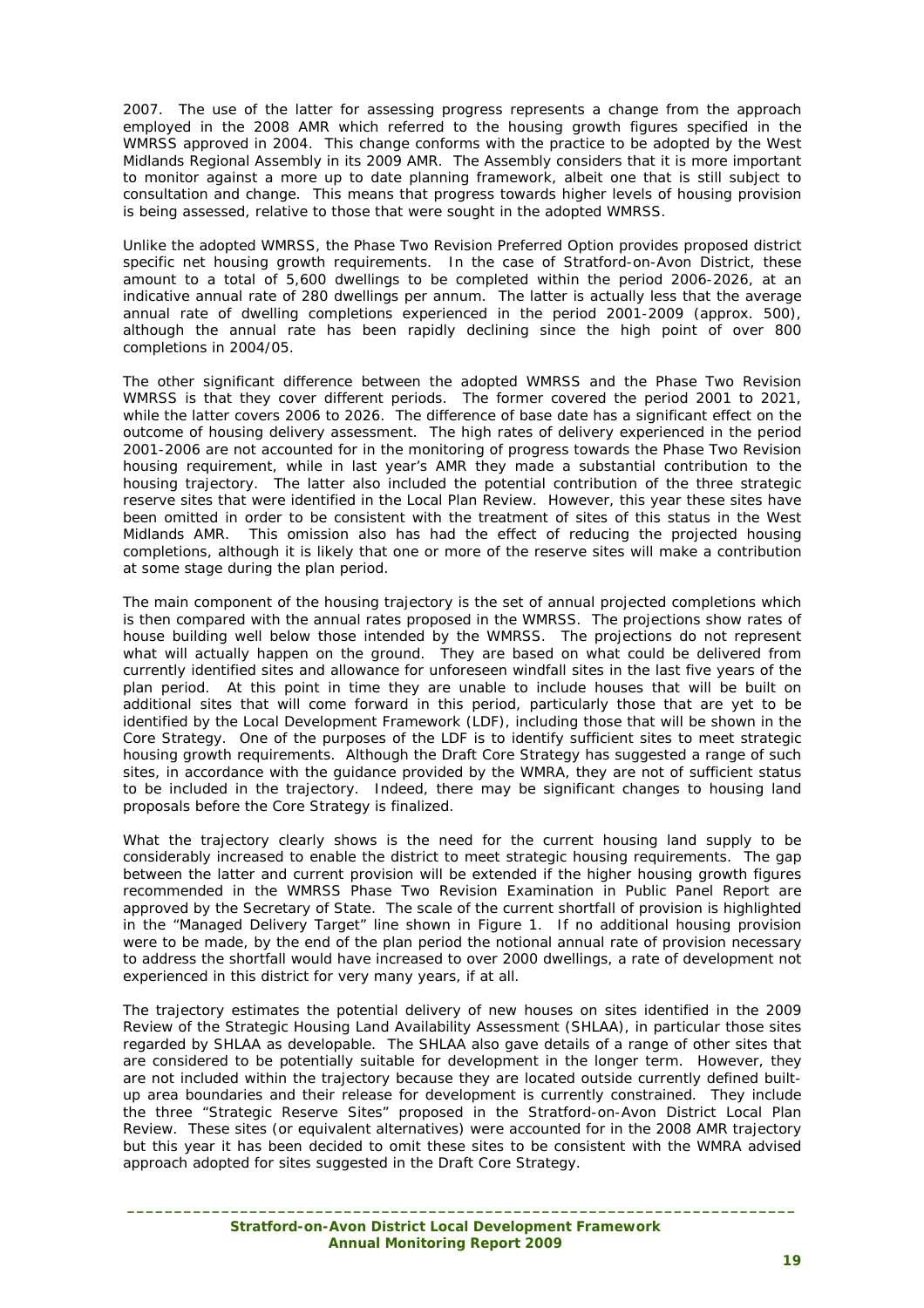Some additional housing provision will also arise through the implementation of planning permissions for housing on sites that will not be subject to specific residential allocation within the Local Development Framework. These "windfall" sites are usually small in capacity (many accommodate less than 5 dwellings). Although no allowance for such sites to deliver houses before 2021, as soon as planning permission is granted for housing on a windfall site, it can be recognized in the housing supply figures. The extent of their contribution is likely to increase once the housing moratorium is lifted. The omission of an allowance for windfall sites prior to 2021 is another reason for treating the trajectory's projected housing numbers with a great deal of caution. House building in the district will not come to a virtual standstill in 2015 as the trajectory suggests.

Note: the data that forms the basis for Figure 1 is provided in Appendix 2.



 **Stratford-on-Avon District Local Development Framework Annual Monitoring Report 2009**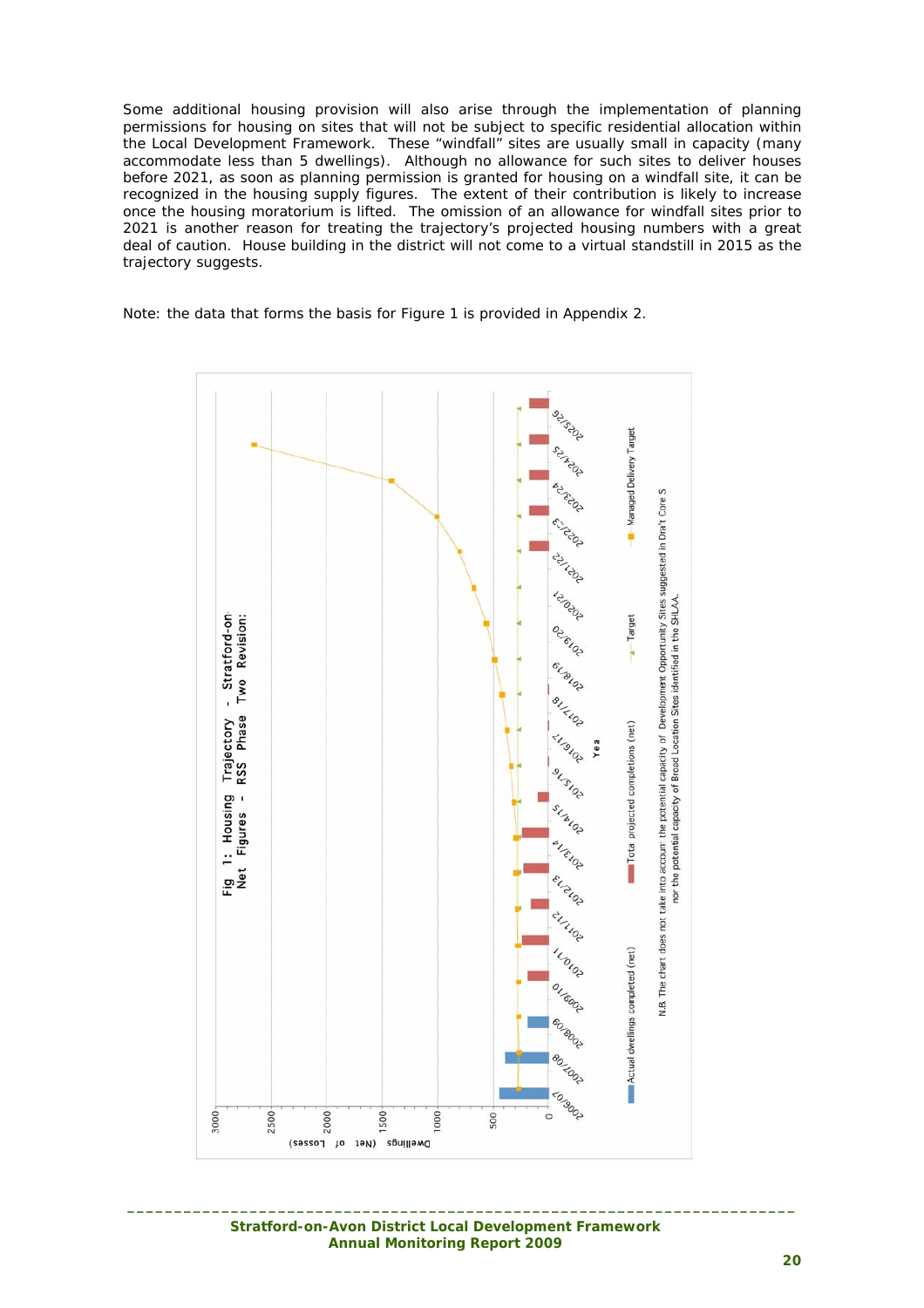| <b>Situation at 31-3-2009</b>                       |                                            |                                                         |  |  |  |
|-----------------------------------------------------|--------------------------------------------|---------------------------------------------------------|--|--|--|
|                                                     | <b>Assessment for Five Years 2010-2015</b> | <b>Based on RSS Phase Two Revision Preferred Option</b> |  |  |  |
|                                                     | No. of                                     | <b>Notes</b>                                            |  |  |  |
|                                                     | Dwellings                                  |                                                         |  |  |  |
| Sites deliverable within five years                 |                                            |                                                         |  |  |  |
| Dwellings being built                               | 87                                         | Excludes those dwellings likely to be                   |  |  |  |
|                                                     |                                            | built in 2009/10                                        |  |  |  |
| Dwellings with p.p. not started                     | 643                                        | Ditto                                                   |  |  |  |
| Sites identified in SHLAA not subject to            | 249                                        | 15% discount applied to allow for some                  |  |  |  |
| p.p.                                                |                                            | sites to be omitted from LDF and for                    |  |  |  |
|                                                     |                                            | non-take-up                                             |  |  |  |
| Total                                               | 979                                        | Does not include Local Plan Review                      |  |  |  |
|                                                     |                                            | Strategic Reserve Sites and proposed                    |  |  |  |
|                                                     |                                            | Development Opportunities identified in                 |  |  |  |
|                                                     |                                            | the Draft Core Strategy                                 |  |  |  |
| RSS Phase Two Revision Preferred Option Requirement |                                            |                                                         |  |  |  |
| District requirement 2006-2026                      | 5600                                       | The Regional Planning Body has asked                    |  |  |  |
|                                                     |                                            | local planning authorities to monitor                   |  |  |  |
|                                                     |                                            | housing delivery against this                           |  |  |  |
|                                                     |                                            | requirement. The RSS Panel                              |  |  |  |
|                                                     |                                            | recommends that this figure be                          |  |  |  |
|                                                     |                                            | increased to 7,500.                                     |  |  |  |
| Annual average growth                               | 280                                        |                                                         |  |  |  |
| Completions 2006-2009                               | 1048                                       | Net of losses                                           |  |  |  |
| Estimated completions 2009-2010                     | 186                                        | Ditto                                                   |  |  |  |
| Balance to be built 2010-2026                       | 4366                                       |                                                         |  |  |  |
| Five Year Requirement 2010-2015                     |                                            |                                                         |  |  |  |
| Required average annual rate                        | 273                                        |                                                         |  |  |  |
| Five year requirement 2010-2015                     | 1364                                       | The NI 159 approach is to take a                        |  |  |  |
|                                                     |                                            | forward look at the period commencing 1                 |  |  |  |
|                                                     |                                            | April after the end of the current                      |  |  |  |
|                                                     |                                            | financial year.                                         |  |  |  |
| Balance of supply against five year                 | $-385$                                     |                                                         |  |  |  |
| requirement<br><b>Length of Land Supply</b>         |                                            |                                                         |  |  |  |
| Number of years current land supply                 | 3.6                                        |                                                         |  |  |  |
| can sustain require annual growth                   |                                            |                                                         |  |  |  |
| rates                                               |                                            |                                                         |  |  |  |
| <b>NI159</b>                                        |                                            |                                                         |  |  |  |
| NI159: % of five year land                          | 71.8%                                      |                                                         |  |  |  |
| requirement that can be built                       |                                            |                                                         |  |  |  |

## **Provision of ready to develop housing sites (Five Year Housing Land Supply)**

## **Comment**

An NI159 assessment was not included in last year's AMR. It has been added to the 2009 AMR because of its significance in relation to the determination of planning applications. The above table shows a deficit consistent with the low housing delivery figures illustrated in the housing trajectory. The deficit arises as a consequence of switching to the Phase Two Revision housing requirement for the district. Previously use of the adopted RSS to gauge progress indicated that the district had a healthy land supply, mainly due to the high levels of house building in the 2001-2006 period. As explained in the commentary on the trajectory, these housing completions are not taken into account when assessing delivery against the RSS Phase Two Revision.

The emerging LDF Core Strategy provides opportunity to identify measures to address the shortfall in housing land supply, while  $PPS7<sup>4</sup>$  states that Local Planning Authorities should consider favourably planning applications for housing when there is a shortfall in five year land supply, having regard to the policies of the PPS.

 4 Para 71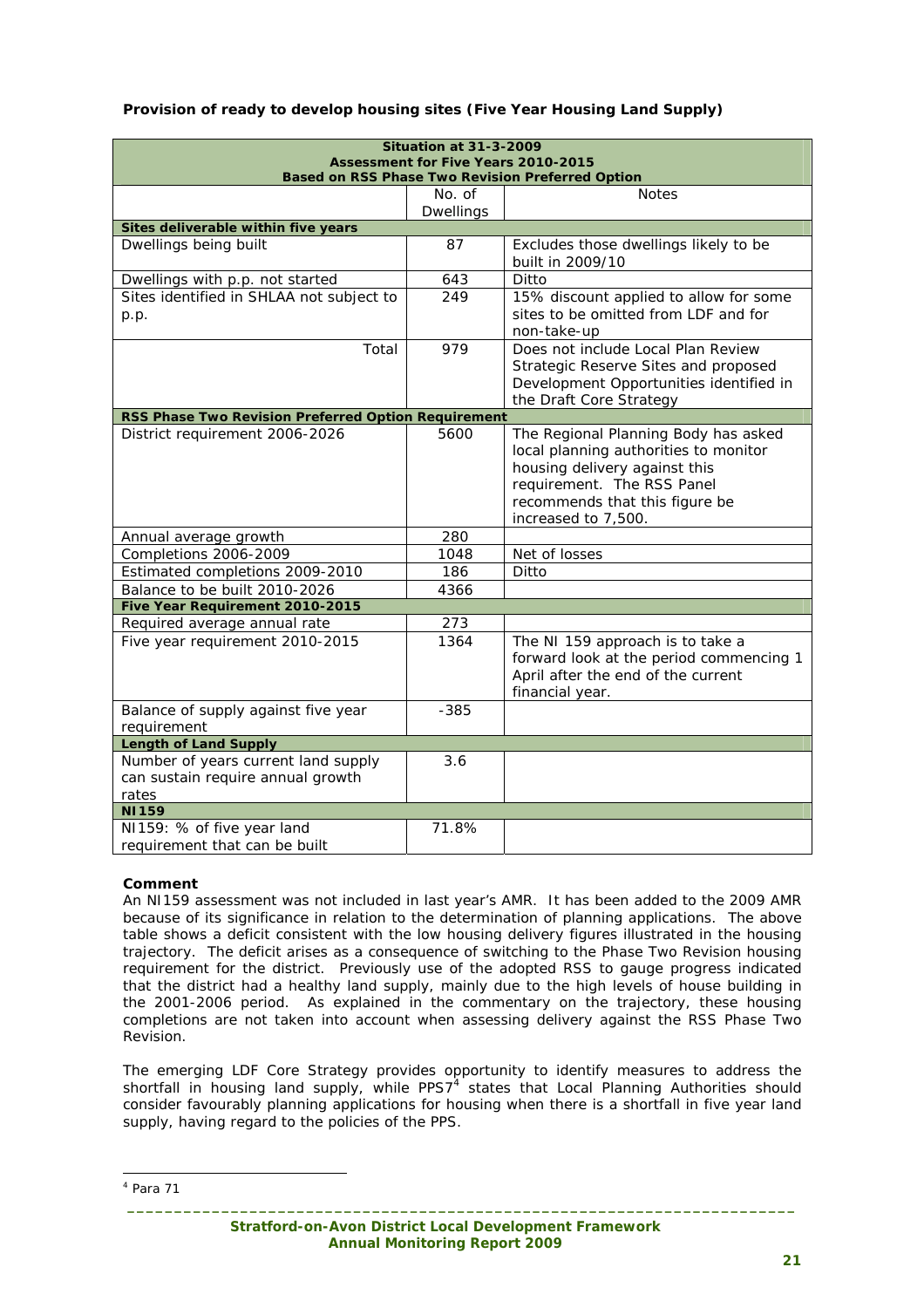#### **Percentage of new and converted dwellings on previously developed land [National Core Indicator H3]**

| Dwellings Completed 2008/09 (Gross) |     |     |  |  |  |  |
|-------------------------------------|-----|-----|--|--|--|--|
| PDL (brownfield)                    | 252 | 92% |  |  |  |  |
| Greenfield                          | 23  | 8%  |  |  |  |  |
| Total<br>100%<br>クフら                |     |     |  |  |  |  |

#### **Comment**

The figures for 2008/09 continue the recent trend towards housing development on PDL with the strong bias towards the latter remaining well ahead of the national annual target which states that at least 60% of new housing should be provided on previously developed land. Little greenfield housing development has happened recently in the district, while brownfield sites within Stratford-upon-Avon town continue to contribute a significant proportion of the new dwellings built within the reporting year (57%).

#### **Gross affordable dwellings completions [National Core Indicator H5]**

| Dwellings Completed 2008/09         |    |
|-------------------------------------|----|
| Social rented dwellings completed   | 33 |
| Intermediate dwellings completed    | 11 |
| Net additional affordable dwellings | 44 |

#### **Comment**

The figure of 44 affordable dwelling completions represents a large reduction from the number completed in 2007/8 (136 dwellings). It also represents a lower proportion of total dwelling completions (16% as opposed to 30% in 07/08). The Strategic Housing Market Assessment Review 2009 estimated a net annual need of 532 affordable dwellings in the district. The latter is a lower rate of need than previously estimated (954 dwellings per annum), but clearly the current rate of provision still falls far short of meeting the scale of need. The lack of new affordable dwellings completions is a reflection of the overall decline in house building activity, particularly in a situation where there has been a reliance on mixed tenure schemes to deliver affordable dwellings wholly or partly funded by developer contributions. Unfortunately the current low level of affordable housing provision will mean that it will take many years for local housing need to be addressed.

#### **Additional pitches provided for gypsies and travellers [National Core Indicator H4]**

This is a new indicator and is intended to show the net increase in pitches delivered in the District.

|                              | 2008-09 |
|------------------------------|---------|
| Additional permanent pitches |         |
| Temporary pitches            |         |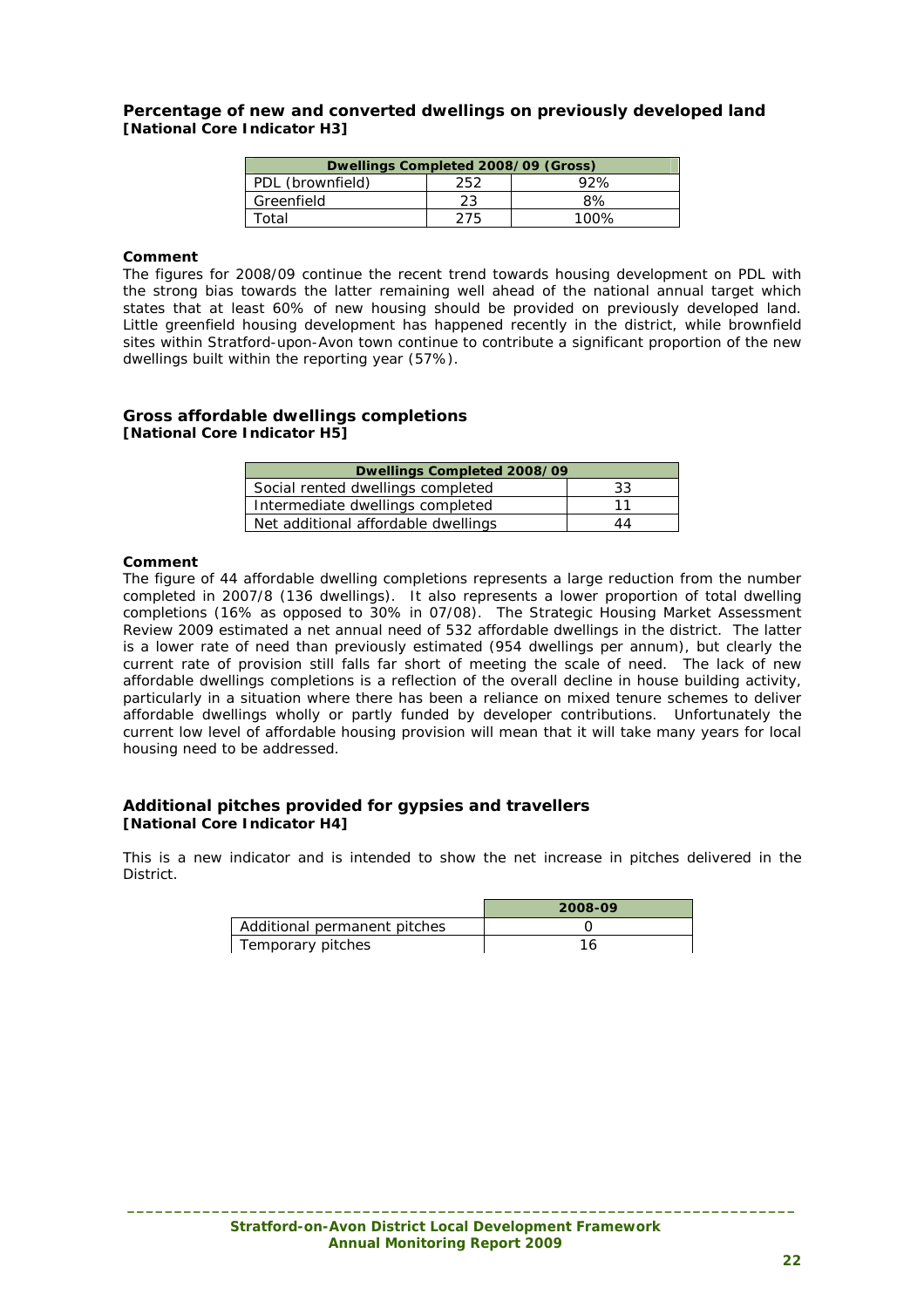## **Environmental Quality**

## **Number of planning permissions granted contrary to Environment Agency advice on flooding and water quality grounds**

## **[National Core Indicator E1]**

The purpose of this indicator is to show the number of developments which are potentially located where (i) they would be at risk of flooding or increase the risk of flooding elsewhere and, (ii) adversely affect water quality.

It is understood that there were no such cases in the District during the monitoring year 2008-09.

## **Change in areas of biodiversity importance [National Core Indicator E2]**

This purpose of this indicator is to show the losses or additions to biodiversity habitat. It is not yet possible to monitor this indicator rigorously because the data is not available from sources such as Natural England. The assessment provided below relates to NI 197 on improved local biodiversity. This shows the proportion of local sites where positive conservation management has been or is being implemented.

| NI 197: Local Sites - Management - 2008     |       |  |  |  |
|---------------------------------------------|-------|--|--|--|
| Total number of Local Wildlife Sites & RIGs | 42    |  |  |  |
| Number being positively managed             | 15    |  |  |  |
| % being positively managed                  | 35.7% |  |  |  |

NI 197 is now regarded by the Government as a measure of the performance of local authorities relating to biodiversity. It is seen as reflecting the degree of influence the local authority has had on the local sites system and the measures and procedures involved in ensuring that effective conservation is introduced to, and acted upon, by Local Site owners. The indicator describes the proportion of local sites of nature conservation interest where positive conservation management has been, or is being, implemented. There are shortcomings with this indicator, not least of which is that the number of designated local sites is limited and only represents a small fraction of the area of the District that has the potential to achieve this status. This indicator has not been used previously in an AMR for Stratford-on-Avon District.

Data compiled by Warwickshire Museum Field Services suggests that almost 36% of local wildlife sites (previously known as SINCs) and Regionally Important Geological and Geomorphological Sites (also known as RIGs) are known to be subject to positive conservation management. This is in effect a baseline figure but good performance is regarded as an upward trend in the percentage. At this time data is not yet available to show whether there is an upward or downward trend.

## **Renewable energy generation [National Core Indicator E3]**

The purpose of this indicator is to show the amount of renewable energy generation by installed capacity and type

The District Council is not able to monitor this indicator systematically at the present time. Consideration will be given to how this can be done effectively but there are concerns as to whether any meaningful data can be collected and analysed on a comprehensive basis.

In relation to major installations, no scheme has been implemented during the monitoring year 2008-09.

It is not possible or practical to monitor small-scale installations relating to domestic, commercial and community developments. This is compounded by the indicator relating to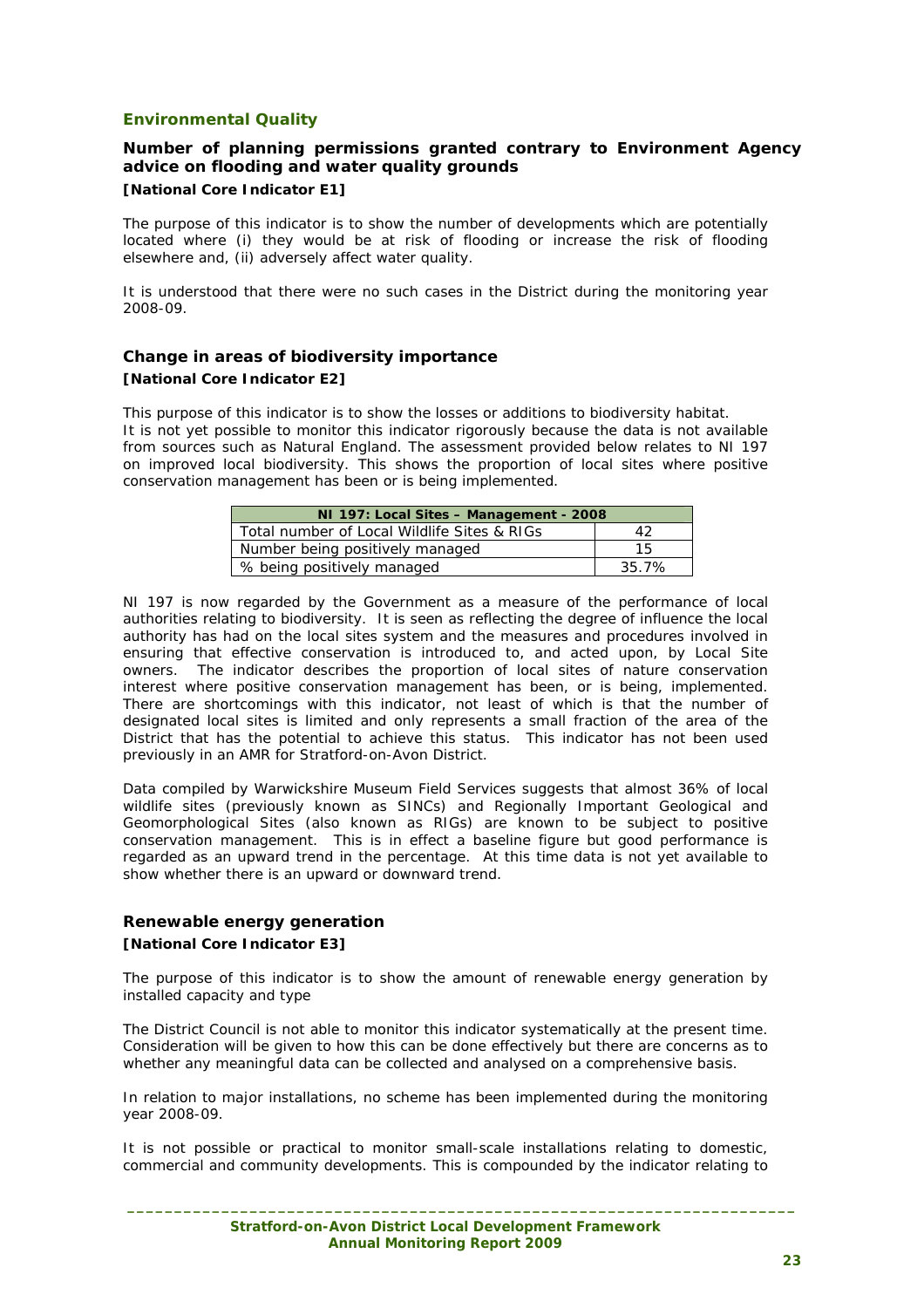implementation which would be extremely demanding on resources. Furthermore, the effectiveness of small-scale installations cannot be readily gauged.

For these reasons, the District Council remains unconvinced by the value of monitoring this topic on the basis currently expected.

## **Minerals**

#### **[National Core Indicator M1]**

This indicator is relevant to minerals planning authorities only, ie. Warwickshire County Council in the case of Stratford District.

#### **Waste**

#### **[National Core Indicator W1]**

This indicator is relevant to waste planning authorities only, ie. Warwickshire County Council in the case of Stratford District.

## **C. Local Indicators**

The District Local Plan Review sets out a Monitoring Framework (see Section 9). The framework does not seek to measure the performance of every policy in the Plan, but addresses key aspects of the objectives that are at the heart of its strategy.

Not surprisingly, many of the local indicators are reflected in national and regional equivalents.

#### **a. To satisfy housing needs** (see Policies STR.2, COM.13, COM.14)

This topic is mostly covered in the National and Regional Core Output Indicators above. In addition, the following data is provided:

#### **Types and sizes of dwellings**

| Dwellings Completed 2008/09 (Gross) |               |       |  |  |  |
|-------------------------------------|---------------|-------|--|--|--|
| One bedroom houses/bungalows        |               | 0.4%  |  |  |  |
| Two bedroom houses/bungalows        | 11            | 4.0%  |  |  |  |
| Three bedroom houses/bungalows      | 46            | 16.7% |  |  |  |
| Four bedroom houses/bungalows       | 33            | 12.0% |  |  |  |
| Five plus bedroom houses/bungalows  | 27            | 9.8%  |  |  |  |
| Houses/bungalows - total            | 118           | 42.9% |  |  |  |
| One bedroom flats                   | 52            | 18.9% |  |  |  |
| Two bedroom flats                   | 103           | 37.5% |  |  |  |
| Three bedroom flats                 | $\mathcal{P}$ | 0.7%  |  |  |  |
| Four bedroom flats                  | ∩             | $0\%$ |  |  |  |
| Five or more bedroom flats          | ∩             | $0\%$ |  |  |  |
| Flats – total                       | 157           | 57.1% |  |  |  |

#### **Comment**

Completions in 2008/9 show a further swing towards flats with a clear majority being of that type. In 2007/8 the proportion was 44.1%. The figures reveal a substantial reduction in the number of houses completed, a 54% drop in fact from the 254 completed in 2007/8. By comparison, the reduction in flat completions was 22%. The figures show an even greater dependence on higher density urban sites to deliver new dwellings. As noted last year, the provision of flats is not answering the housing type shortfalls identified in the 2006 Joint Housing Assessment for South Warwickshire. The latter highlighted a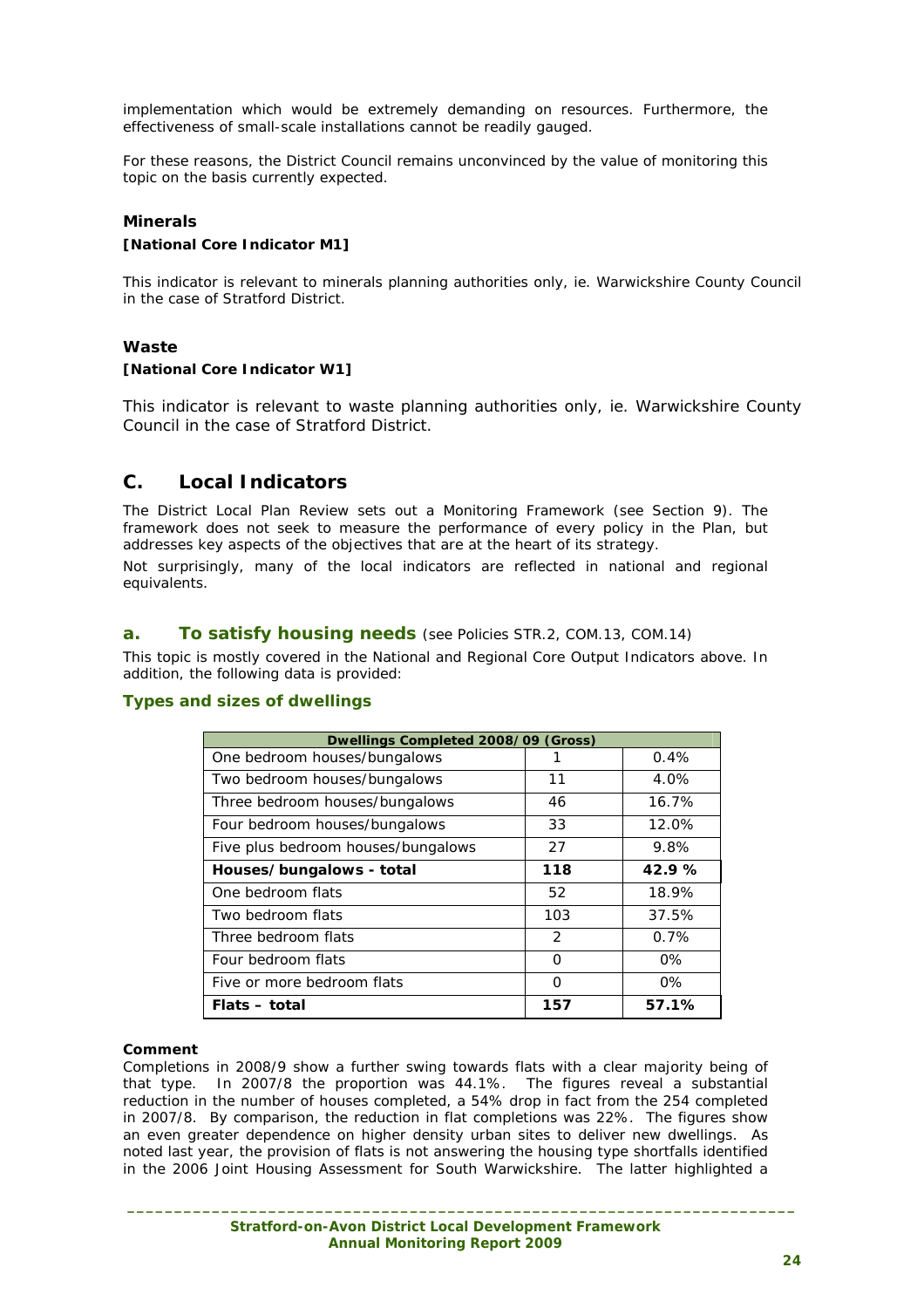shortage of two and three bedroomed family dwellings, but 2008/9 saw only a small number of these being completed (57 in total).

At the same time the Strategic Housing Market Assessment Review 2009 shows household projections that indicate substantial growth in the number of one person households, particularly in the age range 45-64. However, the Review is suggesting that these households will still be looking for dwellings of at least two bedrooms in size, and small flats will not answer their needs. Planning permissions for sites which have commenced construction but not yet completed suggest that there will be a move back towards houses rather than flats in the next year or two.

### **b.** To satisfy employment needs (see Policies STR.3, COM.17, CTY.2)

This topic is covered in the National and Regional Core Output Indicators above.

#### **c. To secure high quality design** (see Policies PR.1, DEV.1)

#### **The number of design statements submitted with planning applications**

the District Council is not able to monitor this indicator comprehensively at the present time. However, the expectation that Design & Access Statements should be submitted with applications for many forms of development means that performance against this indicator in the future should improve dramatically.

#### **d. To protect landscape character** (see Policies EF.1, EF.2, PR.2)

Area of greenfield development allowed in the AONB, Special Landscape Areas and the Green Belt

- the District Council is not able to monitor this indicator comprehensively at the present time. However, the amount of greenfield land involved is likely to be small since schemes would only be supported where they are in accordance with other policies of the District Local Plan that seek to focus most development in and on the edges of the larger settlements in the District rather than in open countryside.

#### **e. To foster biodiversity** (see Policies EF.6, EF.7, EF.8)

#### **Area of development allowed within a Local Nature Reserve, SSSI or Ecosite**

No development within Local Nature Reserves or SSSIs has been allowed in 2008/09 within the District.

The condition of SSSIs is monitored by Natural England although it is not possible for all sites to be assessed in any one year. Monitoring over a period of several years indicates the following:

- 86.6% of the area covered by SSSIs in the District is in favourable condition;
- 12.8% is in unfavourable condition but in the process of recovery;
- 0.6% is in unfavourable condition and unchanging;
- 0.1% is in unfavourable condition and declining.

The proportion in favourable condition has declined slightly since last year (89.6% in 2008), but remains well above the national level (44%), the regional level (35%) and the county level (76%). "Favourable condition" means that the SSSI is being adequately conserved and is meeting its 'conservation objectives'. However, there is scope for the enhancement of these sites. The percentage in the "unfavourable but recovering" category has increased slightly (9.8% in 2008).

Ecositesare locations of nature conservation interest which have been logged by the Warwickshire Biological Records Centre. There are over two thousand Ecosites within Warwickshire and many of these lie within Stratford-on-Avon District. The District Council has not been able to monitor whether development has been allowed within any Ecosite.

The Ecosite designation is being superseded in some cases by the 'Local Sites' designation, previously known as Sites of Nature Conservation Interest (SINCs). 34 of these sites have been designated in Stratford-on-Avon District so far, together with 32 Regionally Important Geological Sites ("RIGS") so far but these only represent a small proportion of sites with potential for such designations, and it will be many years before full coverage is achieved. Again, the District Council has not been able to monitor whether development has been permitted within any of these Local Sites, although data relating to their management is given in the section above dealing with NI 197.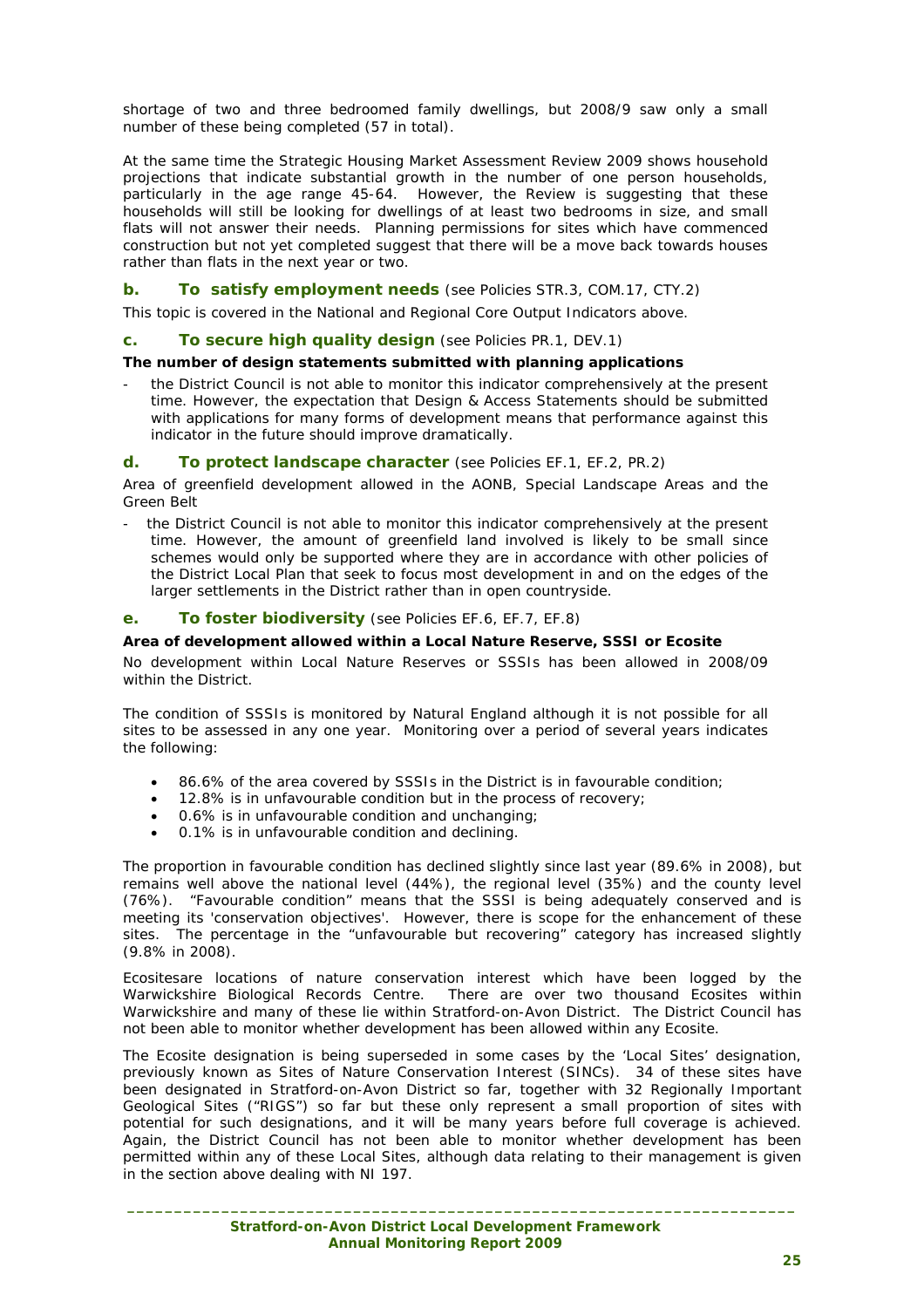## **f. To protect historic heritage** (see Policies EF.11, EF.12, EF.13, EF.14)

#### **Number of developments resulting in the loss or destruction of a Scheduled Ancient Monument or Listed Building**

- there have been no such cases in the District during the 2008-09 monitoring year. To promote alternative modes of transport to the car (see Policies COM.7, COM.8, COM.9) Percentage of new residential development within 30 minutes public transport time to facilities Warwickshire County Council has developed a database which provides scope to monitor this indicator. This involves the use of Accession transport modelling software which incorporates public transport routes and timetables to produce contour maps showing 30 minute travelling time to a range of services.

#### **g. To promote alternative modes of transport to the car** (see Policies COM.7, COM.8, COM.9)

#### **Percentage of new residential development within 30 minutes public transport journey time to facilities**

Warwickshire County Council has developed a database which provides scope to monitor this indicator. This involves the use of Accession transport modelling software which incorporates public transport routes and timetables to produce contour maps showing 30 minute travelling time to a range of services.

#### **i. Access to Hospitals**

|                                      | <b>Total housing completions</b><br>2008-09 | <b>Total completions within</b><br>30 minute travel time | %    |
|--------------------------------------|---------------------------------------------|----------------------------------------------------------|------|
| Stratford-on-Avon<br><b>District</b> | 274                                         | 168                                                      | 61.3 |
| Warwickshire                         | 1,557                                       | 954                                                      | 61.7 |

#### **ii. Access to GPs**

|                               | <b>Total housing completions</b><br>2008-09 | <b>Total completions within</b><br>30 minute travel time | $\%$ |
|-------------------------------|---------------------------------------------|----------------------------------------------------------|------|
| Stratford-on-Avon<br>District | 274                                         | 380                                                      | 83.7 |
| Warwickshire                  | 1,557                                       | 2131                                                     | 90.1 |

#### **iii. Access to Main Areas of Employment \***

|                               | <b>Total housing completions</b><br>2008-09 | <b>Total completions within</b><br>30 minute travel time | $\%$ |
|-------------------------------|---------------------------------------------|----------------------------------------------------------|------|
| Stratford-on-Avon<br>District | 274                                         | 233                                                      | 85.0 |
| Warwickshire                  | 1,557                                       | 1.470                                                    | 94.4 |

 $*$  defined as locations with 500+ jobs

#### **iv. Access to Primary Schools**

|                               | <b>Total housing completions</b><br>2008-09 | <b>Total completions within</b><br>30 minute travel time | $\%$ |
|-------------------------------|---------------------------------------------|----------------------------------------------------------|------|
| Stratford-on-Avon<br>District | 274                                         | 233                                                      | 85.0 |
| Warwickshire                  | 1,557                                       | 1.445                                                    | 92.8 |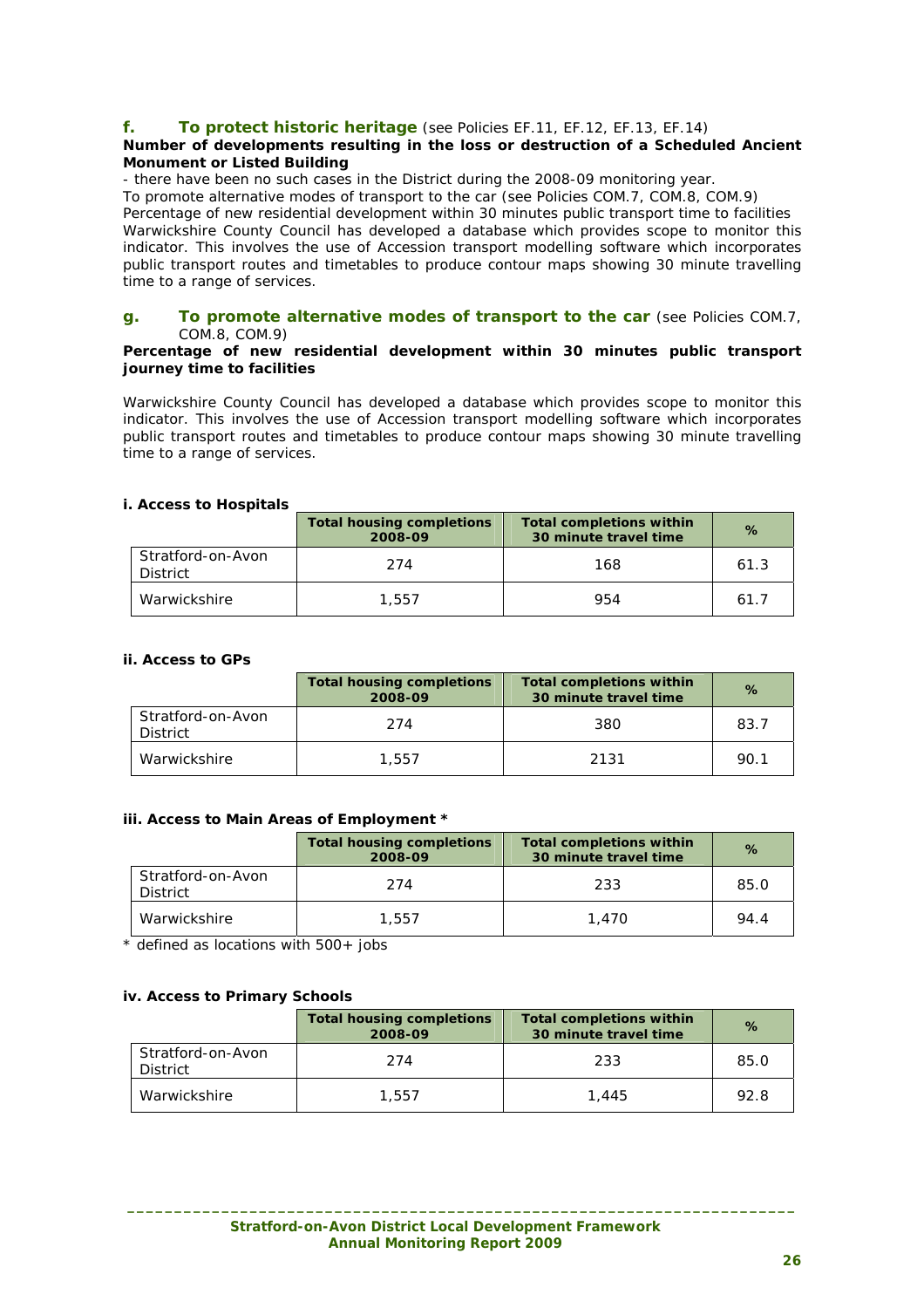#### **v. Access to Secondary Schools**

|                                      | <b>Total housing completions</b><br>2008-09 | <b>Total completions within</b><br>30 minute travel time | $\%$ |
|--------------------------------------|---------------------------------------------|----------------------------------------------------------|------|
| Stratford-on-Avon<br><b>District</b> | 274                                         | 233                                                      | 85.0 |
| Warwickshire                         | 1,557                                       | 1,468                                                    | 94.3 |

#### **vi. Access to Major Retail Centre**

|                                      | <b>Total housing completions</b><br>2008-09 | <b>Total completions within</b><br>30 minute travel time | $\%$  |
|--------------------------------------|---------------------------------------------|----------------------------------------------------------|-------|
| Stratford-on-Avon<br><b>District</b> | 274                                         | 174                                                      | 63.50 |
| Warwickshire                         | 1.557                                       | 1,222                                                    | 78.5  |

The access situation in Stratford-on-Avon District is not as good as the overall County performance in relation to certain factors, particularly the relationship between new housing development and major sources of employment and to major retail centres. However, this is not surprising given the rural nature of the District.

It should be recognised that a number of dwellings are granted permission in smaller settlements and in the countryside based on other planning considerations such as providing affordable housing in rural areas.

#### **Number of Green Transport Plans completed**

since supplementary planning guidance was adopted by the District Council in July 1998, 23 such Green Transport Plans (or equivalent) have been completed through a legal agreement linked to a planning permission. However, none were completed during the monitoring year 2008-09.

#### **Value of developer contributions towards sustainable transport**

Between 1996 and March 2008, approximately £4.1m had been secured from developers. This comprised £1m for a park and ride facility at Stratford-upon-Avon, £300,000 for traffic calming measures, £1.45m towards public transport and £610,000 for pedestrian and cycling facilities.

Only a contribution of £910 towards public transport in Shipston-on-Stour has been secured during the monitoring year 2008-09. This is because there have been very few proposals for residential development in the District in recent times.

#### **h. To facilitate energy conservation** (see Policies PR.5, PR.6)

This topic is covered in the National and Regional Core Output Indicators above.

#### **i.** To sustain water resources (see Policies PR.5, PR.7)

This topic is covered in the National and Regional Core Output Indicators above.

#### **j.** To assist rural diversification (see Policies CTY.2, CTY.4)

#### **Number of diversification schemes supported**

the District Council is not able to monitor this indicator comprehensively at the present time. During 2008-09 a number of small schemes were granted planning permission involving the conversion of rural buildings to a business use. This continues the trend over recent years which has seen a number of redundant farm buildings being granted permission for conversion to such uses, although in practice a proportion tend not to be implemented.

Strictly speaking, this form of development does not tend to involve the diversification of farm operations and such schemes remain few and far between.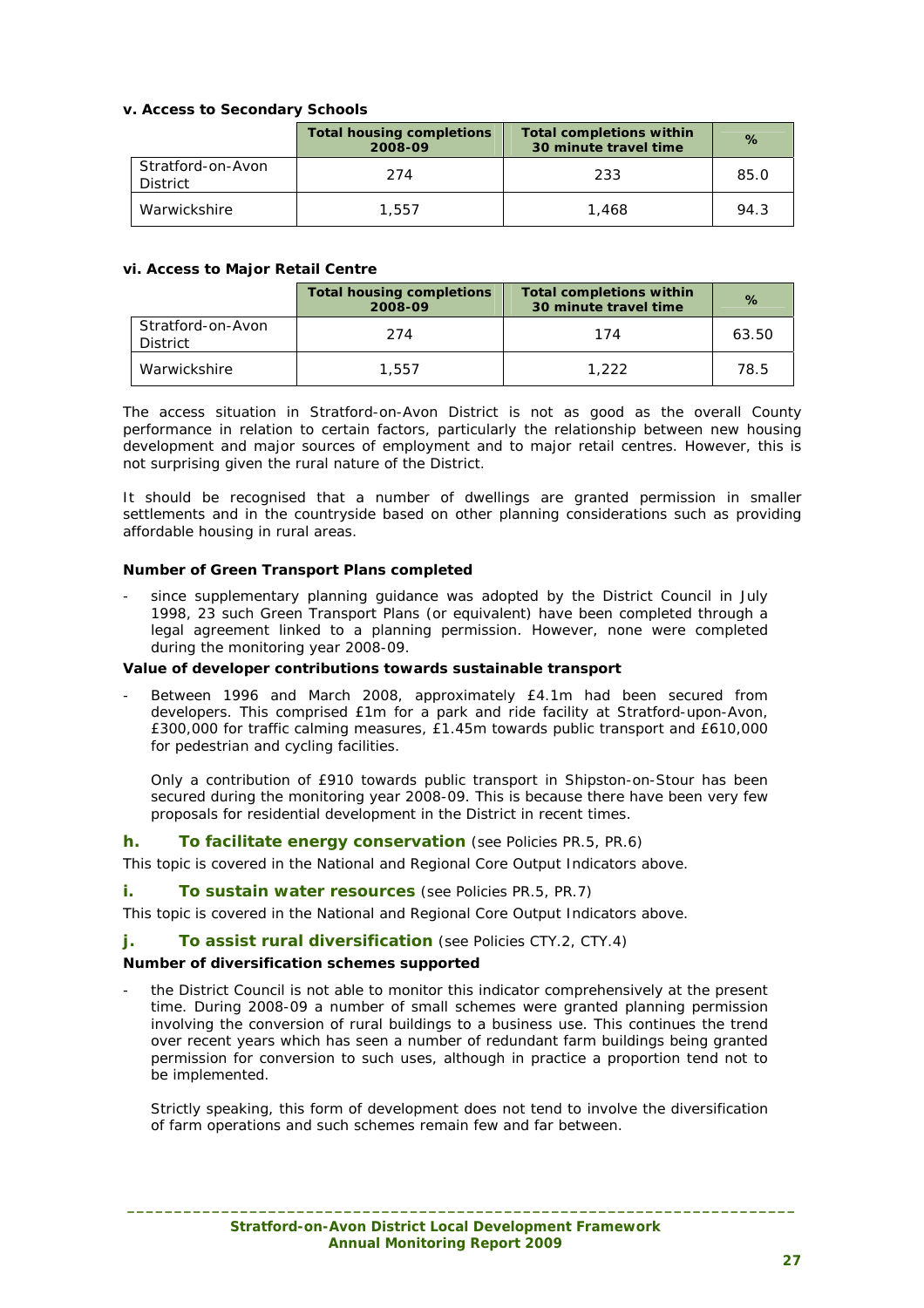## **k. To stimulate rural centres** (see Policies COM.19, MRC.1)

## **Area of new commercial development permitted in Main Rural Centres**

- since 1996 the following significant retail schemes have been implemented: Budgen, Bidford-on-Avon (0.4 ha. / 980 sq.m.)

Co-op, Wellesbourne (0.4 ha. / 810 sq.m. plus extension comprising 330 sq.m)

Co-op, Studley (replacement of existing store with no additional floorspace involved)

#### **l.** To promote Stratford-upon-Avon town centre (see Policies COM.19, SUA.6, SUA.7)

There is a wide range of established criteria by which it is possible to measure the vitality and viability of the town centre.

#### **Diversity of main town centre uses**

The Health Check carried out for the District Council by Bert Nicholson Associates in 2003 remarked on the attractive mix of both independent retailers and national multiples in the town centre.

However, the lack of convenience shops was noted. The latest information available (from the town centre occupancy survey – see below), shows that only 3% of the total number of retail units in the town centre are convenience goods outlets, compared with the Great Britain average of close to 9.5%.

An occupancy survey of units in the town centre was carried out in June 2008, which will be repeated on a biennial basis. The findings for ground floor uses are as follows:

| Occupancy by type of use          | Number of<br>units | % at June<br>2008 | % at July<br>2006 |
|-----------------------------------|--------------------|-------------------|-------------------|
| Retail - convenience              | 6                  | 1.4               | 1.7               |
| Retail - comparison               | 199                | 47.8              | 49.0              |
| Financial & professional services | 28                 | 6.7               | 8.9               |
| Food & drink                      | 72                 | 17.3              | 16.3              |
| Other services                    | 45                 | 10.8              | 6.3               |
| Vacant                            | 22                 | 5.2               | 4.8               |
| Residential                       | 33                 | 7.9               | 7.9               |
| <b>Hotels</b>                     | 3                  | 0.7               | 0.7               |
| Visitor attractions               | $\mathcal{P}$      | 0.5               | 1.0               |
| Miscellaneous                     | 9                  | 2.2               | 3.4               |
| Total                             | 416                | 100.0             | 100.0             |

#### **Presence of national multiples and high-profile retailers**

There is a total of 10 high profile retailers represented in the town centre, which is the third highest in the region, after Birmingham and Solihull. In addition, 14 large-store multiples are present (Source: Experian Goad).

#### **Retail and leisure floorspace permitted and completed**

There has been no significant increase in floorspace in the town centre in recent years. The refurbishment of Bell Court (now known as Town Square) in c.2002-03 did not involve the creation of additional retail floorspace.

#### **Operator demand**

As identified in the Bert Nicholson study, the FOCUS database indicates a healthy level of interest in Stratford-upon-Avon, with a total of 71 requirements listed in October 2004. This is the seventh-highest level of operator demand amongst all the city and town centres in the region.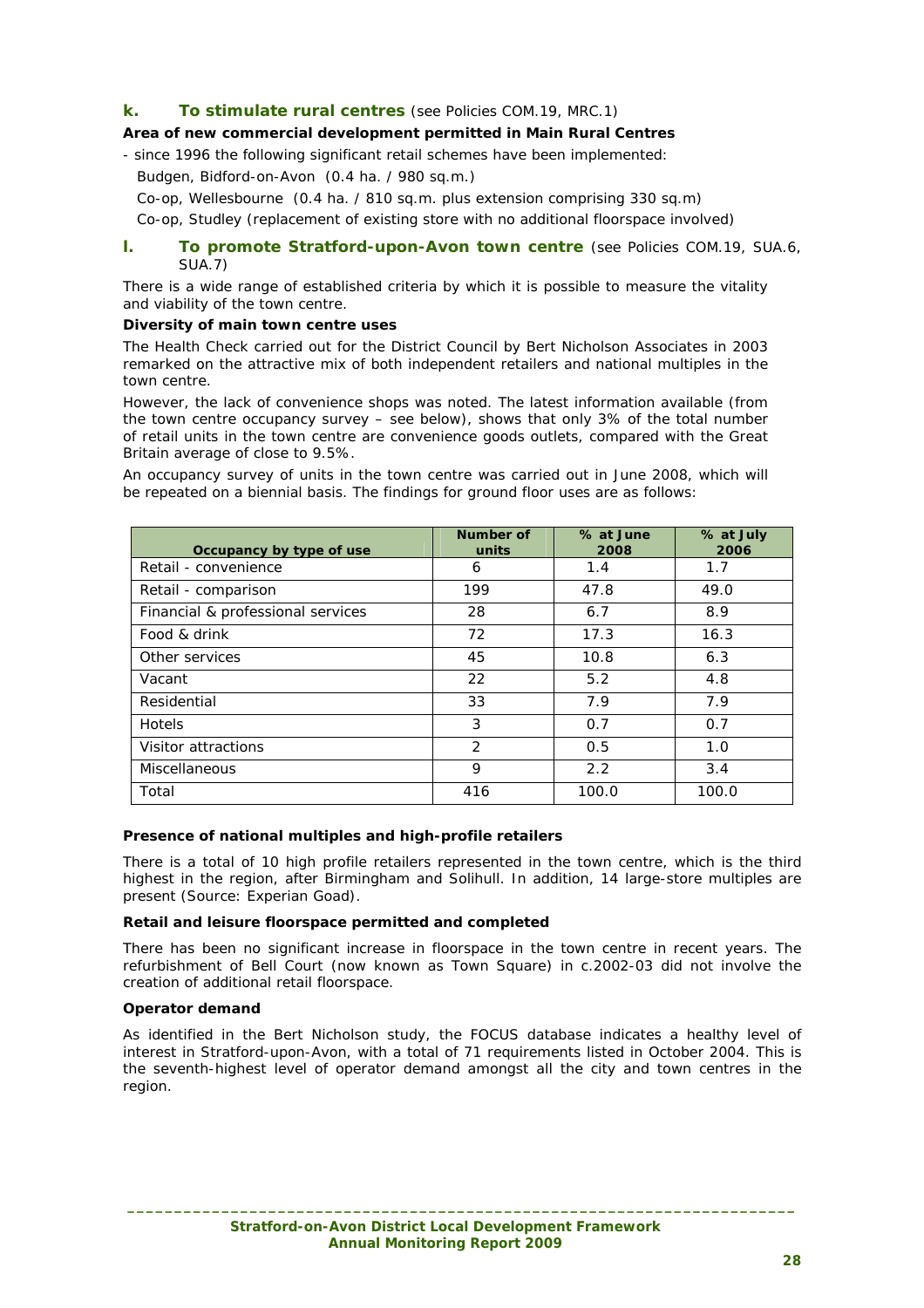## **Zone A shopping rents**

|            | 2001                     | 2003 | 2005 | 2006 | 2007 | 2008 | 2009 |
|------------|--------------------------|------|------|------|------|------|------|
| Stratford  | 120                      | 125  | 130  | 130  | 130  | 135  | 135  |
| Leamington | 95                       | 105  | 115  | 120  | 125  | 125  | 120  |
| Banbury    | 90                       | 95   | 120  | 120  | 130  | 125  | 100  |
| Solihull   | 200                      | 200  | 205  | 210  | 210  | 210  | 195  |
| Redditch   | 110                      | 110  | 115  | 115  | 115  | 115  | 100  |
| Evesham    | $\overline{\phantom{a}}$ | 50   | 55   | 60   | 60   | 55   | 50   |

*Source: Colliers CRE based on their assessment of rental values (£/sq.foot/annum)* 

#### **Comment**

This is the recognised source of published rental data and is updated each year. It is evident that retail units within the primary shopping area of Stratford-upon-Avon town centre can command a high, and steadily increasing, rental value. The figure is slightly higher than that for Banbury, Leamington Spa and Redditch, although considerably lower than for Solihull, but all of these have experienced falling rental values in the past year. The figure reflects the likelihood of securing high turnover although the downside is that many small, specialist traders cannot afford a prime location in the town centre.

#### **Proportion of vacant street-level property**

From the recent survey of town centre properties, it is evident that the vacancy level is slightly higher than it was in the previous survey in 2006. According to the survey carried out in June 2008, there were 22 vacant ground floor units, including five in Town Square for which there is ongoing difficulty to let premises. However, the proportion of vacant units at 5.2% is considerably lower than the Great Britain average of 10.5% (Source: Experian Goad).

The situation has worsened in the past year due to the economic recession, but it is apparent that the town centre is performing relatively well compared with many others across the country.

#### **Quality and mix of services and other uses**

There is a wide range of professional and business services, food and drink outlets and visitor attractions provided in the town centre, as illustrated in i. above. In large part this reflects the importance of Stratford-upon-Avon as a tourist destination.

#### **Pedestrian flows**

The District Council first commissioned a pedestrian count in October 1996. To provide a useful comparison, a fresh count was carried out in October 2006. Both counts covered 30 locations throughout the town centre on a consecutive Friday and Saturday and the figures were grossed up to give a weekly figure.

The overall figures for 2006 showed a very slight increase in the total number of pedestrians in the town centre. However, there is an interesting change to the location carrying the highest pedestrian flow. In 1996 this was on the south-side of Bridge Street, the main shopping street in the town centre. In the latest survey, it is in Henley Street which was pedestrianised in 2000 and has created a considerably more attractive environment for shoppers and visitors.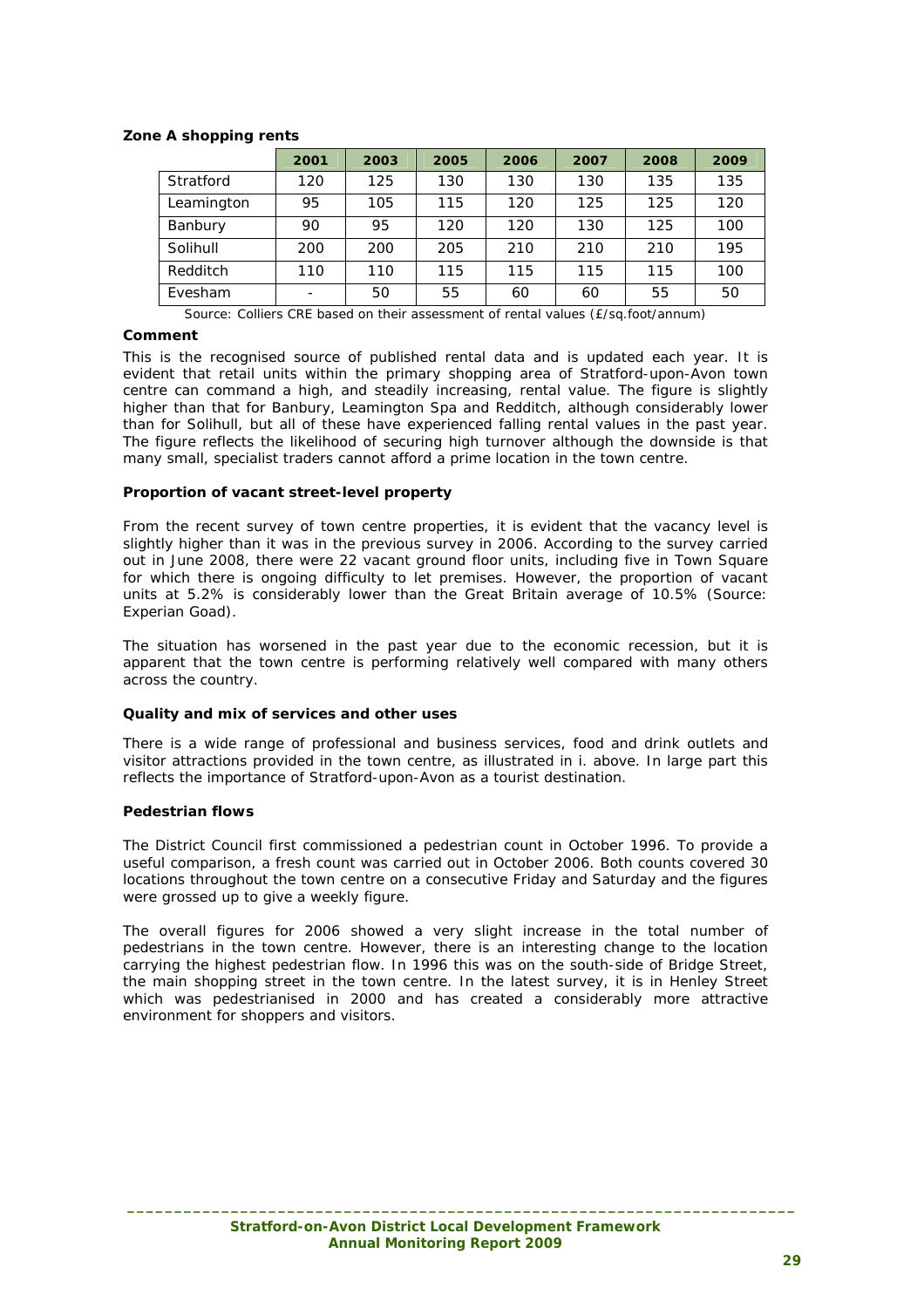## **m. To support sustainable tourism** (see Policies COM.21, COM.22)

## **Scale and location of new visitor accommodation**

Monitoring of this indicator has recently commenced for regional purposes. This covers schemes involving more than five bedrooms.

|         | <b>Location of schemes</b>                         | No. of<br>bedrooms | <b>Progress</b> |
|---------|----------------------------------------------------|--------------------|-----------------|
| 2005-06 | Bidford Grange Hotel, near Bidford-on-Avon         | 70                 | Not started     |
| 2006-07 | Evesham Road, Dodwell                              | 31                 | Not started     |
|         | Walton Hall, Wellesbourne                          | 167                | Completed       |
|         | Banbury Road, Gaydon                               | 180                | Not started     |
|         | Banbury Road, Warmington                           | $12 \overline{ }$  | Completed       |
|         | Bridgefoot, Stratford-upon-Avon                    | 52                 | Not started     |
| 2007-08 | Birmingham Road, Stratford-upon-Avon               | 92                 | Completed       |
|         | Pimlico Lane, Alveston, near Stratford-upon-Avon   | 18                 | Not started     |
|         | Ardencote Manor Hotel, Lye Green, Claverdon        | 40                 | Completed       |
|         | Birmingham Road, Henley-in-Arden                   | 40                 | Not started     |
|         | Birmingham Road, Kings Coughton, near Alcester     | 23                 | Commenced       |
|         | Salford Hall Hotel, Abbots Salford, Salford Priors | 10                 | Not started     |
| 2008-09 | Castle Road, Studley                               | 28                 | Not started     |
|         | Swan's Nest Lane, Stratford-upon-Avon              | 11                 | Not started     |
|         | Main Road, Tiddington                              | 10                 | Not started     |

There has been a substantial increase in the amount of visitor accommodation granted permission in the District in recent years years, although most of the schemes are still to be implemented.

This is a healthy situation for Stratford District which is heavily reliant on the tourism sector and visitors staying in the area. While only two schemes are in Stratford-upon-Avon, the others have all been justified for site specific reasons, either because of their relationship to established leisure uses or as extensions to existing hotels.

## **n. To provide leisure opportunities** (see Policies COM.4, COM.5, COM.6)

#### **Area of public open space provided in new development and lost to other forms of development**

the District Council is not able to monitor this indicator comprehensively at the present time. However, there have been no cases of development being granted planning permission on public open spaces during the year 2008-09.

## **Value of developer contributions towards public open space**

the District Council adopted supplementary planning guidance in March 2005 whereby financial contributions towards off-site provision of open space will be sought in appropriate circumstances. During the monitoring years 2005-08, a total of over £200,000 had been secured from development proposals in Alcester, Bidford, Henley, Southam, Stratford and Studley.

No further contributions have been secured during 2008-09. This is because there have been very few proposals for residential development in the District in recent times.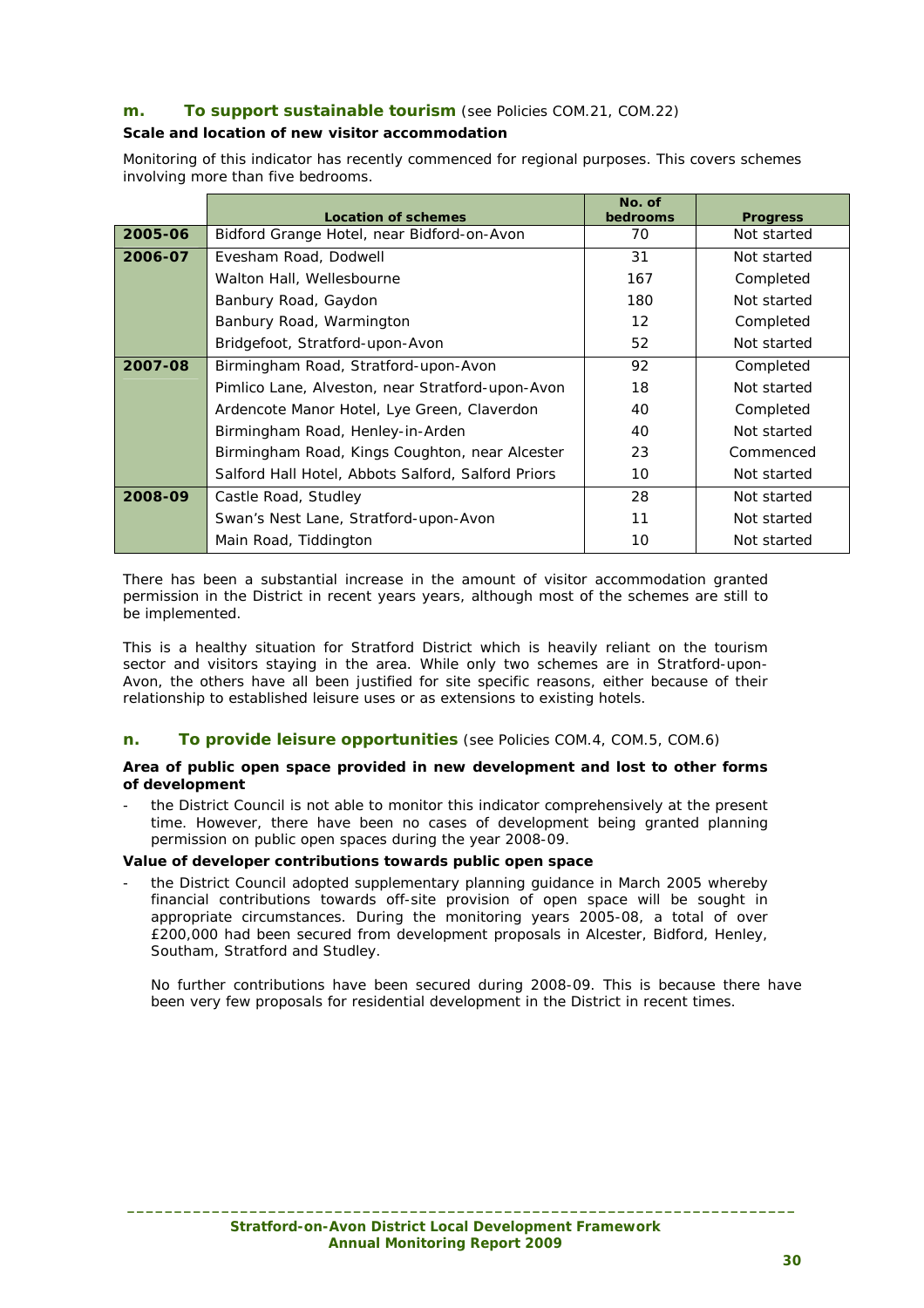## **D. Significant Effects Indicators**

The intention is that such indicators should be linked to the objectives identified in the Sustainability Appraisal. They are intended to enable a comparison to be made between the predicted effects of policies and the actual effects that they have.

A sufficient number should be developed to ensure a robust assessment of policy implementation. It is important, however, that the choice of such indicators reflects the availability and quality of data sources in order to ensure that assessment is meaningful.

A revised Sustainability Appraisal Framework has been prepared, following a review of the version that was contained in the Sustainability Appraisal of Development Plan Documents Scoping Report published by the District Council in March 2007. This rationalises the number of objectives identified while still focusing on the critical issues facing the District which the planning process can help to address.

|                | <b>Sustainability Objective</b>                                                                                      | <b>Key Questions</b>                                                                                                                                                                                                                                                                                                                                                                                                                          | <b>Indicators</b>                                                                                                                                                                                                                                                                                                                                                                        |  |  |  |  |
|----------------|----------------------------------------------------------------------------------------------------------------------|-----------------------------------------------------------------------------------------------------------------------------------------------------------------------------------------------------------------------------------------------------------------------------------------------------------------------------------------------------------------------------------------------------------------------------------------------|------------------------------------------------------------------------------------------------------------------------------------------------------------------------------------------------------------------------------------------------------------------------------------------------------------------------------------------------------------------------------------------|--|--|--|--|
|                | <b>Developing Sustainable Communities</b>                                                                            |                                                                                                                                                                                                                                                                                                                                                                                                                                               |                                                                                                                                                                                                                                                                                                                                                                                          |  |  |  |  |
| 1              | To reduce poverty<br>and social<br>exclusion                                                                         | Will it reduce poverty and social<br>exclusion in those areas most<br>affected?                                                                                                                                                                                                                                                                                                                                                               | Proportion of working age<br>population claiming key<br>benefits (Jobseekers<br>Allowance, Incapacity Benefit,<br>Severe Disablement<br>Allowance, Disability Living<br>Allowance and Income<br>Support) (WCC Quality of Life<br>report)<br>% of Super Output Areas that<br>fall within the 20% most<br>deprived areas within the UK<br>using the Index of Multiple<br>Deprivation (IMD) |  |  |  |  |
| $\overline{2}$ | To reduce and<br>prevent anti social<br>activity, crime and<br>fear of crime                                         | Will it reduce actual levels of<br>crime?<br>Will it reduce the fear of crime?                                                                                                                                                                                                                                                                                                                                                                | % of those very or fairly<br>worried about being a victim<br>of crime (SDC Best Value<br>Performance Plan)<br>No. of crimes by type<br>recorded per 1000<br>population/households (SDC<br>Best Value Performance Plan)                                                                                                                                                                   |  |  |  |  |
| 3              | To protect, enhance<br>and improve local<br>services and<br>community<br>facilities and<br>improve access to<br>them | Will it maintain and enhance<br>existing community facilities?<br>Will it put unacceptable pressure<br>on existing services and<br>community facilities?<br>Will it improve access to local<br>services and facilities? Will it<br>help retain/enhance village<br>services?<br>Will it help ensure that people<br>are not disadvantaged with<br>regard to ethnicity, gender, age,<br>disability, faith, sexuality,<br>background or location? | Loss of local facilities<br>Provision of new local<br>facilities.<br>Provision of new accessible<br>green space                                                                                                                                                                                                                                                                          |  |  |  |  |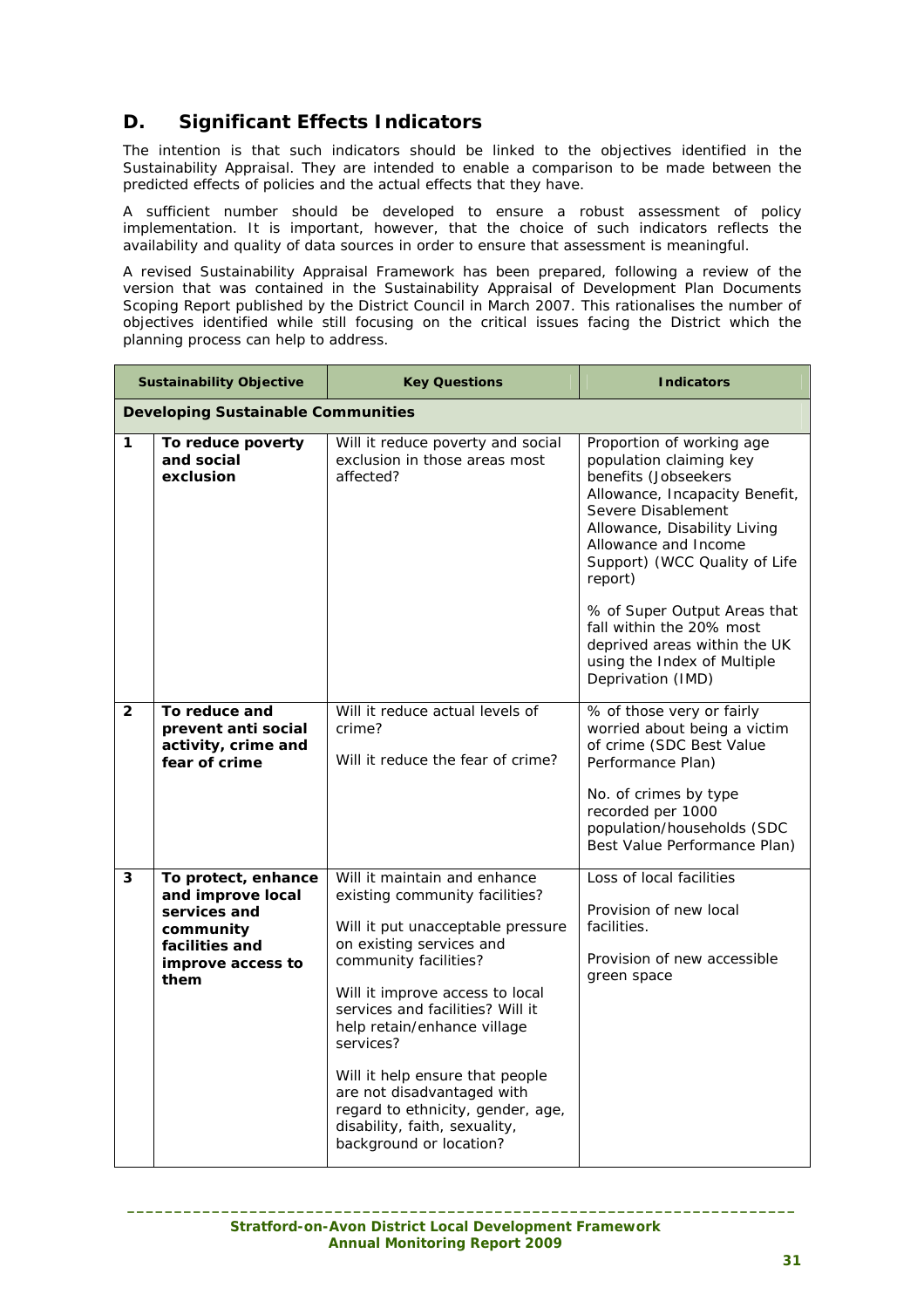| 4 | To improve health<br>and well being                                                                                                                                                  | Will it promote healthy lifestyles?<br>Will it provide and improve<br>access to health and social care<br>services?<br>Will<br>it<br>help<br>reduce<br>health<br>inequalities<br>among<br>different<br>groups in the community?<br>Will it provide and/or enhance<br>the provision of open space?<br>Will it improve opportunities to<br>participate in<br>the<br>district's<br>cultural, sport and recreational<br>opportunities? | Male/female life expectancy<br>(WCC Quality of Life report)<br>% of people who describe<br>their health as good<br>% of people with limiting long<br>term illness                                                                                                                                                                                                                                                                                                                                                                                                                                                                                                   |
|---|--------------------------------------------------------------------------------------------------------------------------------------------------------------------------------------|------------------------------------------------------------------------------------------------------------------------------------------------------------------------------------------------------------------------------------------------------------------------------------------------------------------------------------------------------------------------------------------------------------------------------------|---------------------------------------------------------------------------------------------------------------------------------------------------------------------------------------------------------------------------------------------------------------------------------------------------------------------------------------------------------------------------------------------------------------------------------------------------------------------------------------------------------------------------------------------------------------------------------------------------------------------------------------------------------------------|
| 5 | To meet the<br>housing needs of<br>the whole<br>community by<br>enabling the<br>provision of decent<br>and affordable<br>housing for all, of<br>the right quantity,<br>type and size | Is it enabling the housing target<br>to be met?<br>it<br>provide<br>for<br>Does<br>the<br>development<br>of<br>balanced<br>communities by encouraging an<br>appropriate mix of housing (in<br>terms of type, size and tenure)?<br>Will it reduce homelessness and<br>housing need?<br>Will it reduce the number of unfit<br>and empty homes?                                                                                       | Number<br>of<br>dwellings<br>completed<br>the<br>against<br>housing trajectory<br>Annual average number of<br>additional<br>dwellings<br>net<br>needed<br>to<br>overall<br>meet<br>housing requirements, having<br>regard to previous<br>years<br>performance<br>Affordable<br>housing<br>completions<br><b>Homeless</b><br>households<br>in.<br>priority need in temporary<br>accommodation<br>% private homes unfit for use<br>% of council homes meeting<br>decent homes standard<br>no. of private dwellings empty<br>for more than 6 months per<br>1000 dwellings<br>House price (semi-detached)<br>(WCC<br>earnings<br>ratio<br>to<br>Quality of Life report) |
| 6 | To improve the<br>education and skills<br>of the population                                                                                                                          | Will it place pressure on existing<br>educational facilities at capacity<br>Will the proposal be accessible to<br>educational facilities?<br>Will the proposal help facilitate<br>educational facilities?                                                                                                                                                                                                                          | % of population of working<br>age qualified to NVQ 3+<br>Number of people in higher<br>education                                                                                                                                                                                                                                                                                                                                                                                                                                                                                                                                                                    |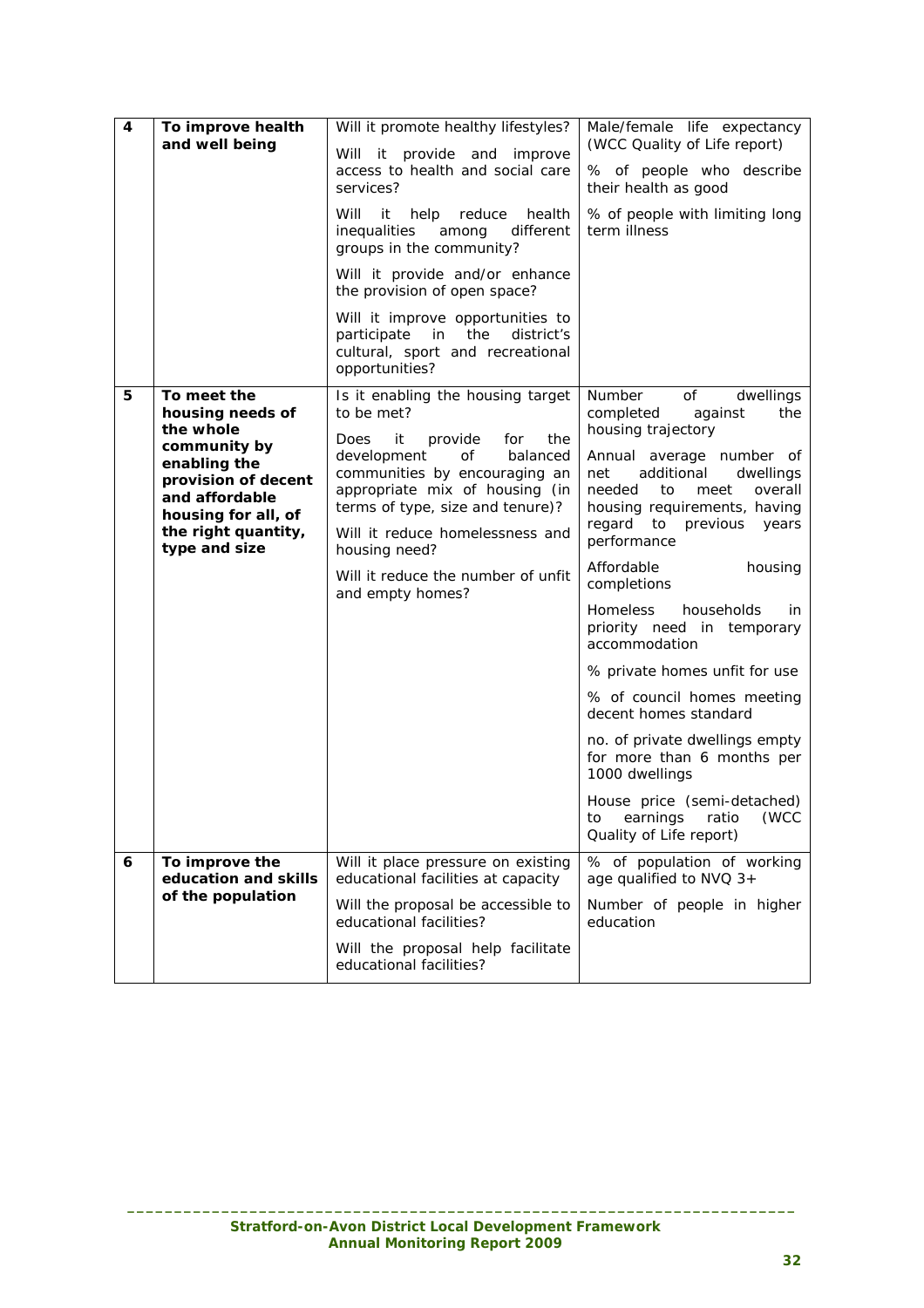| $\overline{\mathbf{z}}$ | To promote a<br>strong and stable                                            | Will it help meet the<br>employment needs of the local<br>community?                                                                                      | Amount of land available for<br>employment development                                                                                                    |
|-------------------------|------------------------------------------------------------------------------|-----------------------------------------------------------------------------------------------------------------------------------------------------------|-----------------------------------------------------------------------------------------------------------------------------------------------------------|
|                         | economy and<br>prosperity for the<br>benefit of all the<br><b>District's</b> | Will it help diversify the economy<br>in general or the rural economy?                                                                                    | Amount of floor space<br>developed for employment by<br>type (B1, B2 B8)                                                                                  |
|                         | <b>inhabitants</b>                                                           | Will it enhance the vitality and<br>viability of town centres?                                                                                            | Loss of employment land to<br>alternative uses                                                                                                            |
|                         |                                                                              | Will it encourage or enable<br>inward investment?                                                                                                         | Unemployment in Stratford-<br>on-Avon District                                                                                                            |
|                         |                                                                              | Will it promote investment in<br>future prosperity (for example                                                                                           | Unemployment rate as % of<br>national unemployment rate                                                                                                   |
|                         |                                                                              | by supporting R&D, small<br>businesses and/or encouraging<br>skills development)?                                                                         | Vacancy of business premises<br>by settlement                                                                                                             |
|                         |                                                                              |                                                                                                                                                           | Loss of employment land to<br>alternative uses                                                                                                            |
|                         |                                                                              |                                                                                                                                                           | Hotel Bedrooms approved and<br>in use                                                                                                                     |
|                         |                                                                              |                                                                                                                                                           | Floorspace of each Class A<br>use approved and in use for<br>each centre                                                                                  |
|                         |                                                                              |                                                                                                                                                           | New VAT registrations as %<br>of existing VAT registered<br>businesses (WCC Quality of<br>Life report / National<br>Statistics)                           |
| 8                       | To enhance the<br>visitor experience                                         | Will it improve the perception of<br>the District to visitors?                                                                                            | Number of visitors to the<br>District per annum                                                                                                           |
|                         | of the District and<br>balance the needs<br>of visitors and local            | Will it reduce the impact of<br>visitors on the local community?                                                                                          | Number of overnight stays in<br>the District                                                                                                              |
|                         | people                                                                       |                                                                                                                                                           |                                                                                                                                                           |
|                         | Protecting and Enhancing the Environment                                     |                                                                                                                                                           |                                                                                                                                                           |
| 9                       | To encourage the<br>prudent use of land<br>and natural<br>resources          | Will it encourage land use and<br>development that optimises the<br>use of previously developed land<br>and buildings?<br>Will it minimise development on | Percentage of new dwellings<br>completed at (i) less than 30<br>dwellings per hectare; (ii)<br>between 30 and 50 dwellings<br>per hectare; (iii) above 50 |
|                         | (Note: energy<br>sources are                                                 | greenfield land?                                                                                                                                          | dwellings per hectare                                                                                                                                     |
|                         | covered separately)                                                          | Will it reduce the amount of<br>derelict, degraded or underused<br>land?                                                                                  | Percentage of housing (i.e.<br>new and converted buildings)<br>on previously developed land                                                               |
|                         |                                                                              | Will it make efficient use of<br>existing physical infrastructure<br>(i.e. instead of requiring new<br>infrastructure to be built?)                       | Amount of open space lost to<br>development                                                                                                               |
|                         |                                                                              | Will it encourage resource-<br>efficient design and/or<br>construction (in terms of water<br>and/or raw materials)?                                       |                                                                                                                                                           |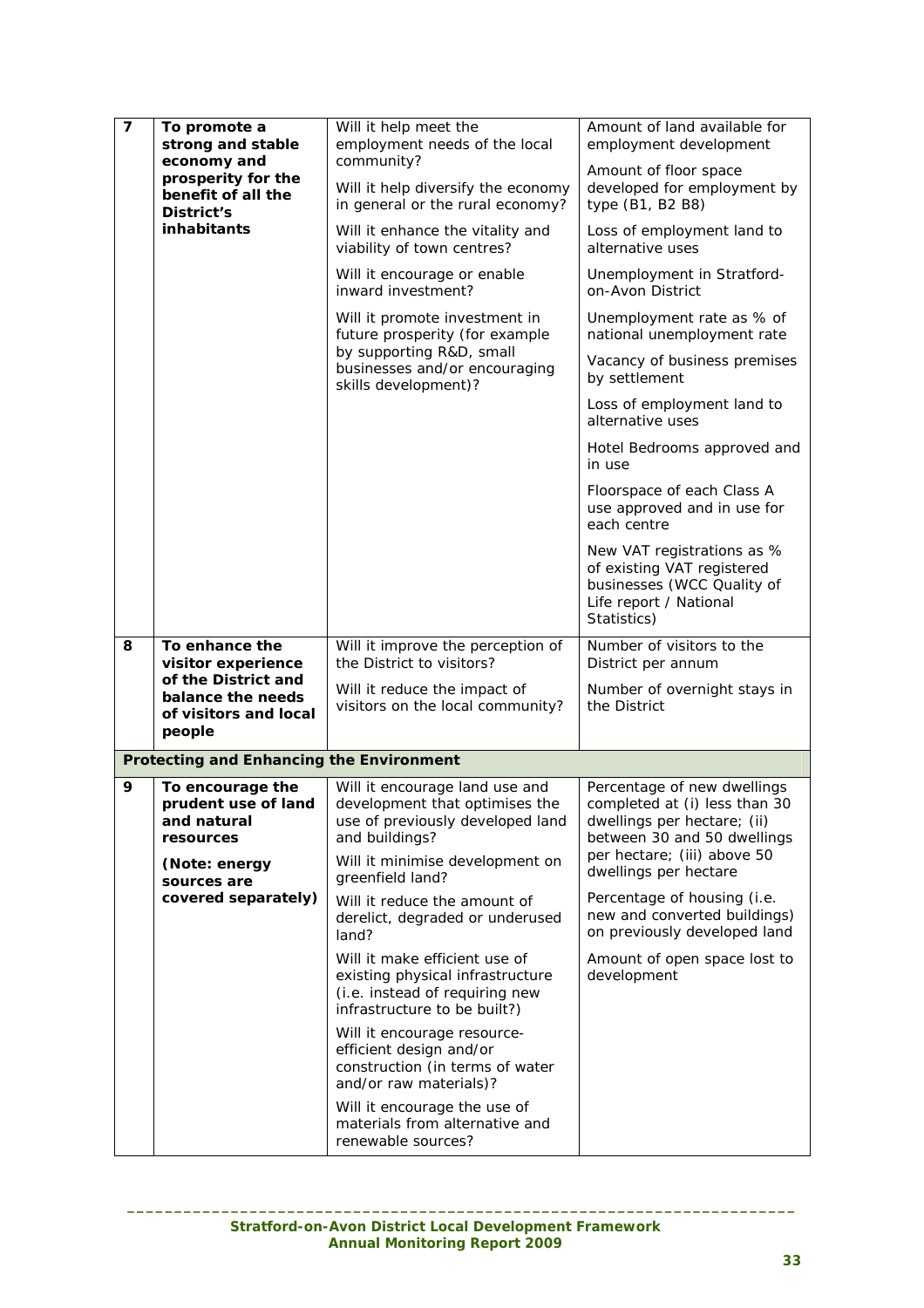| 10 | To protect and<br>enhance natural<br>habitats,<br>biodiversity,<br>geodiversity and<br>soil quality      | Will it protect and enhance<br>species, habitats and sites<br>designated for their nature<br>conservation interest?<br>Will it minimise adverse effects<br>on ground and surface water<br>quality?<br>Will it impact on sites protected<br>for their geodiversity?<br>Will it retain the best quality<br>agricultural land? | Change in areas and<br>populations of biodiversity<br>importance including: change<br>in priority habitats and<br>species (by type)<br>Change in areas designated<br>for their intrinsic<br>environmental value including<br>sites of international,<br>national, regional or sub<br>regional significance<br>Biological Water Quality - %<br>of water network graded<br>"good"<br>Loss of best and most<br>versatile agricultural land to<br>development |
|----|----------------------------------------------------------------------------------------------------------|-----------------------------------------------------------------------------------------------------------------------------------------------------------------------------------------------------------------------------------------------------------------------------------------------------------------------------|-----------------------------------------------------------------------------------------------------------------------------------------------------------------------------------------------------------------------------------------------------------------------------------------------------------------------------------------------------------------------------------------------------------------------------------------------------------|
| 11 | To maintain and<br>enhance the quality<br>of landscapes and<br>townscapes                                | Will it improve the landscape<br>and visual quality of urban and<br>rural environments?<br>Will it help provide a sense of<br>identity and local<br>distinctiveness?<br>Will it protect or enhance the<br>setting of towns and villages?                                                                                    | Number of proposals agreed<br>by SDC where the advice of<br>Natural England or the AONB<br>Management Blan is not<br>followed                                                                                                                                                                                                                                                                                                                             |
| 12 | To encourage well-<br>designed, high<br>quality<br>developments that<br>enhance the built<br>environment | Will it promote design that<br>enhances townscapes and/or<br>landscapes?<br>Will it protect or improve safety<br>in built environments?                                                                                                                                                                                     |                                                                                                                                                                                                                                                                                                                                                                                                                                                           |
| 13 | To protect and<br>enhance the<br>historic and<br>cultural<br>environment                                 | Will it protect and enhance sites,<br>features and areas of historical,<br>archaeological and cultural<br>value?<br>Will it encourage appropriate use<br>of and/or access to buildings and<br>landscapes of historical/cultural<br>value?                                                                                   | Number of listed buildings<br>and conservation areas on<br>English Heritage's register of<br>buildings/sites 'at risk'<br>% of conservation areas in<br>the local authority area with<br>an up to date character<br>appraisal                                                                                                                                                                                                                             |
| 14 | To minimise air,<br>water, soil, light<br>and noise pollution                                            | Will it maintain and improve<br>local air quality?<br>Will it affect air quality in the<br>AQMA <sub>s</sub> ?<br>Will it minimise pollution of<br>water and soil?<br>Will it minimise light and noise<br>pollution levels?                                                                                                 | No. of days per year when air<br>pollution is moderate or high<br>Chemical Water Quality - %<br>of water network graded<br>"good" (Environment<br>Agency/WCC Quality of Life<br>report)                                                                                                                                                                                                                                                                   |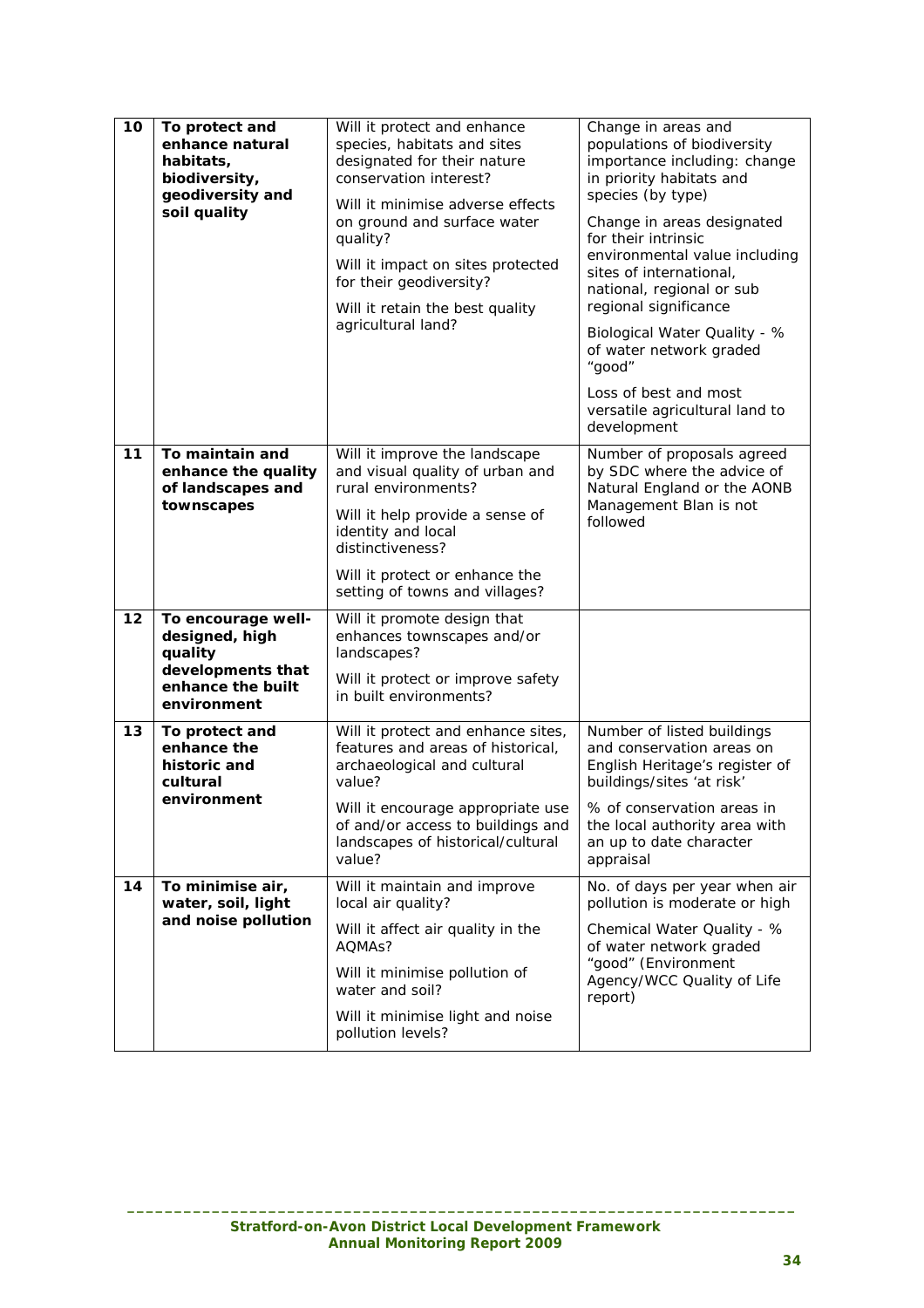|    | <b>Promoting Sustainable Transport</b>                                                                                                                                                       |                                                                                                                                                                                                                                                                                                                                                                 |                                                                                                                                                                                                                                                                                                                                                                  |
|----|----------------------------------------------------------------------------------------------------------------------------------------------------------------------------------------------|-----------------------------------------------------------------------------------------------------------------------------------------------------------------------------------------------------------------------------------------------------------------------------------------------------------------------------------------------------------------|------------------------------------------------------------------------------------------------------------------------------------------------------------------------------------------------------------------------------------------------------------------------------------------------------------------------------------------------------------------|
| 15 | To promote the use<br>of sustainable<br>transport modes                                                                                                                                      | Will it encourage the use of<br>public transport, walking or<br>cycling?<br>Will it help reduce traffic<br>congestion and/or improve road<br>safety?                                                                                                                                                                                                            | Modal share of trips made by<br>bus<br>Amount of completed<br>development complying with<br>car parking standards set out<br>in the SPG<br>Proportion of total trips<br>undertaken on foot and cycle<br>in the District                                                                                                                                          |
|    | <b>Reducing and Adapting to Climate Change</b>                                                                                                                                               |                                                                                                                                                                                                                                                                                                                                                                 |                                                                                                                                                                                                                                                                                                                                                                  |
| 16 | To minimise the<br>District's<br>contribution to the<br>causes of climate<br>change by reducing<br>emissions of<br>greenhouse gases                                                          | Will it reduce overall energy use<br>through increased energy<br>efficiency?<br>Will it reduce or minimise<br>greenhouse gas emissions?<br>Will it reduce the overall need to<br>travel?<br>Will it help reduce the movement<br>of goods and people by car /<br>lorry?<br>Will it help focus development in<br>the urban areas or support rural<br>communities? | % of new homes completed<br>above minimum code for<br>sustainable homes standards<br>% of new residential<br>development within 600m of<br>a regular peak hour bus<br>service or a railway station<br>% of new residential<br>development within 600<br>metres walking distance of<br>Stratford Town Centre, or the<br>commercial core of a Main<br>Rural Centre |
| 17 | To minimise the<br>District's<br>contribution to the<br>causes of climate<br>change by<br>increasing the<br>proportion of<br>energy generated<br>from renewable<br>and low carbon<br>sources | Will it increase the proportion of<br>energy generated from<br>renewable and low carbon<br>sources?                                                                                                                                                                                                                                                             | Energy output of utility scale<br>renewable energy schemes<br>completed.<br>Total domestic efficiency<br>improvement 1996-present<br>(WEEAC / WCC Quality of Life<br>report)                                                                                                                                                                                     |
| 18 | To ensure<br>planning and<br>development<br>takes account of<br>predicted climate<br>change including<br>flood risk                                                                          | Will it reduce or minimise the<br>risk of flooding?<br>Will it minimise sensitive<br>development in medium and<br>high risk flood zones?                                                                                                                                                                                                                        | Number of planning<br>permissions contrary to the<br>advice of the Environment<br>Agency on either flood<br>defence grounds or water<br>quality<br>Number of new development<br>schemes incorporating SUDS.                                                                                                                                                      |

The purpose of the framework is to provide a consistent basis for describing, analysing and comparing the sustainability effects of policies in the LDF.

A set of significant effects indicators will emerge and be specified during the process of preparing the LDF, initially related to the policies contained in the Core Strategy.

Based on the revised objectives of the Sustainability Appraisal and the priorities of the Sustainable Community Strategy adopted by the District Council in April 2009, the following set of significant effects indictors are identified at this stage. They may be subject to adjustment during the preparation of the Core Strategy. They reflect the key challenges faced by the District in the coming years.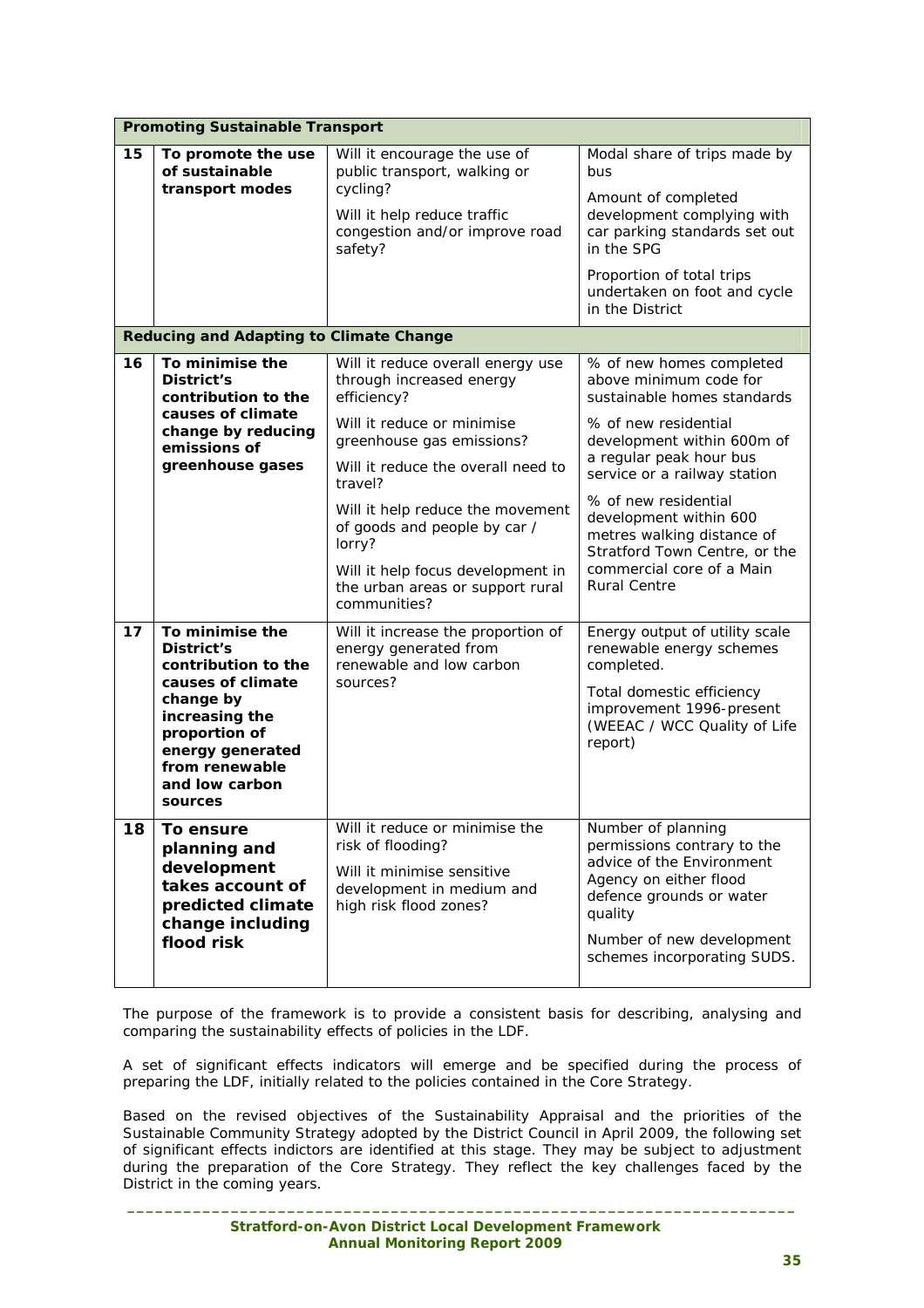- 1. Improve access to a wide range of services
- 2. Provide scope for the delivery of affordable housing
- 3. Protect the District's distinctive character
- 4. Contribute to the control of climate change
- 5. Ensure that flood risk is not increased
- 6. Locate development to help reduce the use of the private car
- 7. Promote opportunities to secure economic diversification
- 8. Widen the range of visitor attractions

Consideration will now be given to identifying a set of measures that will provide the basis for assessing the performance of the District Council's planning and related activities in creating sustainable communities and an attractive environment while playing its role in managing the fundamental challenges of climate change and flood risk.

## **4. Local Development Scheme – progress and review**

The table below sets out the current position on each of the documents listed in the current published Local Development Scheme (June 2009) and the changes of intent or to timescales proposed by the District Council in the latest revision to be submitted to the Government Office for consideration.

It will be noted that two additional Development Plan Documents (DPDs) are now to be prepared by the District Council to cover specific aspects of housing provision.

The following colour code is used to give a quick indication of whether the intended timescales for each document has been achieved during the past year:

| Preparation on target            |  |
|----------------------------------|--|
| Preparation delayed slightly     |  |
| Preparation delayed considerably |  |
| New document to be prepared      |  |

| <b>Name of Document</b>                                                   | <b>Current Position</b>                                                                                                                                                                                                                                                                                        | <b>Proposed Change to the LDS</b>                                                                                                                                                                                                                                                                                                           |
|---------------------------------------------------------------------------|----------------------------------------------------------------------------------------------------------------------------------------------------------------------------------------------------------------------------------------------------------------------------------------------------------------|---------------------------------------------------------------------------------------------------------------------------------------------------------------------------------------------------------------------------------------------------------------------------------------------------------------------------------------------|
| <b>Core Strategy DPD</b><br>incorporating<br><b>Strategic Allocations</b> | Consultation on Issues and<br>Options document carried out<br>in May/June 2007.<br>Draft Core Strategy, setting<br>out the District Council's<br>preferred approach on a range<br>of policy topics as well as the<br>provision of future<br>development, published for<br>consultation on 13 November<br>2008. | Previous milestone to reach<br><b>Proposed Submission stage by</b><br>November 2009 has not been<br>achieved for various reasons, in<br>particular:<br>delays in the preparation of<br>$\bullet$<br>the Regional Spatial Strategy<br><b>Phase Two Revision.</b><br>uncertainty over the role of<br>$\bullet$<br>the proposed Middle Quinton |
|                                                                           | A further consultation version<br>of the Core Strategy is due to<br>be published in February<br>2010.                                                                                                                                                                                                          | Eco-town at Long Marston.<br>the need to undertake<br>$\bullet$<br>further critical areas of<br>research, eq. Water Cycle<br>Study.<br>As a consequence, subsequent<br>milestones will also slip. A<br>provisional indication is given                                                                                                      |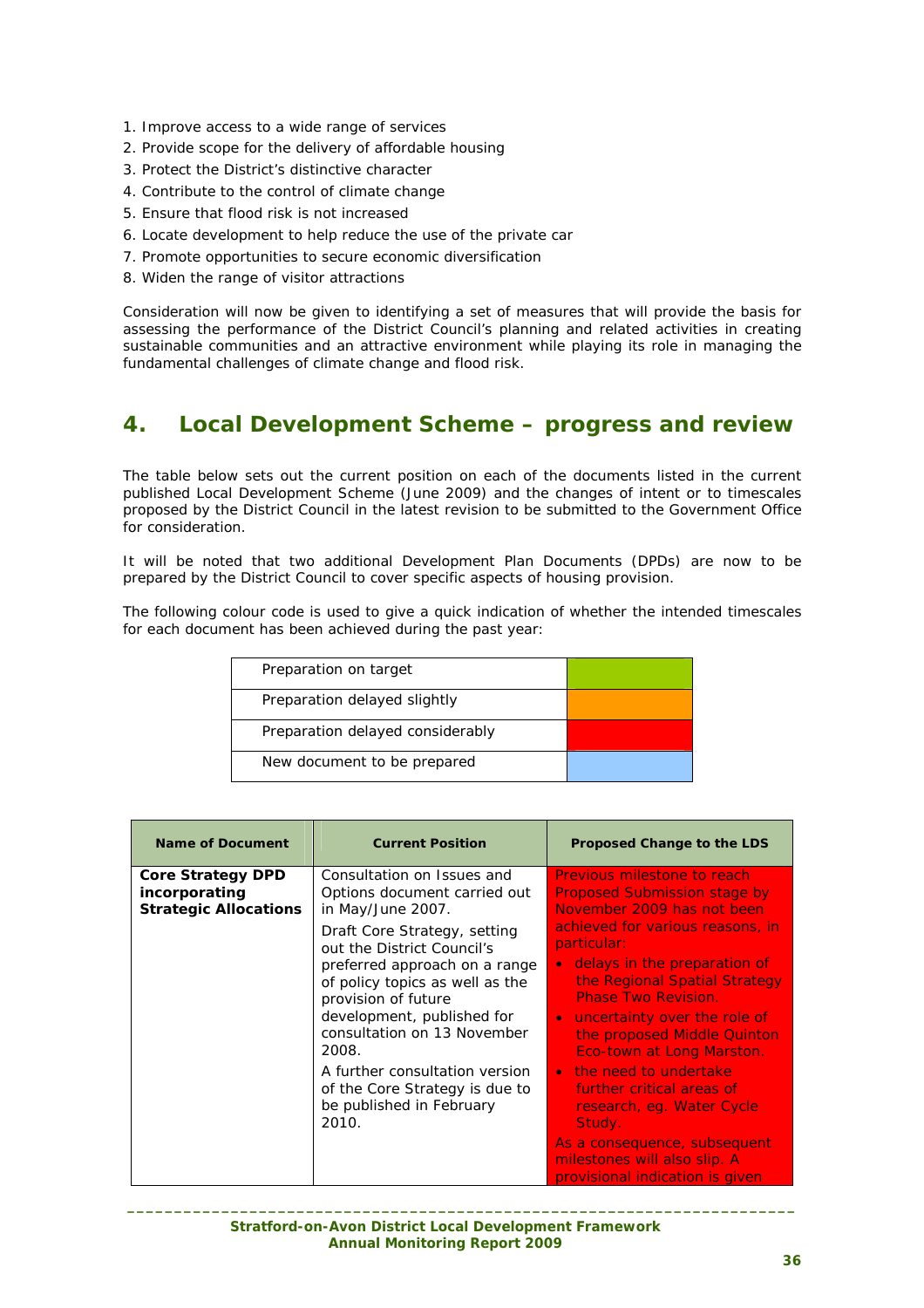|                                                                                |                                                                                                                                                                                                                                                                                             | below:                                                                                                                                                                                                                                                                                                                                                                                        |
|--------------------------------------------------------------------------------|---------------------------------------------------------------------------------------------------------------------------------------------------------------------------------------------------------------------------------------------------------------------------------------------|-----------------------------------------------------------------------------------------------------------------------------------------------------------------------------------------------------------------------------------------------------------------------------------------------------------------------------------------------------------------------------------------------|
|                                                                                |                                                                                                                                                                                                                                                                                             | <b>Publication of Proposed</b><br>Submission version -<br>September 2010                                                                                                                                                                                                                                                                                                                      |
|                                                                                |                                                                                                                                                                                                                                                                                             | <b>Submission to Secretary of</b><br>State - December 2010                                                                                                                                                                                                                                                                                                                                    |
|                                                                                |                                                                                                                                                                                                                                                                                             | Pre-examination hearing -<br><b>February 2011</b>                                                                                                                                                                                                                                                                                                                                             |
|                                                                                |                                                                                                                                                                                                                                                                                             | <b>Public Examination -</b><br>commences April 2011                                                                                                                                                                                                                                                                                                                                           |
|                                                                                |                                                                                                                                                                                                                                                                                             | <b>Inspector's Report - July 2011</b>                                                                                                                                                                                                                                                                                                                                                         |
|                                                                                |                                                                                                                                                                                                                                                                                             | <b>Adoption - September 2011</b>                                                                                                                                                                                                                                                                                                                                                              |
| <b>Gypsies and</b><br><b>Travellers Sites DPD</b>                              | A separate DPD is to<br>be<br>prepared to allocate specific<br>sites to meet the identified<br>needs<br>of<br>gypsies<br>and<br>travellers.                                                                                                                                                 | <b>of</b><br>Publication<br>Proposed<br>Submission version - November<br>2011<br>Adoption - October 2012                                                                                                                                                                                                                                                                                      |
|                                                                                | Work has not yet started.<br>Resources are currently being<br>focused on preparation of<br>Core Strategy.                                                                                                                                                                                   |                                                                                                                                                                                                                                                                                                                                                                                               |
| Development<br><b>Management DPD</b>                                           | Work has not yet started.<br>Resources are currently being<br>focused on preparation<br>of<br>Core Strategy.                                                                                                                                                                                | Due:<br>to<br>slippage<br>in.<br>the.<br>preparation<br>of<br>the:<br>Core<br>Strategy and the intention to<br>produce<br><b>Gypsies</b><br>and<br>$\mathbf{a}$<br><b>Travellers Sites DPD as the next</b><br>priority, preparation of this DPD<br>has been delayed:<br><b>Publication</b> of<br>Proposed<br><b>Submission</b><br>version<br>September 2012<br><b>Adoption - October 2013</b> |
| Village and Non-<br><b>Strategic</b><br><b>Development Sites</b><br><b>DPD</b> | This will identify small site<br>allocations to meet local needs<br>for housing in Local Service<br>Villages. It will also identify<br>small sites on the edges of<br>Stratford-upon-Avon and the<br>Rural<br>Centres<br>Main<br>with<br>consequent changes to Built<br>Up Area Boundaries. | <b>Publication</b><br>of<br>Proposed<br>Submission version - February<br>2013<br>Adoption - April 2014                                                                                                                                                                                                                                                                                        |
| <b>Proposals Map</b>                                                           | Will<br>be<br>maintained<br>and<br>updated<br>reflect<br>to<br>the<br>provisions of each DPD as it is<br>adopted.                                                                                                                                                                           |                                                                                                                                                                                                                                                                                                                                                                                               |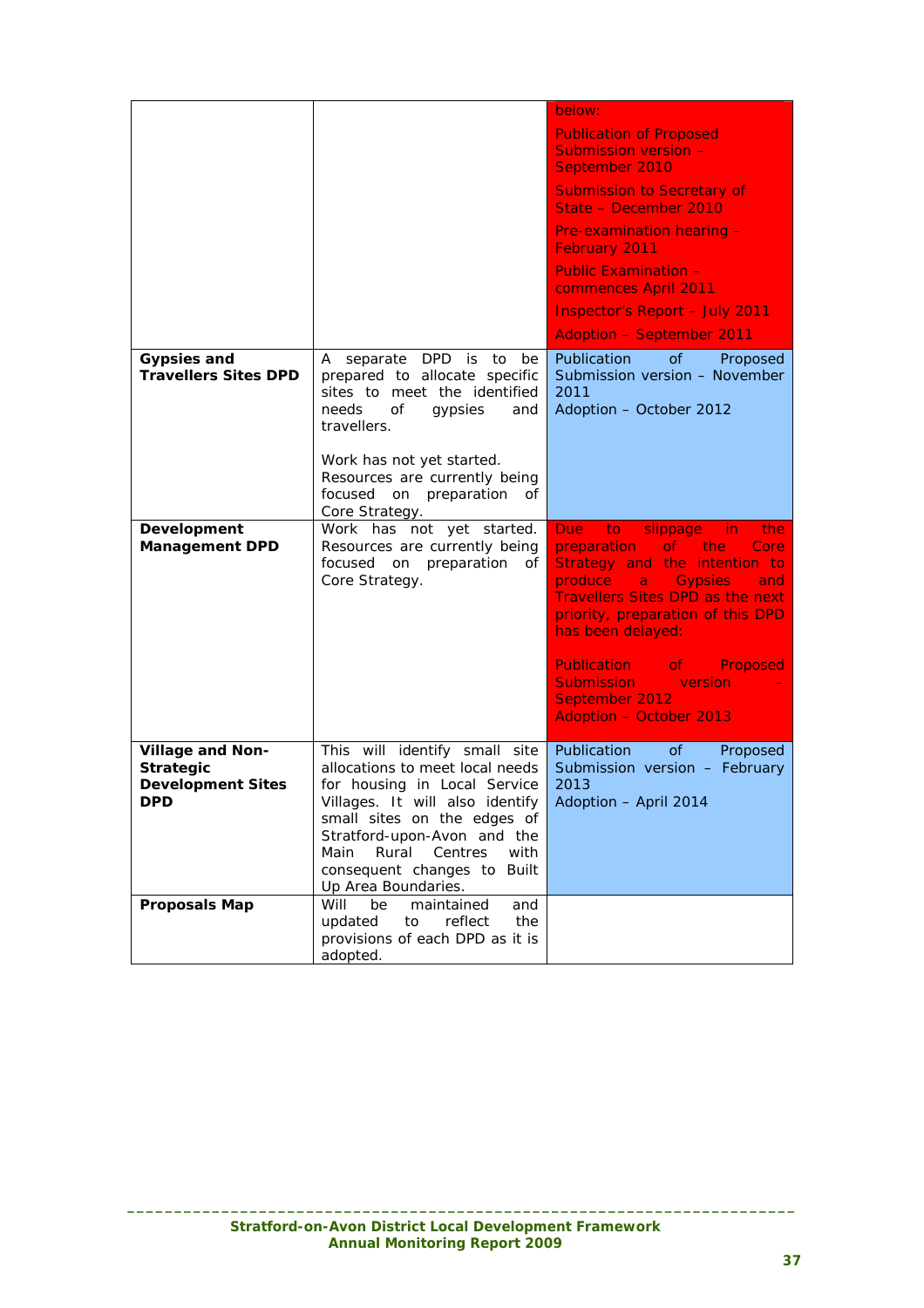# **5. Glossary**

| <b>Affordable housing</b>                                   | This is intended to meet the needs of households those who<br>cannot afford to buy or rent a home on the open market.<br>Comprises rented or part-owned accommodation,<br>usually<br>provided and managed by Housing Associations. Occupation is<br>usually limited to households with a local connection.                                                                                                                          |
|-------------------------------------------------------------|-------------------------------------------------------------------------------------------------------------------------------------------------------------------------------------------------------------------------------------------------------------------------------------------------------------------------------------------------------------------------------------------------------------------------------------|
| <b>Area of Outstanding</b><br><b>Natural Beauty</b>         | A specifically defined and protected area of nationally important<br>landscape value within which the conservation and enhancement<br>of character is expected. Much of the southern fringe of Stratford<br>District lies within the Cotswolds AONB.                                                                                                                                                                                |
| Community<br><b>Strategy</b>                                | All local authorities are required to prepare and publish one in<br>accordance with the Local Government Act 2000 to help improve<br>the social, economic and environmental well-being of their area.                                                                                                                                                                                                                               |
| <b>Conservation Area</b>                                    | A specifically defined and protected environmental area based on<br>its special architectural and/or historic interest. All development<br>within such an area is expected to preserve or enhance its<br>character or appearance.                                                                                                                                                                                                   |
| <b>Core Strategy</b>                                        | Sets out the long-term vision and spatial strategy for the local<br>authority area, together with strategic policies and proposals to<br>achieve that vision.                                                                                                                                                                                                                                                                       |
| <b>Development Plan</b><br><b>Document (DPD)</b>            | Form part of the Local Development Framework (LDF) that will<br>eventually replace the District Local Plan. DPDs have to go<br>through a rigorous process of preparation and approval. The Core<br>Strategy is a DPD; as are Area Action Plans that can be produced<br>for specific parts of the District.                                                                                                                          |
| <b>Examination in</b><br><b>Public</b>                      | A formal assessment of the process by which a DPD has been<br>produced, together with its contents and objections submitted.<br>The EiP is chaired by an Inspector appointed by the Secretary of<br>State and whose report is binding on the Council.                                                                                                                                                                               |
| <b>Government Office</b><br>for the West<br><b>Midlands</b> | The regional government office is responsible for implementing<br>national policy and for ensuring that local authorities comply with<br>national guidance and the Regional Spatial Strategy.                                                                                                                                                                                                                                       |
| <b>Local Development</b><br>Framework                       | The LDF contains a series of Development Plan Documents that,<br>together, will provide the planning policies that look to meet the<br>economic, environmental and social needs of the area and control<br>the development and use of land. Together with the Regional<br>Spatial Strategy (RSS) it forms the Development Plan for the area<br>which is the primary consideration in the determination of<br>planning applications. |
| <b>Listed Building</b>                                      | A building or other structure of special architectural or historic<br>interest included on a statutory list maintained by English<br>Heritage. Each is assigned either Grade I, II* or II.                                                                                                                                                                                                                                          |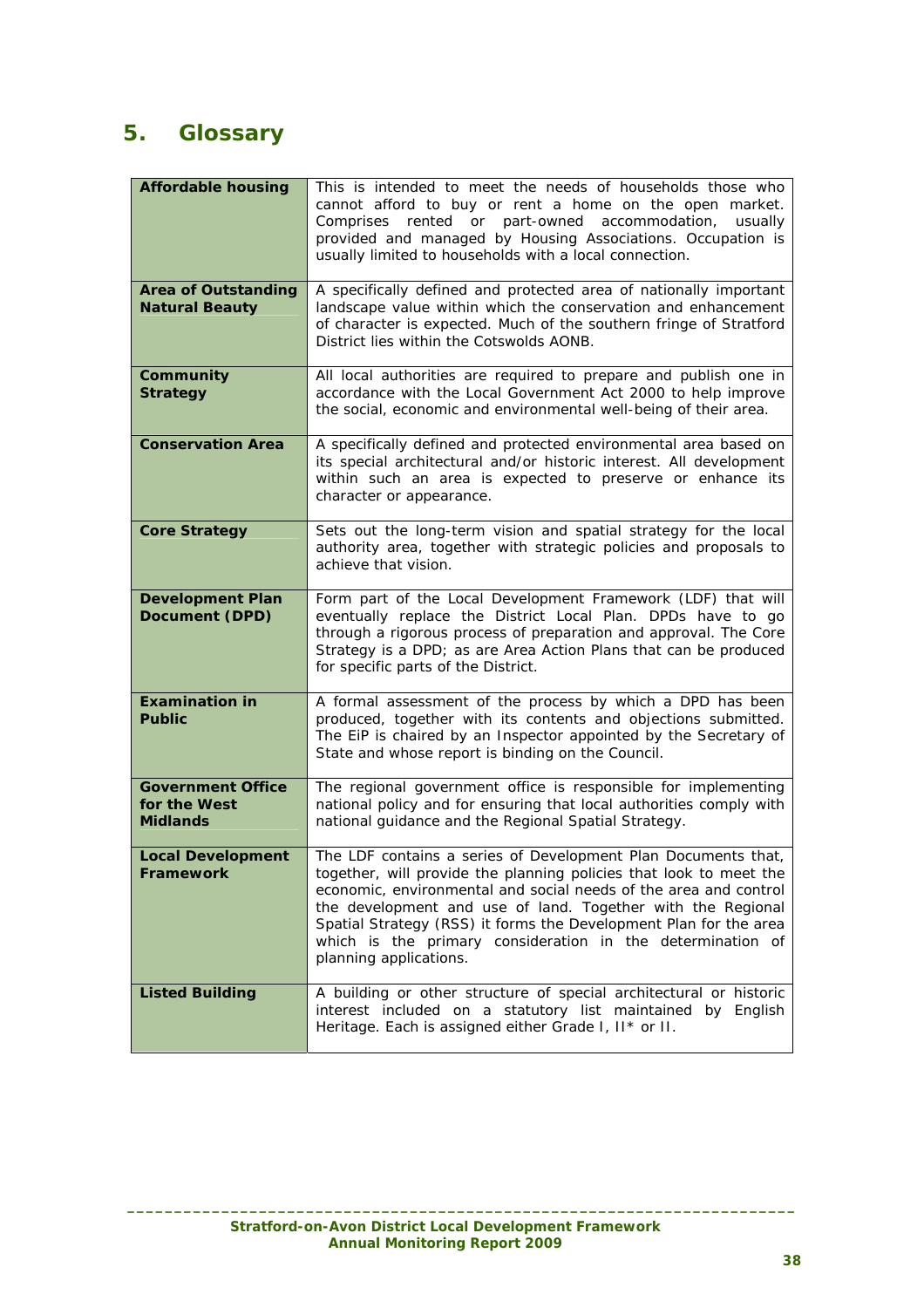| Planning<br>Inspectorate<br>(PINS)                           | PINS is responsible for assigning Inspectors to hold examinations<br>into Development Plan Documents and inquiries into planning and<br>enforcement appeals. It operates independently from national and<br>local government.            |
|--------------------------------------------------------------|------------------------------------------------------------------------------------------------------------------------------------------------------------------------------------------------------------------------------------------|
| <b>Previously</b><br>developed land<br>(PDL)                 | Land which is or was previously occupied by a permanent<br>structure (excluding agricultural or forestry buildings). The<br>definition also covers the curtilage of the development. It is also<br>known as 'brownfield' land.           |
| <b>Regional Planning</b><br><b>Body (RPB)</b>                | The RPB has responsibility to prepare, monitor and review the<br>Regional Spatial Strategy for the West Midlands. It forms part of<br>the Regional Assembly.                                                                             |
| <b>Section 106</b><br><b>Agreement</b>                       | A legal document which seeks to ensure compliance with the<br>necessary requirements of a planning permission to which it<br>relates.                                                                                                    |
| <b>Statement of</b><br>Community<br><b>Involvement (SCI)</b> | A document that explains to all parties involved in and affected by<br>the planning process how and when they will be involved in the<br>preparation of the LDF and the steps that the Council will take to<br>assist their involvement. |
| <b>Supplementary</b><br><b>Planning Document</b><br>(SPD)    | These are intended to elaborate upon specific policies and<br>proposals contained in DPDs. They are a material consideration in<br>the determination of planning applications but do not have the<br>same status or weight as a DPD.     |
| <b>Sustainability</b><br><b>Appraisal (SA)</b>               | An SA is the process by which the social, economic and<br>environmental impacts of policies and proposals contained in the<br>LDF are assessed and set down.                                                                             |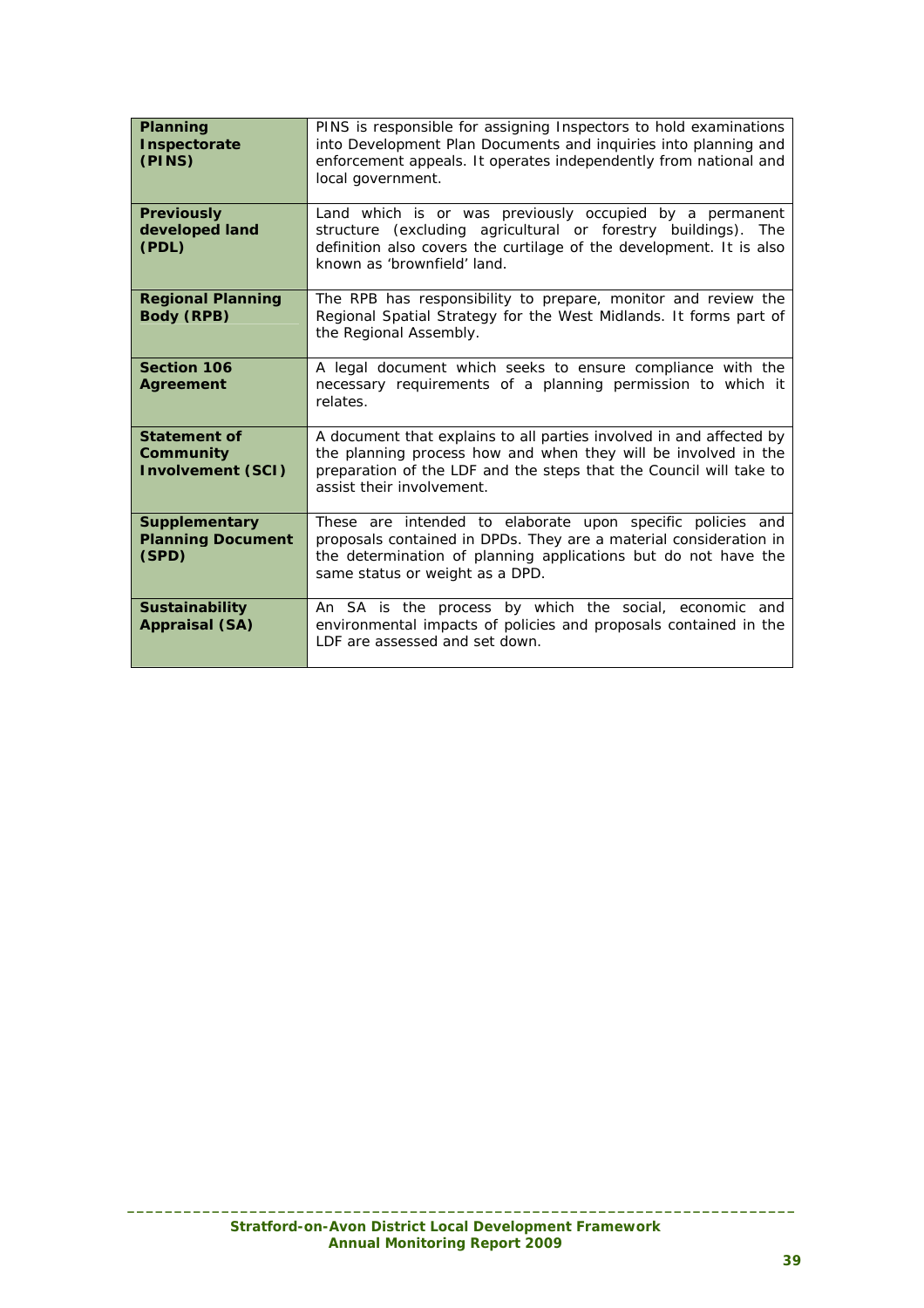| SITE                                   | <b>LOCAL</b><br><b>PLAN</b> | <b>AREA</b>          | USE                   | Brownfield<br>Similar | CATEGORY<br>Different |                  | Outline        | <b>Detailed p.p.</b><br>ot U/C +<br>Not | <b>STATUS</b>       | Commit-          | T.<br>1.4.96<br>Built | <b>PROGRESS</b><br>Const.<br>Under | Started<br><b>Not</b> | Year<br>Five     |
|----------------------------------------|-----------------------------|----------------------|-----------------------|-----------------------|-----------------------|------------------|----------------|-----------------------------------------|---------------------|------------------|-----------------------|------------------------------------|-----------------------|------------------|
| LOCATION                               | REF.                        | (HA.)                | CLASS                 | Use                   | Use                   | Greenfield       | p.p            | Started                                 | Built               | ment             | 31.3.09               | $\overline{31}$ .<br>31.3.09       | .3.09                 | Portfolio        |
| Stratford-upon-Avon                    |                             |                      |                       |                       |                       |                  |                |                                         |                     |                  |                       |                                    |                       |                  |
| Local Plan Proposals                   |                             |                      |                       |                       |                       |                  |                |                                         |                     |                  |                       |                                    |                       |                  |
| Cattle Market                          | SUA.I                       | $\overline{0}$       | B <sub>1</sub> a/b    |                       | $\overline{0}$        |                  |                |                                         |                     | $\overline{0}$   |                       |                                    | $\frac{4}{1}$         | 4<br>ö           |
| Arden Street                           | <b>L'AUS</b>                | $0.\overline{2}$     | B <sub>1a</sub> /b    |                       | $\frac{2}{2}$         |                  |                |                                         |                     | $\frac{2}{2}$    |                       |                                    | $\frac{2}{0}$         |                  |
| É<br>Banbury Road                      | SUA.V                       | $\frac{2}{1}$        | B <sub>1a/b</sub>     |                       | $\overline{1}$ .<br>٣ |                  |                | $\frac{2}{1}$                           |                     |                  |                       |                                    | $\frac{2}{1}$         | 1.2              |
| Other sites                            |                             |                      |                       |                       |                       |                  |                |                                         |                     |                  |                       |                                    |                       |                  |
| Timothy's Bridge Road<br>F             |                             | 5.0                  | <b>B1/2</b>           |                       |                       | 5.0              |                | $\overline{0}$ .                        | Š.<br>4             |                  | S<br>4                | $\overline{0}$ .                   |                       | 0.7              |
| Birmingham Road                        |                             | $\frac{2}{1}$        | B <sub>1a</sub>       | $\frac{2}{1}$         |                       |                  | $\frac{2}{1}$  |                                         |                     |                  |                       |                                    | $\frac{2}{1}$         | 1.2              |
| Banbury Road (2)                       |                             | 3.6                  | B <sub>1</sub> a/b    |                       | $\frac{6}{3}$         |                  |                | $\frac{6}{1}$                           | $\frac{0}{2}$       |                  | $\frac{0}{2}$         |                                    | $\frac{6}{1}$         | $\frac{6}{1}$    |
| Timothy's Bridge Road<br>ି             |                             | $\overline{0}.4$     | B1a                   | 0.4                   |                       |                  |                |                                         | $\overline{0}$ .    |                  | $\overline{0}.4$      |                                    |                       |                  |
| Masons Road (1)                        |                             | Σ.<br>$\overline{ }$ | B <sub>2</sub>        |                       | $\ddot{\Omega}$<br>٣  |                  |                |                                         | Ņ<br>$\overline{ }$ |                  | Σ.<br>$\overline{ }$  |                                    |                       |                  |
| Masons Road (2)                        |                             | $\frac{8}{1}$        | B1c/2<br>${}^{\circ}$ |                       | $\frac{8}{1}$         |                  |                | $\frac{8}{1}$                           |                     |                  |                       |                                    | $\frac{8}{1}$         | $\frac{8}{1}$    |
| Maybrook Road                          |                             | $\overline{1}$ .     | B1/2/8                |                       | $\overline{1}$        |                  |                |                                         | $\overline{1}$      |                  | $\overline{1}$        |                                    |                       |                  |
| Timothy's Bridge Road<br>$\widehat{c}$ |                             | $\frac{6}{10}$       | B1a/2<br>$\infty$     |                       | $\frac{6}{10}$        |                  |                |                                         | $\frac{6}{10}$      |                  | $\frac{6}{10}$        |                                    |                       |                  |
| Remainder of District                  |                             |                      |                       |                       |                       |                  |                |                                         |                     |                  |                       |                                    |                       |                  |
| Local Plan Proposals                   |                             |                      |                       |                       |                       |                  |                |                                         |                     |                  |                       |                                    |                       |                  |
| High Street, Henley                    | <b>HEN.D</b>                | $\frac{4}{1}$        | B <sub>1a</sub>       | $\overline{0}$        |                       |                  |                |                                         | $\overline{0}$      |                  | $\overline{0}$ .      |                                    |                       |                  |
| Darlingscote Road<br>Shipston          | SHIP.B                      | $3.\overline{2}$     | B1/2/8                |                       |                       | $\frac{2}{3}$    | $\overline{0}$ | $\overline{0}$ .                        | Ņ<br>$\overline{ }$ | $\frac{6}{2}$    | $\frac{6}{10}$        |                                    | $\frac{6}{2}$         | 2.6              |
| Wellesbourne(1)<br>Loxley Road,        | WEL.C                       | $3.\overline{6}$     | B1/2/8                |                       | $\frac{6}{3}$         |                  |                |                                         | $\frac{8}{2}$       | $2.\overline{8}$ | $\frac{8}{2}$         |                                    | $2.\overline{8}$      |                  |
| Napton Brickworks                      | CTY.F                       | $\overline{3}$ .0    | $\overline{B}$        |                       | 3.0                   |                  |                |                                         |                     | 3.0              |                       |                                    | $\frac{0}{3}$         |                  |
| Other sites                            |                             |                      |                       |                       |                       |                  |                |                                         |                     |                  |                       |                                    |                       |                  |
| Rvon Hill                              |                             | 6.0                  | B <sub>1a/b</sub>     | $\frac{6}{10}$        | 5.4                   |                  |                |                                         | $\frac{0}{6}$       |                  | 6.0                   |                                    |                       |                  |
| Wellesbourne Airfield                  |                             | 12.0                 | B1/2/8                |                       | 6.0                   | $\frac{0}{6}$    |                | 2.7                                     | 9.3                 |                  | 9.3                   |                                    | 2.7                   | 2.7              |
| Arden Road, Alcester                   |                             | 3.5                  | $\overline{B}$        |                       |                       | $3.\overline{5}$ |                |                                         | $3.\overline{5}$    |                  | 3.0                   | $0.\overline{5}$                   |                       | $0.\overline{5}$ |

**Appendix 1 Provision of Industrial Land in Stratford-on-Avon District 1996-2011 – as at 1 April 2009**  Provision of Industrial Land in Stratford-on-Avon District 1996-2011 - as at 1 April 2009 **Appendix 1**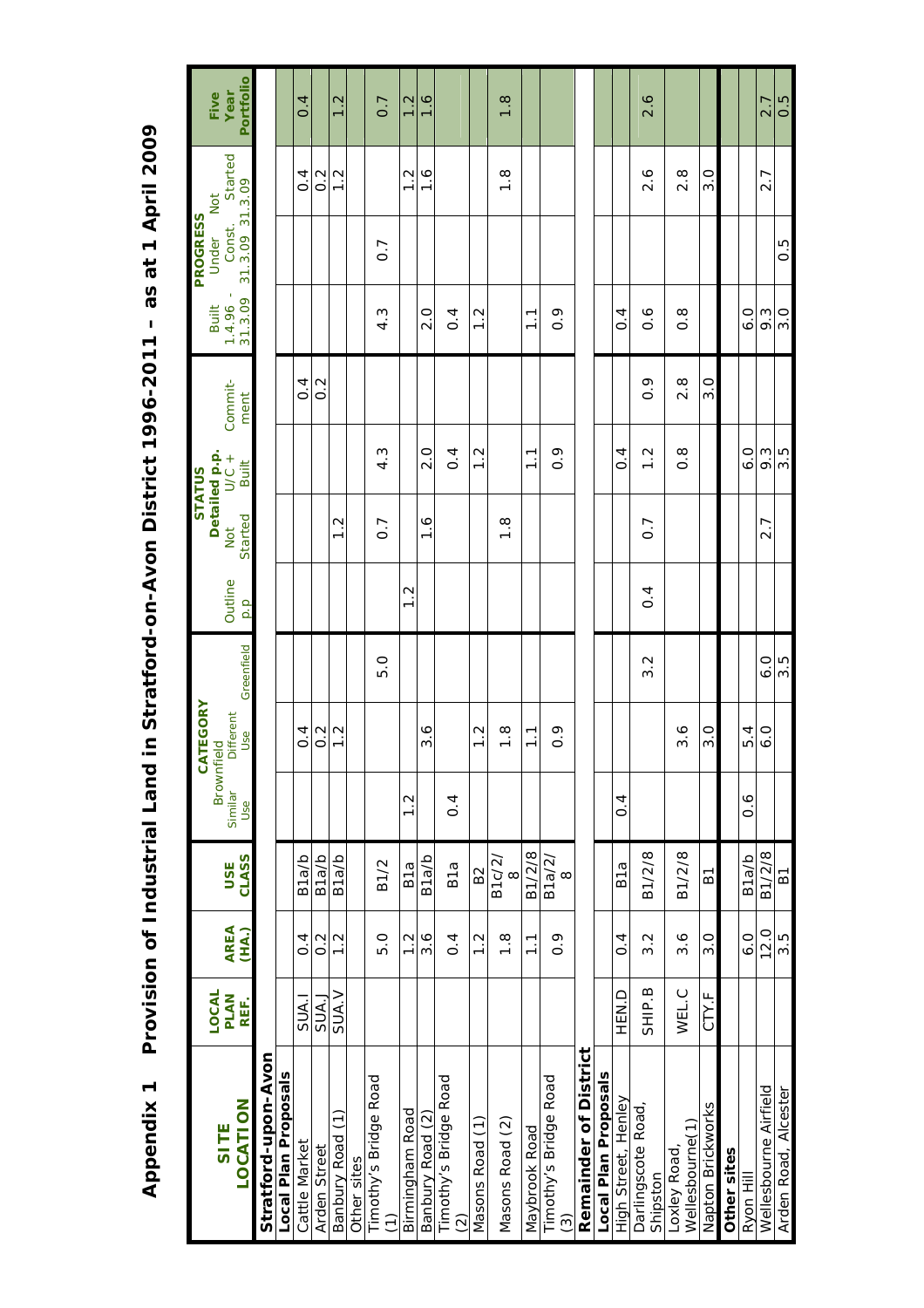|                                      | LOCAL        |                      |                     | Brownfield       | CATEGORY       |                  |         | Detailed p.p.    | <b>STATUS</b>    |                 | Built             | <b>PROGRESS</b><br>Under  | Not               | Five                     |
|--------------------------------------|--------------|----------------------|---------------------|------------------|----------------|------------------|---------|------------------|------------------|-----------------|-------------------|---------------------------|-------------------|--------------------------|
| LOCATION<br>SITE                     | PLAN<br>REF. | <b>AREA</b><br>(HA.) | CLASS<br><b>USE</b> | Similar<br>Use   | Different      | Greenfield       | Outline | Started<br>Not   | $U$ C +<br>Built | Commit-<br>ment | 31.3.09<br>1.4.96 | 31.3.09 31.3.09<br>Const. | Started           | Portfolio<br>Year        |
| Waterloo Road, Bidford               |              | $0.\overline{6}$     | B1/2/8              | 0.4              | Use            | $\frac{2}{3}$    | p.p     | $\frac{2}{0}$    | 0.4              |                 | 0.4               |                           | $\overline{0}$ .  |                          |
| Former station, Kineton              |              | $\frac{5}{0}$        | 61                  |                  | 0.5            |                  |         |                  | 0.5              |                 | $0.\overline{5}$  |                           |                   |                          |
| Goods Yard, Long<br>Marston          |              | $\frac{8}{2}$        | <b>B1/2</b>         |                  | $\frac{8}{2}$  |                  |         |                  | $\frac{8}{2}$    |                 | $\frac{8}{2}$     |                           |                   |                          |
| Chestnut Farm,<br>Sambourne          |              | $\frac{6}{10}$       | B1a                 |                  | $\frac{6}{10}$ |                  |         |                  | $\frac{6}{10}$   |                 | $\frac{6}{10}$    |                           |                   |                          |
| Kineton Road, Southam<br>ල           |              | $\overline{2}$ .     | B1/2/8              |                  |                | 2.1              |         |                  | 2.1              |                 | 2.1               |                           |                   |                          |
| Gaydon Proving Ground                |              | 45.6                 | B1/2                |                  | 45.6           |                  |         | 15.5             | 30.1             |                 | 30.1              |                           | 15.5              | c<br>C<br>$\overline{ }$ |
| Roundhill Farm,<br><b>Barcheston</b> |              | $0.\overline{6}$     | B1/2/8              |                  | $\frac{6}{1}$  |                  |         | $\frac{6}{1}$    |                  |                 |                   |                           | $\frac{6}{1}$     |                          |
| Wixford Lodge, Wixford               |              | $\frac{8}{2}$        | 61                  |                  | $\frac{8}{10}$ |                  |         |                  | $\frac{8}{2}$    |                 | $\frac{8}{2}$     |                           |                   |                          |
| Stoneythorpe<br>Lower Farm,          |              | $\frac{3}{2}$        | B <sub>1a</sub>     |                  | $\frac{3}{1}$  |                  |         |                  | $\frac{3}{1}$    |                 | $\frac{3}{1}$     |                           |                   |                          |
| Goldicote, Alderminster              |              | $\frac{8}{2}$        | B1/2/8              |                  | 8.O            |                  |         |                  | 8.O              |                 | 8.O               |                           |                   |                          |
| Wellesbourne<br>Ettington Rd,        |              | 0.5                  | B1a                 |                  |                | $0.\overline{5}$ |         |                  | $0.\overline{5}$ |                 | 0.5               |                           |                   |                          |
| Alcester Lodge, nr.<br>Alcester      |              | $\frac{0}{1}$        | $\overline{B}$      |                  | Ю<br>O         | 0.5              |         |                  | $\frac{0}{1}$    |                 | $\frac{0}{1}$     |                           |                   |                          |
| Glebe Farm, Sambourne                |              | $\overline{0}$ .     | 51                  |                  |                | $\frac{4}{1}$    |         | $\overline{0}$ . |                  |                 |                   |                           | $\overline{0}$ .4 |                          |
| Lower Barn Farm,<br>Haselor          |              | $\frac{6}{1}$        | <b>B8</b>           |                  |                | $\sim 0$         |         |                  | $\frac{6}{10}$   |                 | $\frac{6}{1}$     |                           |                   |                          |
| Langley Farm, Bishopton              |              | $\frac{4}{1}$        | <b>B1/8</b>         |                  | $\frac{4}{1}$  |                  |         |                  | $\overline{0}$   |                 | $\frac{4}{1}$     |                           |                   |                          |
| Churchland Farm,<br>Harbury          |              | $\overline{0}$ .     | $\overline{B}$      |                  | $\overline{0}$ |                  |         | ი<br>0.          | $\frac{4}{1}$    |                 | $\overline{0}$ .  |                           | $\frac{3}{2}$     |                          |
| College Farm, Bearley                |              | $\frac{6}{10}$       | 61                  |                  |                | $\frac{6}{10}$   |         | $\frac{6}{1}$    |                  |                 |                   |                           | $0.\overline{6}$  |                          |
| Upton House Estate                   |              | 0.4                  | B1a                 | $\overline{0}$ . |                |                  |         | 0.4              |                  |                 |                   |                           | 0.4               |                          |
| Hill Farm, Stockton                  |              | $\overline{0}$       | 은                   |                  |                | $\overline{0}$ . |         |                  | $\overline{0}$ . |                 | $\overline{0}$    |                           |                   |                          |
| Harwoods House,<br>Ashorne           |              | $0.\overline{9}$     | B <sub>1a</sub>     |                  |                | $\frac{6}{2}$    |         |                  | $0.\overline{9}$ |                 | $0.\overline{9}$  |                           |                   |                          |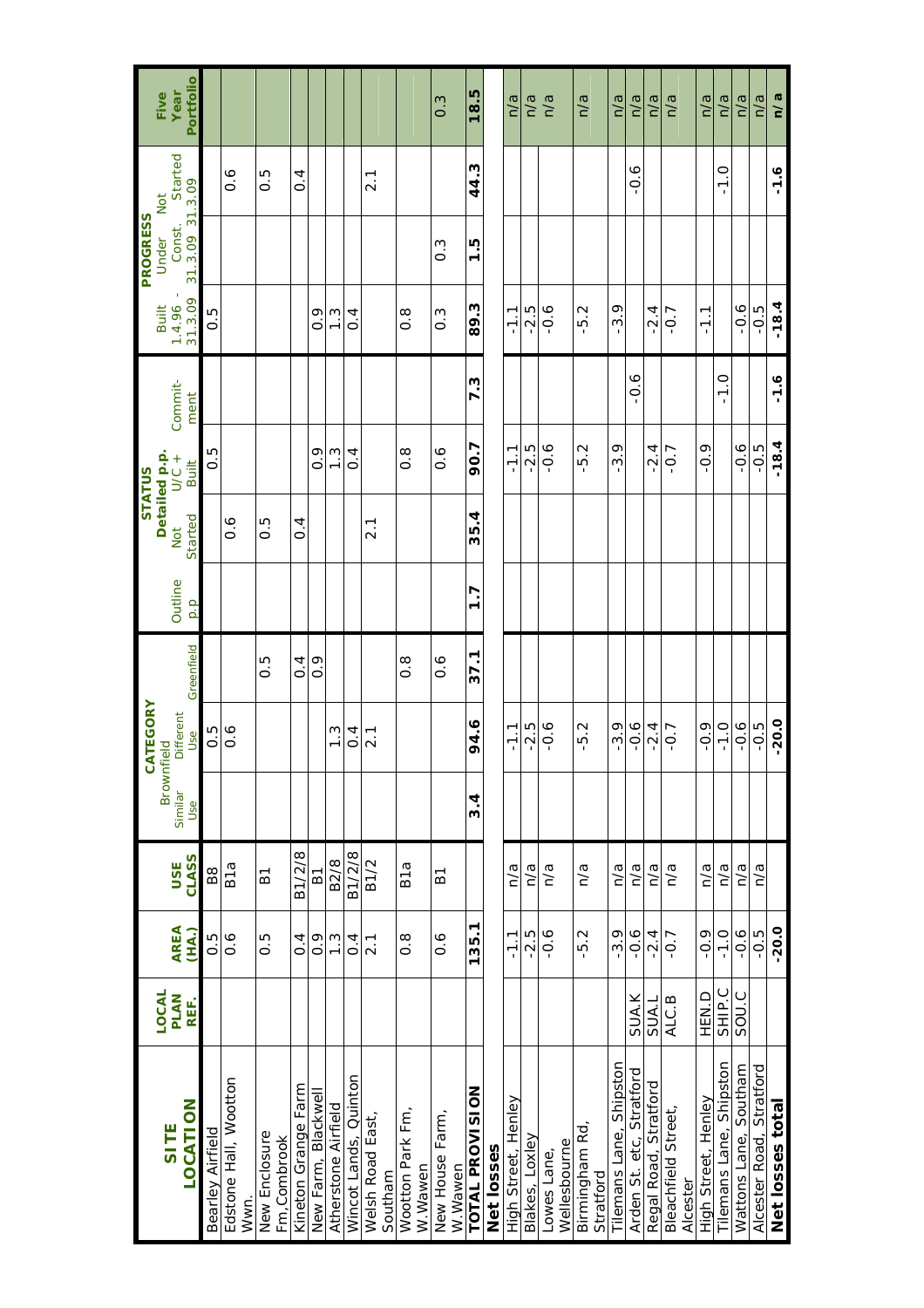|                                                | <b>Notes</b>   | ∾.<br>Base date<br>Two Revision.<br>Years in RSS Phase<br>1-4-2006. |                                   | Phase<br><b>RSS</b><br>đ<br>date<br>completions since base<br>1048 completi<br>Two Revision | no be<br>been<br>Estimated take-up rates. Sites least likely<br>implemented during plan period have<br>implemented | đ<br>Ditto. Includes sites subject to resolutions<br>support pending completion of legal agreements. | 15% discount applied to allow for non-take-up.<br>From the SHLAA 2009 Review. | đ<br>Rate from SHLAA. Confined to last five years<br>plan period in accordance with PPS3 para. 59. |                                   |                                                     |                                 |                     |                                | and<br>Difference between cumulative completions<br>cumulative target to date | What remains to be completed to achieve the<br>overall RSS target annually for each of the<br>overall RSS target annually for each of the<br>number of the years of the plan period remaining | RSS Phase Two Revision       |                                     |                                                      |                                  |                                                      |                                                       |                                   |                                |                                  |                                   |                                                   |                                             |                                                                         |                                                      | Source: Appendices E & F of 2009 SHLAA.<br>Some sites omitted where now subject to p.p. or<br>where capacity now too small for inclusion. |
|------------------------------------------------|----------------|---------------------------------------------------------------------|-----------------------------------|---------------------------------------------------------------------------------------------|--------------------------------------------------------------------------------------------------------------------|------------------------------------------------------------------------------------------------------|-------------------------------------------------------------------------------|----------------------------------------------------------------------------------------------------|-----------------------------------|-----------------------------------------------------|---------------------------------|---------------------|--------------------------------|-------------------------------------------------------------------------------|-----------------------------------------------------------------------------------------------------------------------------------------------------------------------------------------------|------------------------------|-------------------------------------|------------------------------------------------------|----------------------------------|------------------------------------------------------|-------------------------------------------------------|-----------------------------------|--------------------------------|----------------------------------|-----------------------------------|---------------------------------------------------|---------------------------------------------|-------------------------------------------------------------------------|------------------------------------------------------|-------------------------------------------------------------------------------------------------------------------------------------------|
|                                                | <b>alstoT</b>  |                                                                     |                                   | 4,013                                                                                       | 268                                                                                                                | 648                                                                                                  | 266                                                                           | 900                                                                                                | 2,082                             |                                                     |                                 | 5,600               |                                |                                                                               |                                                                                                                                                                                               |                              |                                     | 35                                                   | \$                               | 15                                                   | ೫                                                     | SO                                | $\tilde{0}$                    | $\ddot{a}$                       | 75                                | 15                                                | 25                                          | $\infty$                                                                | $\frac{8}{2}$                                        | 313                                                                                                                                       |
|                                                | <b>25/26</b>   | Yr 20                                                               |                                   | $\circ$                                                                                     | $\circ$                                                                                                            | $\circ$                                                                                              | $\circ$                                                                       | 180                                                                                                | 180                               |                                                     | 3,130                           | 280                 | 5,600                          | 2,470                                                                         |                                                                                                                                                                                               | $\circ$                      |                                     | $\circ$                                              | $\circ$                          | $\circ$                                              | $\circ$                                               | $\circ$                           | $\circ$                        | $\circ$                          | $\circ$                           | $\circ$                                           | $\circ$                                     | $\circ$                                                                 | $\circ$                                              | $\circ$                                                                                                                                   |
|                                                | <b>24/25</b>   | Yr19                                                                |                                   | $\circ$                                                                                     | $\circ$                                                                                                            | $\circ$                                                                                              | $\circ$                                                                       | 180                                                                                                | 180                               |                                                     | 2,950                           | 280                 | 5,320                          | 2,370                                                                         | 2,650                                                                                                                                                                                         | $\overline{\phantom{0}}$     |                                     | $\circ$                                              | $\circ$                          | $\circ$                                              | $\circ$                                               | $\circ$                           | $\circ$                        | $\circ$                          | $\circ$                           | $\circ$                                           | $\circ$                                     | $\circ$                                                                 | $\circ$                                              | $\circ$                                                                                                                                   |
|                                                | 23/24          | $\frac{8}{3}$<br>$\,\dot{\succ}$                                    |                                   | $\circ$                                                                                     | $\circ$                                                                                                            | $\circ$                                                                                              | $\circ$                                                                       | 180                                                                                                | 180                               |                                                     | 2,770                           | 280                 | 5,040                          | 2,270                                                                         | 1,415                                                                                                                                                                                         | $\sim$                       |                                     | $\circ$                                              | $\circ$                          | $\circ$                                              | $\circ$                                               | $\circ$                           | $\circ$                        | $\circ$                          | $\circ$                           | $\circ$                                           | $\circ$                                     | $\circ$                                                                 | $\circ$                                              | $\circ$                                                                                                                                   |
|                                                | 22/23          | Yr 17                                                               |                                   | $\circ$                                                                                     | $\circ$                                                                                                            | $\circ$                                                                                              | $\circ$                                                                       | 180                                                                                                | 180                               |                                                     | 2,590                           | 280                 | 4,760                          | 2,170                                                                         | 1,003                                                                                                                                                                                         | S                            |                                     | $\circ$                                              | $\circ$                          | $\circ$                                              | $\circ$                                               | $\circ$                           | $\circ$                        | $\circ$                          | $\circ$                           | $\circ$                                           | $\circ$                                     | $\circ$                                                                 | $\circ$                                              | $\circ$                                                                                                                                   |
|                                                | 21/22          | Yr 16                                                               |                                   | $\circ$                                                                                     | $\circ$                                                                                                            | $\circ$                                                                                              | $\circ$                                                                       | 180                                                                                                | 180                               |                                                     | 2,410                           | 280                 | 4,480                          | 2,070                                                                         | 797                                                                                                                                                                                           | 4                            |                                     | $\circ$                                              | $\circ$                          | $\circ$                                              | $\circ$                                               | $\circ$                           | $\circ$                        | $\circ$                          | $\circ$                           | $\circ$                                           | $\circ$                                     | $\circ$                                                                 | $\circ$                                              | $\circ$                                                                                                                                   |
|                                                | 20/21          | 45<br>$\overline{\succ}$                                            |                                   | $\circ$                                                                                     | $\circ$                                                                                                            | $\circ$                                                                                              | $\circ$                                                                       | $\circ$                                                                                            | $\circ$                           |                                                     | 2,230                           | 280                 | 4,200                          | 1,970                                                                         | 674                                                                                                                                                                                           | 5                            |                                     | $\circ$                                              | $\circ$                          | $\circ$                                              | $\circ$                                               | $\circ$                           | $\circ$                        | $\circ$                          | $\circ$                           | $\circ$                                           | $\circ$                                     | $\circ$                                                                 | $\circ$                                              | $\circ$                                                                                                                                   |
|                                                | 19/20          | Yr14                                                                |                                   | $\circ$                                                                                     | $\circ$                                                                                                            | $\circ$                                                                                              | $\circ$                                                                       | $\circ$                                                                                            | $\circ$                           |                                                     | 2,230                           | 280                 | 3,920                          | 1,690                                                                         | 562                                                                                                                                                                                           | $\mathbf \omega$             |                                     | $\circ$                                              | $\circ$                          | $\circ$                                              | $\circ$                                               | $\circ$                           | $\circ$                        | $\circ$                          | $\circ$                           | $\circ$                                           | $\circ$                                     | $\circ$                                                                 | $\circ$                                              | $\circ$                                                                                                                                   |
| Trajectory                                     | 61/81          | $Yr$ 13                                                             |                                   | $\circ$                                                                                     | $\circ$                                                                                                            | $\circ$                                                                                              | $\circ$                                                                       | $\circ$                                                                                            | $\circ$                           |                                                     | 2,230                           | 280                 | 3,640                          | 1,410                                                                         | 481                                                                                                                                                                                           | $\overline{ }$               |                                     | $\circ$                                              | $\circ$                          | $\circ$                                              | $\circ$                                               | $\circ$                           | $\circ$                        | $\circ$                          | $\circ$                           | $\circ$                                           | $\circ$                                     | $\circ$                                                                 | $\circ$                                              | $\circ$                                                                                                                                   |
| <b>D</b><br>Housin<br>×.<br>᠇<br><b>Figure</b> | 8L/LL          | $\sim$<br>$\overline{\succ}$                                        |                                   | $\circ$                                                                                     | $\circ$                                                                                                            | $\circ$                                                                                              | $\overline{ }$                                                                | $\circ$                                                                                            | $\overline{ }$                    |                                                     | 30<br>$\frac{2}{3}$             | ⌒<br>$\overline{8}$ | 3,360                          | 1,130                                                                         | $\overline{4}$                                                                                                                                                                                | $\infty$                     |                                     | $\circ$                                              | $\circ$                          | $\circ$                                              | $\circ$                                               | $\circ$                           | $\circ$                        | $\circ$                          | $\circ$                           | $\infty$                                          | $\circ$                                     | $\circ$                                                                 | $\circ$                                              | $\infty$                                                                                                                                  |
|                                                | Ll/9l          | Ξ<br>$\overline{\succ}$                                             |                                   | $\circ$                                                                                     | $\circ$                                                                                                            | $\circ$                                                                                              | $\mathbf{\circ}$                                                              | $\circ$                                                                                            | $\circ$                           |                                                     | ,223<br>$\overline{\mathsf{N}}$ | 280                 | 3,080                          | $-857$                                                                        | 375                                                                                                                                                                                           | G                            |                                     | $\circ$                                              | $\circ$                          | $\circ$                                              | $\circ$                                               | $\circ$                           | $\circ$                        | $\circ$                          | $\circ$                           | $\overline{ }$                                    | $\circ$                                     | $\circ$                                                                 | $\circ$                                              | $\overline{\phantom{a}}$                                                                                                                  |
|                                                | 91/SL          | Yr 10                                                               |                                   | $\circ$                                                                                     | $\circ$                                                                                                            | $\circ$                                                                                              | $\mathbf{\circ}$                                                              | $\circ$                                                                                            | 6                                 |                                                     | 717<br>$\overline{\mathsf{N}}$  | 280                 | 2,800                          | -583                                                                          | 338                                                                                                                                                                                           | $\overline{c}$               |                                     | $\circ$                                              | $\circ$                          | $\circ$                                              | $\circ$                                               | $\circ$                           | $\circ$                        | $\overline{ }$                   | $\circ$                           | $\circ$                                           | $\circ$                                     | $\circ$                                                                 | $\circ$                                              | $\overline{ }$                                                                                                                            |
| <u>for</u>                                     | SUV            | ၜ<br>≿                                                              |                                   | $\circ$                                                                                     | $\circ$                                                                                                            | စ္<br>88                                                                                             | $\circ$                                                                       | 105                                                                                                |                                   | 2,211                                               | 280                             | 2,520               | -309                           | 308                                                                           | Ξ                                                                                                                                                                                             |                              | $\circ$                             | $\circ$                                              | $\circ$                          | $\circ$                                              | $\circ$                                               | $\circ$                           | $\overline{ }$                 | 15                               | $\circ$                           | $\circ$                                           | $\circ$                                     | $\circ$                                                                 | ଅ                                                    |                                                                                                                                           |
| <b>Data</b>                                    | <b>AMSM</b>    | $\infty$<br>≿                                                       |                                   | $\circ$                                                                                     | $\circ$                                                                                                            | 197                                                                                                  | $\mathfrak{S}$                                                                | $\circ$                                                                                            | 240                               |                                                     | 2,107                           | 280                 | 2,240                          | $-133$                                                                        | 291                                                                                                                                                                                           | $\overline{c}$               |                                     | $\circ$                                              | $\circ$                          | $\circ$                                              | $\tilde{c}$                                           | $\mathsf{S}$                      | $\circ$                        | $\circ$                          | ର                                 | $\circ$                                           | $\circ$                                     | $\circ$                                                                 | $\circ$                                              | SO,                                                                                                                                       |
| $\mathbf{\Omega}$                              | <b>SMST</b>    | ≿                                                                   |                                   | $\circ$                                                                                     | $\circ$                                                                                                            | $\frac{5}{2}$                                                                                        | 99                                                                            | $\circ$                                                                                            | 230                               |                                                     | .867                            | 280                 | 1,960                          | အို                                                                           | 287                                                                                                                                                                                           | $\frac{3}{2}$                |                                     | 5                                                    | თ                                | $\infty$                                             | $\overline{c}$                                        | 20                                | 5                              | $\circ$                          | 20                                | $\circ$                                           | $\tilde{c}$                                 | $\infty$                                                                | ၜ                                                    | 116                                                                                                                                       |
| Appendix                                       | ていいし           | ဖ<br>Σ                                                              |                                   | $\circ$                                                                                     | ო                                                                                                                  | 72                                                                                                   | 88                                                                            | $\circ$                                                                                            | 163                               |                                                     | 1,638                           | 280                 | 1,680                          | $-42$                                                                         | 283                                                                                                                                                                                           | $\dot{z}$                    |                                     | ನಿ                                                   | ၜ                                | $\overline{ }$                                       | $\mathrel{\mathsf{C}}$                                | 5                                 | 5                              | $\circ$                          | ର                                 | $\circ$                                           | చ                                           | $\circ$                                                                 | ၜ                                                    | 103                                                                                                                                       |
|                                                | $L/L$ /0 $L$   | 5<br>ょ                                                              |                                   | $\circ$                                                                                     | 2                                                                                                                  | 157                                                                                                  | $\circ$                                                                       | $\circ$                                                                                            | 241                               |                                                     | ,475                            | 280                 | 1,400                          | 75                                                                            | 275                                                                                                                                                                                           | 45                           | Site                                | $\circ$                                              | $\circ$                          | $\circ$                                              | $\circ$                                               | $\circ$                           | $\circ$                        | $\circ$                          | $\circ$                           | $\circ$                                           | $\circ$                                     | $\circ$                                                                 | $\circ$                                              | $\circ$                                                                                                                                   |
|                                                | 01/60          | 4<br>$\overline{\phantom{a}}$                                       |                                   | $\circ$                                                                                     | 181                                                                                                                | 5                                                                                                    | $\circ$                                                                       | $\circ$                                                                                            | 186                               |                                                     | 234                             | 280                 | 1,120                          | 114                                                                           | 273                                                                                                                                                                                           | $\frac{6}{5}$                | (SHLAA)                             | $\circ$                                              | $\circ$                          | $\circ$                                              | $\circ$                                               | $\circ$                           | $\circ$                        | $\circ$                          | $\circ$                           | $\circ$                                           | $\circ$                                     | $\circ$                                                                 | $\circ$                                              | $\circ$                                                                                                                                   |
|                                                | 60/80          | S<br>≿                                                              |                                   | 194                                                                                         | $\circ$                                                                                                            | $\circ$                                                                                              | $\circ$                                                                       | $\circ$                                                                                            | $\circ$                           | 1,048<br>840<br>280<br>854<br>280<br>560<br>$\circ$ |                                 |                     | 208                            | 268                                                                           | 47                                                                                                                                                                                            |                              | $\circ$                             | $\circ$                                              | $\circ$                          | $\circ$                                              | $\circ$                                               | $\circ$                           | $\circ$                        | $\circ$                          | $\circ$                           | $\circ$                                           | $\circ$                                     | $\circ$                                                                 | $\circ$                                              |                                                                                                                                           |
|                                                | 80/Z0          | $\sim$<br>≿                                                         |                                   | 401                                                                                         | $\circ$                                                                                                            | $\circ$                                                                                              | $\circ$                                                                       | $\circ$                                                                                            |                                   |                                                     | 294                             | 264                 | $\overset{\circ}{\phantom{a}}$ | Availability                                                                  | $\circ$                                                                                                                                                                                       | $\circ$                      | $\circ$                             | $\circ$                                              | $\circ$                          | $\circ$                                              | $\circ$                                               | $\circ$                           | $\circ$                        | $\circ$                          | $\circ$                           | $\circ$                                           | $\circ$                                     |                                                                         |                                                      |                                                                                                                                           |
|                                                | <b>Z0/90</b>   | $\overline{\phantom{0}}$<br>$\overline{\succ}$                      |                                   | 453                                                                                         | $\circ$                                                                                                            | $\circ$                                                                                              | $\circ$                                                                       | $\circ$                                                                                            | $\circ$                           |                                                     | 453                             | 280                 | 280                            | 173                                                                           | 271                                                                                                                                                                                           | $\overline{6}$               |                                     | $\circ$                                              | $\circ$                          | $\circ$                                              | $\circ$                                               | $\circ$                           | $\circ$                        | $\circ$                          | $\circ$                           | $\circ$                                           | $\circ$                                     | $\circ$                                                                 | $\circ$                                              | $\circ$                                                                                                                                   |
|                                                | 90/90          |                                                                     |                                   | 649                                                                                         |                                                                                                                    |                                                                                                      |                                                                               |                                                                                                    |                                   |                                                     |                                 |                     |                                |                                                                               |                                                                                                                                                                                               |                              | <b>Land</b>                         |                                                      |                                  |                                                      |                                                       |                                   |                                |                                  |                                   |                                                   |                                             |                                                                         |                                                      |                                                                                                                                           |
|                                                | 90/60<br>03/04 |                                                                     |                                   | 806                                                                                         |                                                                                                                    |                                                                                                      |                                                                               |                                                                                                    |                                   |                                                     |                                 |                     |                                |                                                                               |                                                                                                                                                                                               |                              | Housing                             |                                                      |                                  |                                                      |                                                       |                                   |                                |                                  |                                   |                                                   |                                             |                                                                         |                                                      |                                                                                                                                           |
|                                                | 02/03          |                                                                     |                                   | 602<br>436                                                                                  |                                                                                                                    |                                                                                                      |                                                                               |                                                                                                    |                                   |                                                     |                                 |                     |                                |                                                                               |                                                                                                                                                                                               |                              |                                     |                                                      |                                  |                                                      |                                                       |                                   |                                |                                  |                                   |                                                   |                                             |                                                                         |                                                      |                                                                                                                                           |
|                                                | <b>CO/LO</b>   |                                                                     | Rates                             | 172                                                                                         |                                                                                                                    |                                                                                                      |                                                                               |                                                                                                    |                                   |                                                     |                                 |                     |                                |                                                                               |                                                                                                                                                                                               |                              | trategic                            |                                                      |                                  |                                                      |                                                       |                                   |                                |                                  |                                   |                                                   |                                             |                                                                         |                                                      |                                                                                                                                           |
|                                                | Year           |                                                                     | <b>Estimation of Annual Build</b> | Actual dwellings completed (net)                                                            | Dwellings u/c 31-3-2009                                                                                            | Sites subject to p.p. 31-3-09                                                                        | $\overline{\mathbf{c}}$<br>subject<br>SHLAA sites (not already<br>p.p.)       | Windfall allowance                                                                                 | Total projected completions (net) | <b>Progress Indicators</b>                          | Cumulative completions          | Target              | Cumulative target              | Monitor Line                                                                  | Managed Delivery Target                                                                                                                                                                       | Number of years left in plan | ō<br><b>Anticipated Progress on</b> | Former St. Nicholas School, School<br>Road, Alcester | United Carriers, Bidford-on-Avon | Former River House School, Stratford<br>Road, Henley | Road,<br>Warwick<br>Henley-in-Arden,<br>Cattle Market | Tileman's Lane, Shipston-on-Stour | Nursery, Tavern Lane, Shottery | Town Square, Stratford-upon-Avon | Banbury Road, Stratford-upon-Avon | Stratford-<br>81-83 Tiddington Road,<br>upon-Avon | 80 Tiddington Road, Stratford-upon-<br>Avon | Clopton<br>Hall,<br>Brethrens Meeting Hall<br>Road, Stratford-upon-Avon | Namco Tooling, Eagle Buildings, New<br>Road, Studley | Totals                                                                                                                                    |